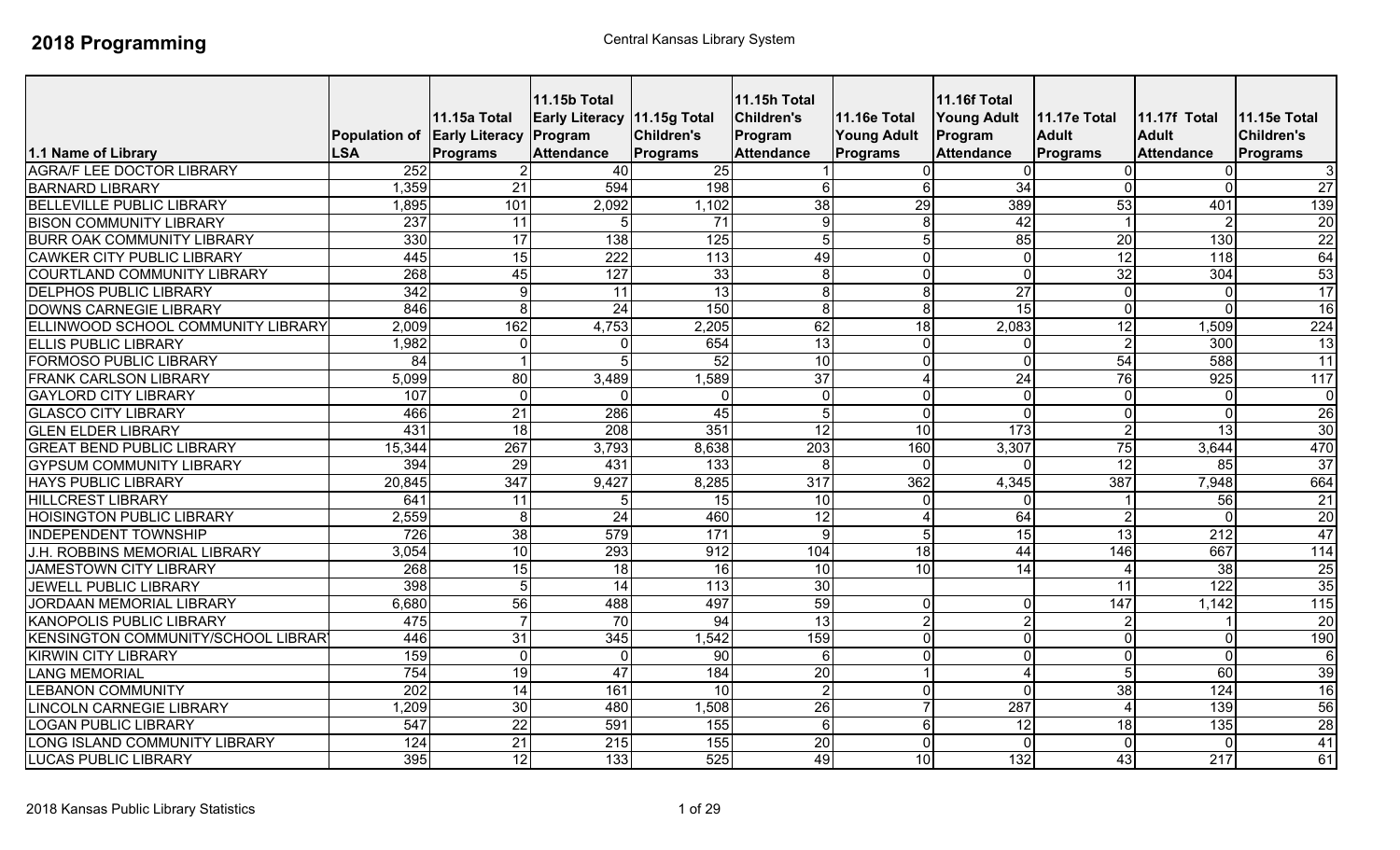|                                      | 11.15f            |                    |                    |
|--------------------------------------|-------------------|--------------------|--------------------|
|                                      | <b>Children's</b> | <b>11.18 Total</b> | <b>11.19 Total</b> |
|                                      | Program           | <b>Number of</b>   | Program            |
| 1.1 Name of Library                  | <b>Attendance</b> | <b>Programs</b>    | <b>Attendance</b>  |
| <b>AGRA/F LEE DOCTOR LIBRARY</b>     | 65                | 3                  | 65                 |
| <b>BARNARD LIBRARY</b>               | 792               | 33                 | 826                |
| <b>BELLEVILLE PUBLIC LIBRARY</b>     | 3,194             | 221                | 3,984              |
| <b>BISON COMMUNITY LIBRARY</b>       | 76                | $\overline{29}$    | 120                |
| BURR OAK COMMUNITY LIBRARY           | 263               | 47                 | 478                |
| <b>CAWKER CITY PUBLIC LIBRARY</b>    | 335               | 76                 | 453                |
| COURTLAND COMMUNITY LIBRARY          | 160               | 85                 | 464                |
| <b>DELPHOS PUBLIC LIBRARY</b>        | 24                | 25                 | 51                 |
| DOWNS CARNEGIE LIBRARY               | 174               | 24                 | 189                |
| ELLINWOOD SCHOOL COMMUNITY LIBRARY   | 6,958             | 254                | 10,550             |
| <b>ELLIS PUBLIC LIBRARY</b>          | 654               | 15                 | 954                |
| FORMOSO PUBLIC LIBRARY               | $\overline{57}$   | 65                 | 645                |
| <b>FRANK CARLSON LIBRARY</b>         | 5,078             | 197                | 6,027              |
| <b>GAYLORD CITY LIBRARY</b>          | 0                 | 0                  | 0                  |
| <b>GLASCO CITY LIBRARY</b>           | 331               | 26                 | 331                |
| <b>GLEN ELDER LIBRARY</b>            | 559               | 42                 | 745                |
| <b>GREAT BEND PUBLIC LIBRARY</b>     | 12,431            | 705                | 19,382             |
| <b>GYPSUM COMMUNITY LIBRARY</b>      | 564               | 49                 | 649                |
| <b>HAYS PUBLIC LIBRARY</b>           | 17,712            | 1,413              | 30,005             |
| <b>HILLCREST LIBRARY</b>             | 20                | 22                 | 76                 |
| <b>HOISINGTON PUBLIC LIBRARY</b>     | 484               | 26                 | 548                |
| <b>INDEPENDENT TOWNSHIP</b>          | 750               | 65                 | 977                |
| <b>J.H. ROBBINS MEMORIAL LIBRARY</b> | 1,205             | 278                | 1,916              |
| <b>JAMESTOWN CITY LIBRARY</b>        | 34                | 39                 | 86                 |
| <b>JEWELL PUBLIC LIBRARY</b>         | $\overline{127}$  | 46                 | 249                |
| JORDAAN MEMORIAL LIBRARY             | 985               | 262                | 2,127              |
| KANOPOLIS PUBLIC LIBRARY             | 164               | 24                 | 167                |
| KENSINGTON COMMUNITY/SCHOOL LIBRAR   | 1,887             | 190                | 1,887              |
| <b>KIRWIN CITY LIBRARY</b>           | 90                | 6                  | 90                 |
| <b>LANG MEMORIAL</b>                 | 231               | 45                 | 295                |
| <b>LEBANON COMMUNITY</b>             | 171               | $\overline{54}$    | $\overline{295}$   |
| <b>LINCOLN CARNEGIE LIBRARY</b>      | 1,988             | 67                 | 2,414              |
| <b>LOGAN PUBLIC LIBRARY</b>          | 746               | 52                 | 893                |
| LONG ISLAND COMMUNITY LIBRARY        | 370               | 41                 | 370                |
| <b>LUCAS PUBLIC LIBRARY</b>          | 658               | 114                | 1,007              |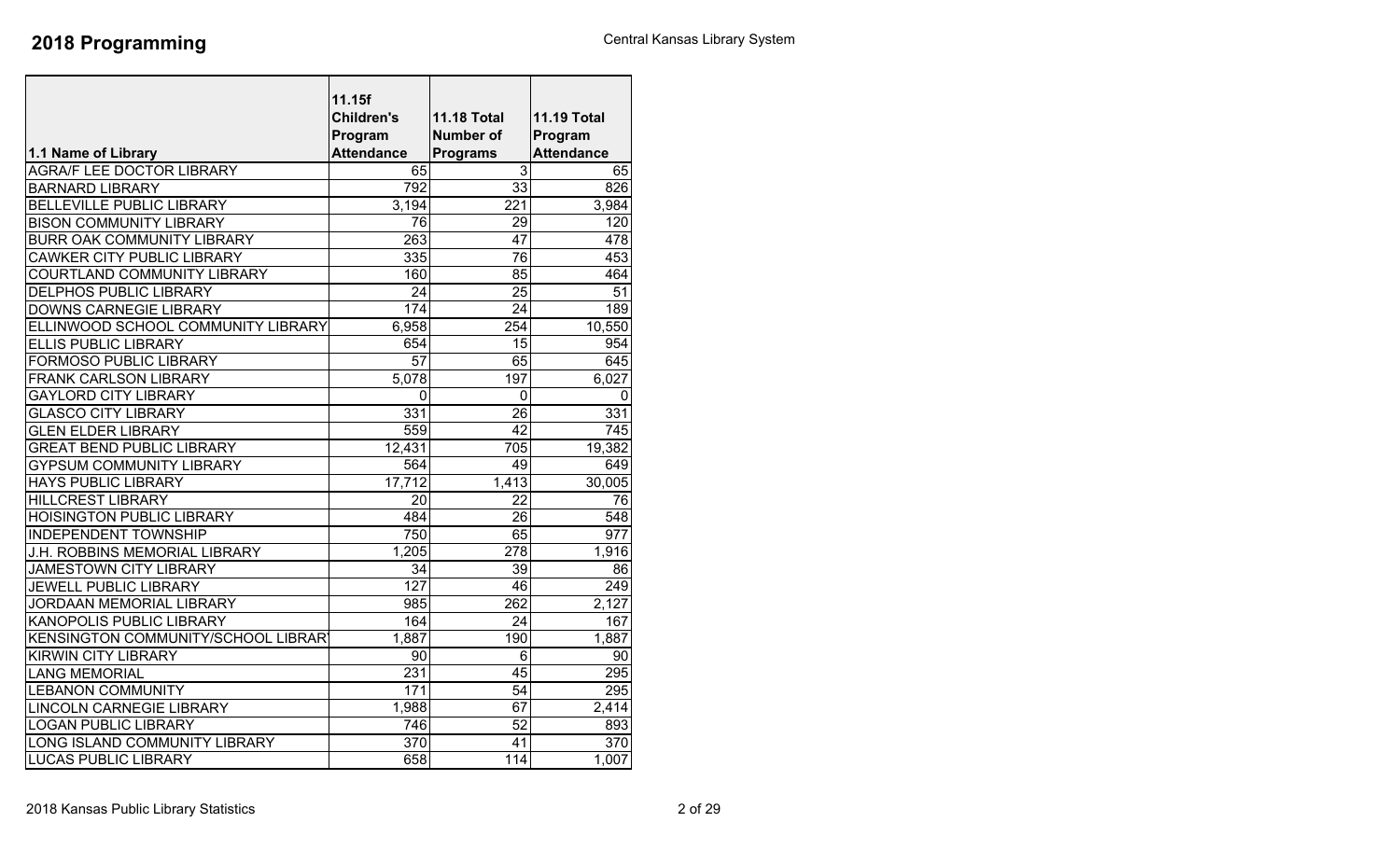| 1.1 Name of Library                | <b>LSA</b> | 11.15a Total<br>Population of Early Literacy Program<br><b>Programs</b> | 11.15b Total<br><b>Early Literacy 11.15g Total</b><br><b>Attendance</b> | <b>Children's</b><br>Programs | 11.15h Total<br><b>Children's</b><br>Program<br><b>Attendance</b> | <b>11.16e Total</b><br><b>Young Adult</b><br>Programs | <b>11.16f Total</b><br><b>Young Adult</b><br>Program<br><b>Attendance</b> | <b>11.17e Total</b><br><b>Adult</b><br><b>Programs</b> | 11.17f Total<br><b>Adult</b><br><b>Attendance</b> | <b>11.15e Total</b><br><b>Children's</b><br>Programs |
|------------------------------------|------------|-------------------------------------------------------------------------|-------------------------------------------------------------------------|-------------------------------|-------------------------------------------------------------------|-------------------------------------------------------|---------------------------------------------------------------------------|--------------------------------------------------------|---------------------------------------------------|------------------------------------------------------|
| LURAY CITY LIBRARY                 | 185        |                                                                         |                                                                         | 86                            |                                                                   |                                                       |                                                                           |                                                        | 30                                                |                                                      |
| <b>MANKATO CITY LIBRARY</b>        | 808        |                                                                         | 35                                                                      | 400                           | 24                                                                | 16                                                    | 118                                                                       | 13                                                     | 432                                               | 33                                                   |
| <b>MCCRACKEN PUBLIC LIBRARY</b>    | 251        |                                                                         | 20                                                                      | 90                            | 6                                                                 |                                                       |                                                                           | 30                                                     | 30                                                | $\overline{13}$                                      |
| MINNEAPOLIS PUBLIC                 | .960       | 40                                                                      | 499                                                                     | 939                           | 66                                                                |                                                       |                                                                           | 16                                                     | 192                                               | 106                                                  |
| <b>OSBORNE PUBLIC LIBRARY</b>      | ,339       | 53                                                                      | 1,060                                                                   | ,349                          | 37                                                                | 30                                                    | 347                                                                       | 15                                                     | 363                                               | 90                                                   |
| <b>OTIS COMMUNITY LIBRARY</b>      | 265        | 18                                                                      | 175                                                                     | 250                           | 16                                                                | 11                                                    | 165                                                                       | 12                                                     | 174                                               | 34                                                   |
| <b>PALCO PUBLIC LIBRARY</b>        | 275        | 13                                                                      | 13                                                                      | 109                           | 10                                                                | $\Omega$                                              |                                                                           | 12                                                     | 54                                                | $\overline{23}$                                      |
| <b>PHILLIPSBURG CITY LIBRARY</b>   | 2,512      | $\overline{57}$                                                         | ,579                                                                    | 603                           | 32                                                                | 25                                                    | 209                                                                       | 24                                                     | 326                                               | 89                                                   |
| PLAINVILLE MEMORIAL LIBRARY        | 1,840      | 64                                                                      | 1,538                                                                   | 982                           | 50                                                                |                                                       |                                                                           | 81                                                     | 507                                               | 114                                                  |
| <b>PORT LIBRARY</b>                | 3,710      | 31                                                                      | 450                                                                     | 580                           | 43                                                                |                                                       |                                                                           | 14                                                     | 268                                               | 74                                                   |
| <b>RAE HOBSON MEMORIAL LIBRARY</b> | 108        | $\overline{0}$                                                          |                                                                         | 104                           | 31                                                                | 31                                                    |                                                                           |                                                        | 149                                               | 31                                                   |
| <b>RANDALL PUBLIC LIBRARY</b>      | 62         | 14                                                                      | 19                                                                      | 60                            | 14                                                                |                                                       |                                                                           |                                                        |                                                   | 28                                                   |
| RANDOLPH-DECKER PUB. LIB.          | 671        | 37                                                                      | 362                                                                     | 36                            | 37                                                                | 5                                                     | 13                                                                        |                                                        | 110                                               | $\overline{74}$                                      |
| <b>RUSSELL PUBLIC LIBRARY</b>      | 4,463      | 38                                                                      | 906                                                                     | 1,774                         | 69                                                                | 11                                                    | $\overline{225}$                                                          | 33                                                     | $\overline{757}$                                  | 107                                                  |
| <b>SALINA PUBLIC LIBRARY</b>       | 46,994     | 256                                                                     | 7,830                                                                   | 4,263                         | 315                                                               | 85                                                    | 708                                                                       | 512                                                    | 15,560                                            | 571                                                  |
| <b>SCANDIA CITY LIBRARY</b>        | 347        | 61                                                                      | 1,276                                                                   | 1,270                         | 60                                                                | 32                                                    | 925                                                                       | 19                                                     | 1,160                                             | $\overline{121}$                                     |
| SMITH CENTER PUBLIC LIBRARY        | 1,610      | 22                                                                      | $\overline{274}$                                                        | 186                           |                                                                   |                                                       | 10                                                                        | 14                                                     | 420                                               | $\overline{27}$                                      |
| <b>STOCKTON</b>                    | ,290       | 102                                                                     | 1,708                                                                   | 870                           | 37                                                                |                                                       |                                                                           |                                                        |                                                   | 139                                                  |
| <b>SUNSHINE CITY LIBRARY</b>       | 124        |                                                                         |                                                                         | 48                            | 6                                                                 | 6                                                     | 8                                                                         | 16                                                     | 105                                               | $\overline{13}$                                      |
| <b>SYLVAN GROVE PUBLIC LIBRARY</b> | 275        | 39                                                                      | 373                                                                     | 753                           | 30                                                                | 5                                                     | 36                                                                        |                                                        | 71                                                | 69                                                   |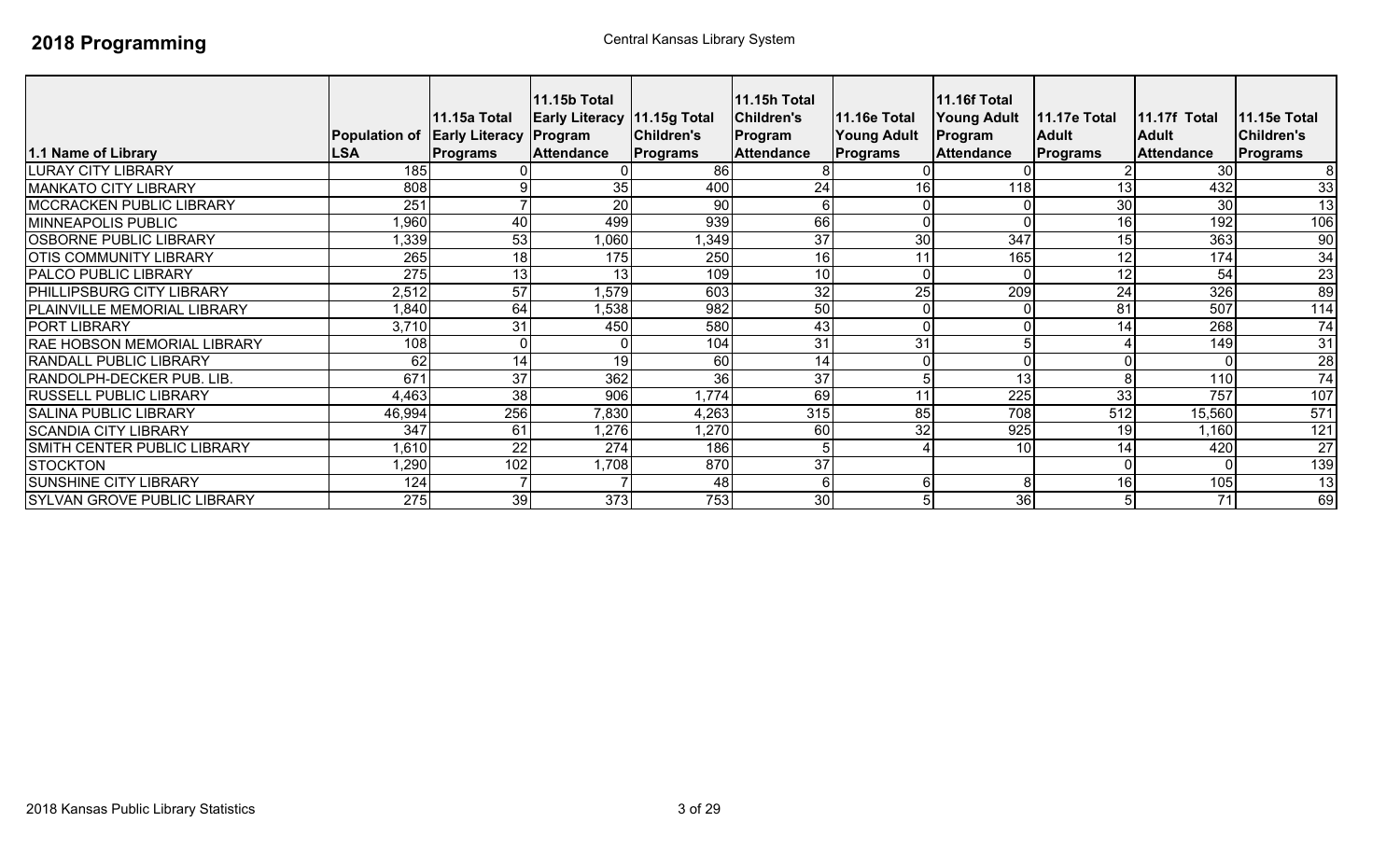| 1.1 Name of Library          | 11.15f<br><b>Children's</b><br>Program<br><b>Attendance</b> | <b>11.18 Total</b><br><b>Number of</b><br><b>Programs</b> | <b>11.19 Total</b><br>Program<br><b>Attendance</b> |
|------------------------------|-------------------------------------------------------------|-----------------------------------------------------------|----------------------------------------------------|
| <b>LURAY CITY LIBRARY</b>    | 86                                                          | 10                                                        | 116                                                |
| <b>MANKATO CITY LIBRARY</b>  | 435                                                         | 62                                                        | 985                                                |
| MCCRACKEN PUBLIC LIBRARY     | 110                                                         | 43                                                        | 140                                                |
| MINNEAPOLIS PUBLIC           | 1,438                                                       | 122                                                       | 1,630                                              |
| OSBORNE PUBLIC LIBRARY       | 2,409                                                       | 135                                                       | 3,119                                              |
| OTIS COMMUNITY LIBRARY       | 425                                                         | 57                                                        | 764                                                |
| PALCO PUBLIC LIBRARY         | 122                                                         | 35                                                        | 176                                                |
| PHILLIPSBURG CITY LIBRARY    | 2,182                                                       | 138                                                       | 2,717                                              |
| PLAINVILLE MEMORIAL LIBRARY  | 2,520                                                       | 195                                                       | 3,027                                              |
| PORT LIBRARY                 | 1,030                                                       | 88                                                        | 1,298                                              |
| RAE HOBSON MEMORIAL LIBRARY  | 104                                                         | 66                                                        | 258                                                |
| RANDALL PUBLIC LIBRARY       | 79                                                          | 28                                                        | 79                                                 |
| RANDOLPH-DECKER PUB. LIB.    | 398                                                         | 87                                                        | 521                                                |
| RUSSELL PUBLIC LIBRARY       | 2,680                                                       | 151                                                       | 3,662                                              |
| <b>SALINA PUBLIC LIBRARY</b> | 12,093                                                      | 1,168                                                     | 28,361                                             |
| <b>SCANDIA CITY LIBRARY</b>  | 2,546                                                       | 172                                                       | 4,631                                              |
| SMITH CENTER PUBLIC LIBRARY  | 460                                                         | 45                                                        | 890                                                |
| <b>STOCKTON</b>              | 2,578                                                       | 139                                                       | 2,578                                              |
| SUNSHINE CITY LIBRARY        | 55                                                          | 35                                                        | 168                                                |
| SYLVAN GROVE PUBLIC LIBRARY  | 1,126                                                       | 79                                                        | 1,233                                              |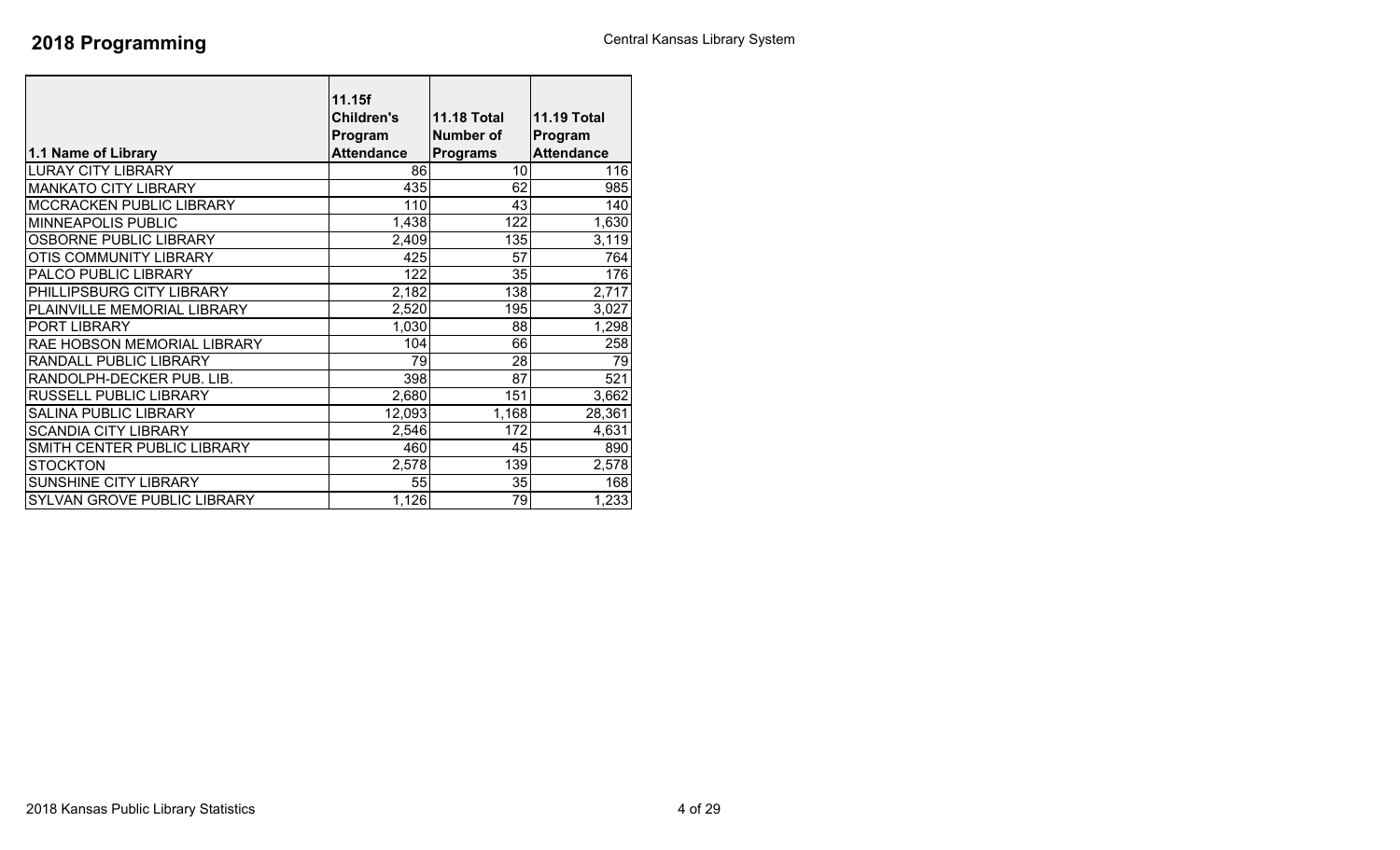|                                        | Population of Early Literacy Program | <b>11.15a Total</b>              | <b>11.15b Total</b><br>Early Literacy 11.15g Total | Children's                  | <b>11.15h Total</b><br><b>Children's</b><br>Program<br><b>Attendance</b> | 11.16e Total<br><b>Young Adult</b> | 11.16f Total<br><b>Young Adult</b><br>Program | 11.17e Total<br><b>Adult</b> | <b>11.17f Total</b><br><b>Adult</b><br><b>Attendance</b> | 11.15e Total<br><b>Children's</b> |
|----------------------------------------|--------------------------------------|----------------------------------|----------------------------------------------------|-----------------------------|--------------------------------------------------------------------------|------------------------------------|-----------------------------------------------|------------------------------|----------------------------------------------------------|-----------------------------------|
| 1.1 Name of Library                    | <b>LSA</b>                           | <b>Programs</b>                  | <b>Attendance</b>                                  | Programs                    |                                                                          | Programs                           | <b>Attendance</b>                             | <b>Programs</b>              |                                                          | Programs                          |
| <b>ABILENE PUBLIC LIBRARY</b>          | 6,380                                | 63                               | 2,579                                              | 3,032                       | 72                                                                       |                                    | 56                                            | 57                           | 961                                                      | 135                               |
| AMERICUS TOWNSHIP LIBRARY              | 1,780                                | 45                               | 53                                                 | 11                          |                                                                          |                                    | $\overline{12}$                               | 10                           | 19                                                       | 49                                |
| <b>AXTELL PUBLIC LIBRARY</b>           | 402<br>189                           | 6 <sup>1</sup><br>$\overline{0}$ | 36                                                 | $\overline{26}$<br>$\Omega$ | $6\phantom{.}$<br>$\overline{\mathsf{o}}$                                | $\overline{0}$<br>$\overline{0}$   | $\overline{0}$<br>$\overline{0}$              | $\Omega$<br>$\Omega$         | $\overline{0}$<br>$\overline{\mathsf{o}}$                | 12<br>$\overline{0}$              |
| <b>BEATTIE PUBLIC LIBRARY</b>          | 966                                  |                                  | $\overline{0}$                                     |                             |                                                                          |                                    |                                               | $\Omega$                     |                                                          |                                   |
| <b>BLUE RAPIDS PUBLIC LIBRARY</b>      |                                      | 14                               | 340                                                | 605                         | 21                                                                       | 13                                 | 140                                           |                              | $\overline{0}$                                           | 35                                |
| <b>BURNS PUBLIC LIBRARY</b>            | $\overline{204}$                     | 20                               | 117                                                | 162                         | $\overline{20}$                                                          | 20                                 | $\overline{41}$                               | $\overline{20}$              | 155                                                      | 40                                |
| <b>CHAPMAN PUBLIC LIBRARY</b>          | 1,370                                | 10                               | 136                                                | 105                         | 10                                                                       | 10                                 | 14                                            |                              | 6                                                        | 20                                |
| <b>CLAY CENTER CARNEGIE LIBRARY</b>    | 3,980                                | 63                               | 1,458                                              | 1,217                       | $\overline{31}$                                                          | 17                                 | 688                                           | 35                           | 1,310                                                    | 94                                |
| <b>CLIFTON PUBLIC LIBRARY</b>          | 515                                  | 39                               | 450                                                | $\overline{90}$             | 12                                                                       | $\overline{0}$                     | $\overline{0}$                                | $\Omega$                     | $\Omega$                                                 | 51                                |
| <b>BURNLEY MEMORIAL/Falls Township</b> | 1,087                                | $\overline{0}$                   | $\overline{0}$                                     | 100                         | 20                                                                       | $\overline{0}$                     | $\overline{\mathsf{o}}$                       | $\Omega$                     | $\overline{\mathsf{o}}$                                  | 20                                |
| <b>COUNCIL GROVE PUBLIC LIBRARY</b>    | 2,051                                | $\overline{6}$                   | 127                                                | 840                         | 39                                                                       | $\overline{5}$                     | 128                                           | $\mathsf{Q}$                 | 328                                                      | 45                                |
| DOROTHY BRAMLAGE PUBLIC LIBRARY        | 33,855                               | 449                              | 9,705                                              | 5,425                       | 129                                                                      | $\overline{74}$                    | 686                                           | $\overline{200}$             | 1,439                                                    | $\overline{578}$                  |
| <b>DWIGHT PUBLIC LIBRARY</b>           | 252                                  | $\overline{4}$                   | 8                                                  | 20                          | $\overline{4}$                                                           | $\overline{4}$                     | 8                                             | $\boldsymbol{\Lambda}$       | $\boldsymbol{\Delta}$                                    | $\infty$                          |
| <b>ELM CREEK TOWNSHIP LIBRARY</b>      | 281                                  | 31                               | 17                                                 | 76                          | 32                                                                       | 43                                 | 28                                            | 43                           | 187                                                      | 63                                |
| <b>EMPORIA PUBLIC LIBRARY</b>          | 29,529                               | 346                              | 9,708                                              | 5,344                       | 174                                                                      | 23                                 | 197                                           | 78                           | 1,112                                                    | 520                               |
| <b>ENTERPRISE PUBLIC LIBRARY</b>       | 804                                  | $6 \mid$                         | 53                                                 | 86                          | 5                                                                        |                                    | 8                                             | $\Omega$                     | $\overline{0}$                                           | 11                                |
| <b>FLORENCE PUBLIC LIBRARY</b>         | 440                                  |                                  | 5                                                  | 33                          | $\sigma$                                                                 |                                    | 9                                             | $\overline{12}$              | 84                                                       | $\overline{7}$                    |
| <b>FRANKFORT CITY LIBRARY</b>          | 694                                  | 52                               | 631                                                | 1,572                       | 89                                                                       | $\overline{0}$                     | $\overline{0}$                                | $\Omega$                     | $\overline{0}$                                           | 141                               |
| <b>GOESSEL PUBLIC LIBRARY</b>          | 503                                  | 43                               | 668                                                | 441                         | 23                                                                       | 8 <sup>1</sup>                     | 67                                            | $\overline{18}$              | 308                                                      | 66                                |
| <b>HANOVER PUBLIC</b>                  | 664                                  | $6 \mid$                         | 62                                                 | 45                          | 6                                                                        | $\Omega$                           | $\overline{0}$                                | $\Omega$                     | $\overline{0}$                                           | 12                                |
| HARTFORD/ELMENDARO TOWNSHIP            | 932                                  | 67                               | 295                                                | 1,130                       | 148                                                                      | 83                                 | 120                                           |                              |                                                          | 215                               |
| <b>HERINGTON PUBLIC LIBRARY</b>        | 2,332                                | 50                               | 1,169                                              | 1,568                       | 57                                                                       | 26                                 | 826                                           | 31                           | 511                                                      | 107                               |
| HILLSBORO PUBLIC LIBRARY               | 2,850                                | 63                               | 1,015                                              | 600                         | $\overline{7}$                                                           | 6 <sup>1</sup>                     | 159                                           |                              | 128                                                      | 70                                |
| <b>HOPE COMMUNITY LIBRARY</b>          | 338                                  | 8 <sup>1</sup>                   | 63                                                 | 136                         | $\overline{13}$                                                          | 3 <sup>l</sup>                     | 150                                           |                              |                                                          | $\overline{21}$                   |
| <b>LEONARDVILLE CITY LIBRARY</b>       | 437                                  | 10                               | $\overline{70}$                                    | $\overline{31}$             | $\overline{7}$                                                           | <u>ပ</u>                           | 9                                             |                              | $\overline{12}$                                          | 17                                |
| <b>LYON COUNTY LIBRARY DIST. #1</b>    | 1,151                                | 36                               | 114                                                | 107                         | 35                                                                       | 35                                 | 68                                            | $\Omega$                     | $\Omega$                                                 | 71                                |
| MANHATTAN PUBLIC LIBRARY               | 54,832                               | 326                              | 17,051                                             | 8,567                       | 176                                                                      | 76                                 | 1,785                                         | 59                           | 3,366                                                    | 502                               |
| <b>MARION CITY LIBRARY</b>             | 1,801                                | 33                               | 730                                                | 1,045                       | $\overline{26}$                                                          | $\overline{2}$                     | 175                                           | 29                           | 2,300                                                    | 59                                |
| MARYSVILLE PUBLIC LIBRARY              | 3,271                                | 102                              | 2,087                                              | 3,238                       | 126                                                                      | 9                                  | 204                                           | 41                           | 243                                                      | 228                               |
| PEABODY TOWNSHIP LIBRARY               | 1,312                                |                                  | $\Omega$                                           |                             |                                                                          |                                    | 3                                             |                              | $\mathbf 0$                                              | $\overline{2}$                    |
| POTTAWATOMIE WABAUNSEE REGIONAL LI     | 26,074                               | 281                              | 3,164                                              | 6,722                       | 285                                                                      | 25                                 | 243                                           | 96                           | 465                                                      | 566                               |
| <b>RILEY CITY LIBRARY</b>              | 950                                  | 19                               | 297                                                | 320                         | 33                                                                       | 14                                 | $\overline{205}$                              | 11                           | 99                                                       | 52                                |
| <b>SOLOMON PUBLIC LIBRARY</b>          | 1,028                                | 47                               | 777                                                | $\overline{203}$            | 8                                                                        | $\Omega$                           | $\overline{0}$                                | $\Omega$                     | $\overline{0}$                                           | 55                                |
| <b>VERMILLION PUBLIC LIBRARY</b>       | 102                                  | $\overline{9}$                   | 774                                                | 86                          | 9                                                                        | $\Omega$                           | $\overline{0}$                                | $\Omega$                     | $\mathbf 0$                                              | 18                                |
| <b>WAKEFIELD PUBLIC LIBRARY</b>        | 925                                  | 14                               | 21                                                 | 263                         | $\overline{27}$                                                          | $\Omega$                           | $\overline{0}$                                | 11                           | 103                                                      | 41                                |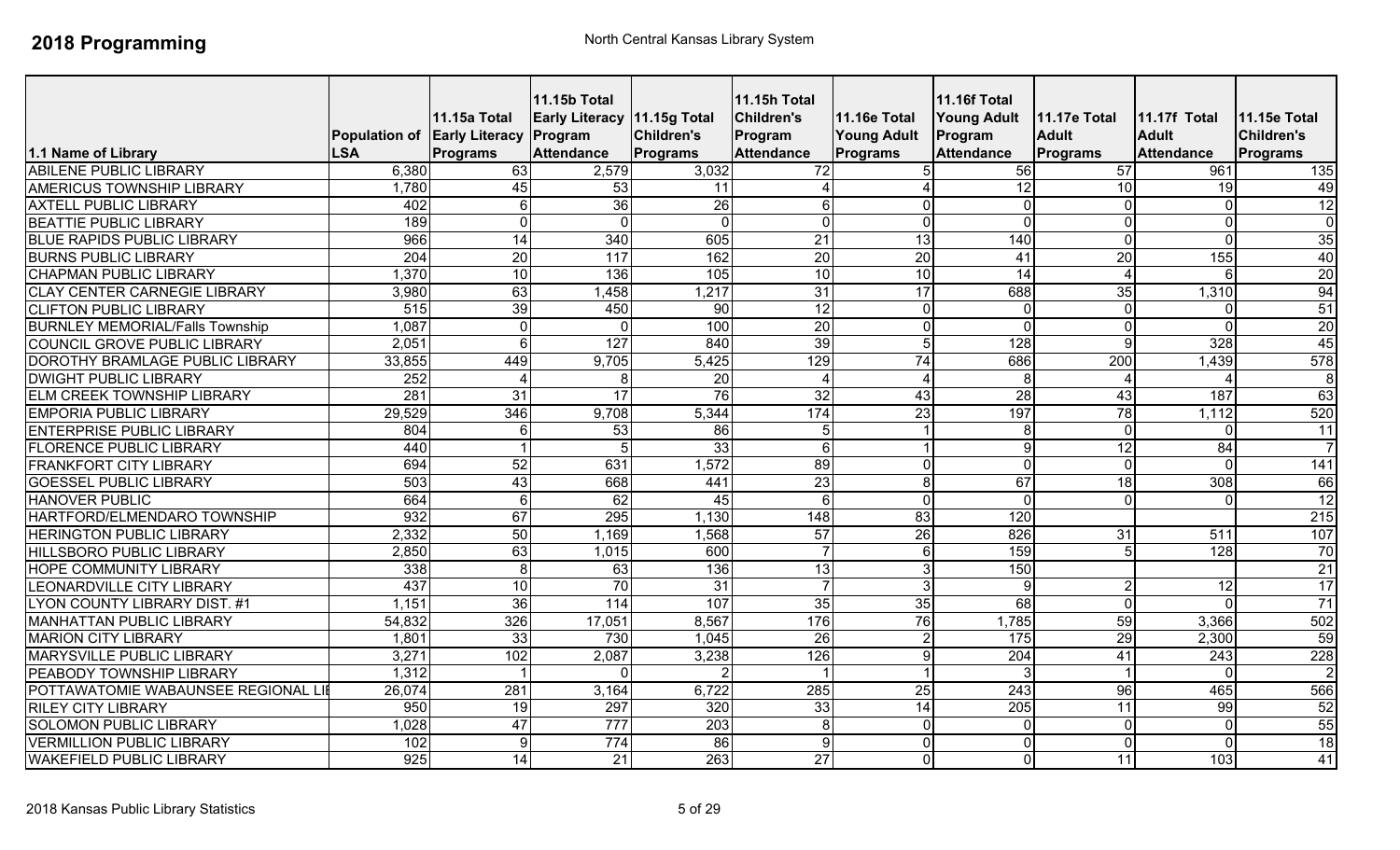|                                        | 11.15f            |                    |                    |
|----------------------------------------|-------------------|--------------------|--------------------|
|                                        | <b>Children's</b> | <b>11.18 Total</b> | <b>11.19 Total</b> |
|                                        | Program           | Number of          | Program            |
| 1.1 Name of Library                    | <b>Attendance</b> | <b>Programs</b>    | <b>Attendance</b>  |
| <b>ABILENE PUBLIC LIBRARY</b>          | 5,611             | 197                | 6,628              |
| <b>AMERICUS TOWNSHIP LIBRARY</b>       | 64                | 63                 | 95                 |
| <b>AXTELL PUBLIC LIBRARY</b>           | 62                | $\overline{12}$    | 62                 |
| <b>BEATTIE PUBLIC LIBRARY</b>          | 0                 | $\mathbf 0$        | 0                  |
| <b>BLUE RAPIDS PUBLIC LIBRARY</b>      | 945               | 48                 | 1,085              |
| <b>BURNS PUBLIC LIBRARY</b>            | $\overline{279}$  | 80                 | 475                |
| <b>CHAPMAN PUBLIC LIBRARY</b>          | 241               | 34                 | 261                |
| <b>CLAY CENTER CARNEGIE LIBRARY</b>    | 2,675             | 146                | 4.673              |
| <b>CLIFTON PUBLIC LIBRARY</b>          | 540               | 51                 | 540                |
| <b>BURNLEY MEMORIAL/Falls Township</b> | 100               | 20                 | 100                |
| COUNCIL GROVE PUBLIC LIBRARY           | 967               | 59                 | 1,423              |
| DOROTHY BRAMLAGE PUBLIC LIBRARY        | 15,130            | 852                | 17,255             |
| <b>DWIGHT PUBLIC LIBRARY</b>           | 28                | 16                 | 40                 |
| ELM CREEK TOWNSHIP LIBRARY             | 93                | 149                | 308                |
| <b>EMPORIA PUBLIC LIBRARY</b>          | 15,052            | 621                | 16,361             |
| <b>ENTERPRISE PUBLIC LIBRARY</b>       | 139               | 12                 | 147                |
| <b>FLORENCE PUBLIC LIBRARY</b>         | $\overline{38}$   | 20                 | 131                |
| <b>FRANKFORT CITY LIBRARY</b>          | 2,203             | 141                | 2,203              |
| <b>GOESSEL PUBLIC LIBRARY</b>          | 1,109             | 92                 | 1,484              |
| <b>HANOVER PUBLIC</b>                  | 107               | 12                 | 107                |
| HARTFORD/ELMENDARO TOWNSHIP            | 1,425             | 298                | 1,545              |
| <b>HERINGTON PUBLIC LIBRARY</b>        | 2,737             | 164                | 4,074              |
| <b>HILLSBORO PUBLIC LIBRARY</b>        | 1,615             | 81                 | 1,902              |
| <b>HOPE COMMUNITY LIBRARY</b>          | 199               | $\overline{24}$    | 349                |
| <b>LEONARDVILLE CITY LIBRARY</b>       | 101               | $\overline{22}$    | 122                |
| LYON COUNTY LIBRARY DIST. #1           | $\overline{221}$  | 106                | 289                |
| <b>MANHATTAN PUBLIC LIBRARY</b>        | 25,618            | 637                | 30,769             |
| <b>MARION CITY LIBRARY</b>             | 1,775             | 90                 | 4,250              |
| <b>MARYSVILLE PUBLIC LIBRARY</b>       | 5,325             | 278                | 5,772              |
| PEABODY TOWNSHIP LIBRARY               | $\overline{2}$    | 4                  | 5                  |
| POTTAWATOMIE WABAUNSEE REGIONAL LII    | 9,886             | 687                | 10,594             |
| <b>RILEY CITY LIBRARY</b>              | 617               | 77                 | 921                |
| <b>SOLOMON PUBLIC LIBRARY</b>          | 980               | 55                 | 980                |
| <b>VERMILLION PUBLIC LIBRARY</b>       | 860               | 18                 | 860                |
| <b>WAKEFIELD PUBLIC LIBRARY</b>        | 284               | 52                 | 387                |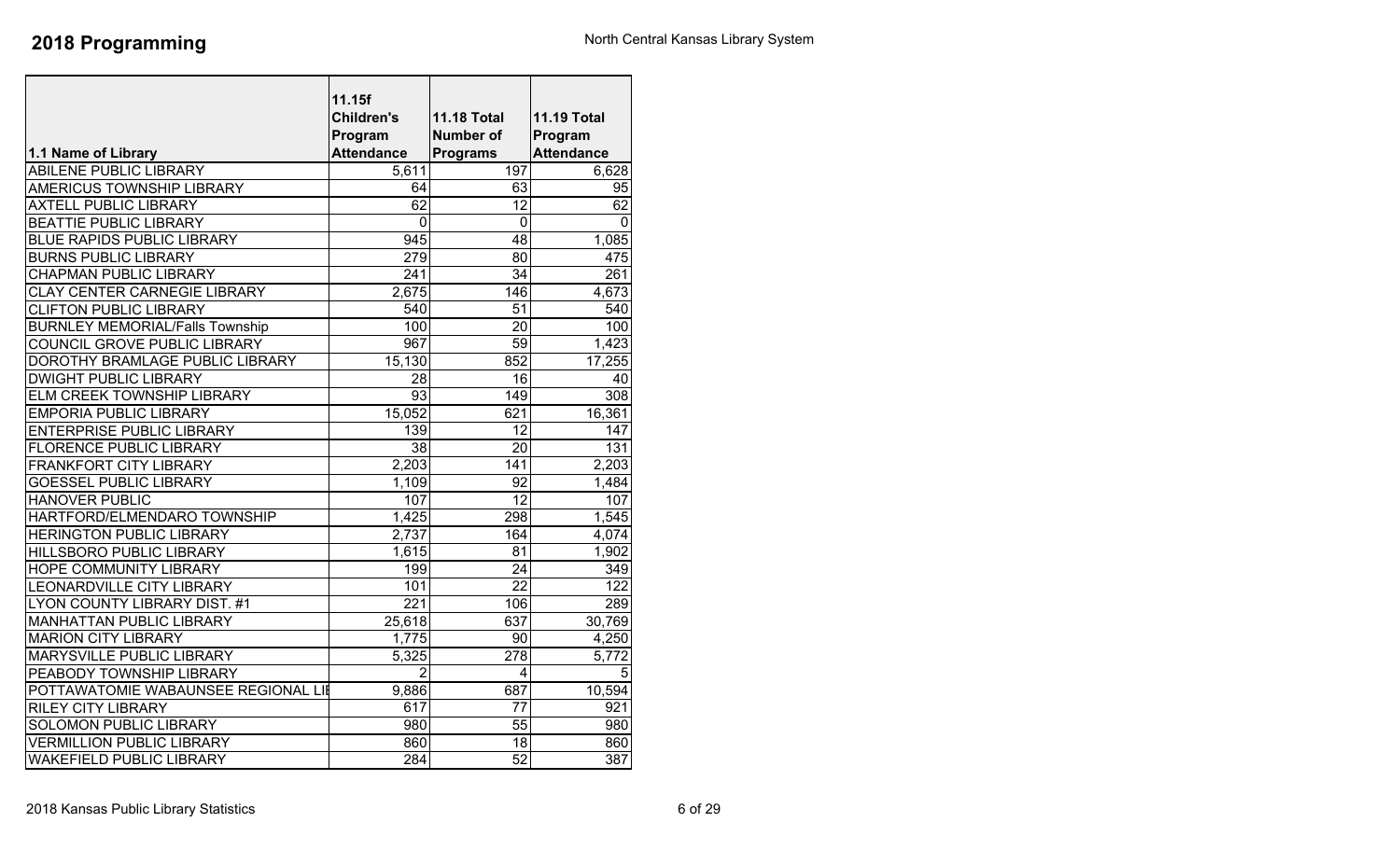| 1.1 Name of Library              | <b>Population of Early Literacy Program</b><br><b>LSA</b> | 11.15a Total<br><b>Programs</b> | $11.15b$ Total<br><b>Early Literacy 11.15g Total</b><br><b>Attendance</b> | Children's<br><b>Programs</b> | 11.15h Total<br>Children's<br><b>Program</b><br><b>Attendance</b> | <b>11.16e Total</b><br>Young Adult<br><b>Programs</b> | <b>11.16f Total</b><br>Young Adult   11.17e Total<br>Program<br><b>Attendance</b> | Adult<br><b>Programs</b> | $11.17f$ Total<br><b>Adult</b><br><b>Attendance</b> | $11.15e$ Total<br>Children's<br>Programs |
|----------------------------------|-----------------------------------------------------------|---------------------------------|---------------------------------------------------------------------------|-------------------------------|-------------------------------------------------------------------|-------------------------------------------------------|-----------------------------------------------------------------------------------|--------------------------|-----------------------------------------------------|------------------------------------------|
| <b>WAMEGO PUBLIC LIBRARY</b>     | 4,703                                                     | 93 I                            | 2,495                                                                     | 2,064                         |                                                                   |                                                       | 212                                                                               |                          | 269                                                 | 209                                      |
| <b>WASHINGTON PUBLIC LIBRARY</b> | 1,073                                                     |                                 | 1451                                                                      |                               |                                                                   |                                                       |                                                                                   |                          |                                                     | 14                                       |
| <b>WATERVILLE PUBLIC LIBRARY</b> | 641                                                       | 10 <sup>1</sup>                 | 299                                                                       | 20                            |                                                                   |                                                       |                                                                                   |                          |                                                     | 13                                       |
| WHITE CITY PUBLIC LIBRARY        | 562                                                       |                                 |                                                                           |                               |                                                                   |                                                       |                                                                                   |                          |                                                     |                                          |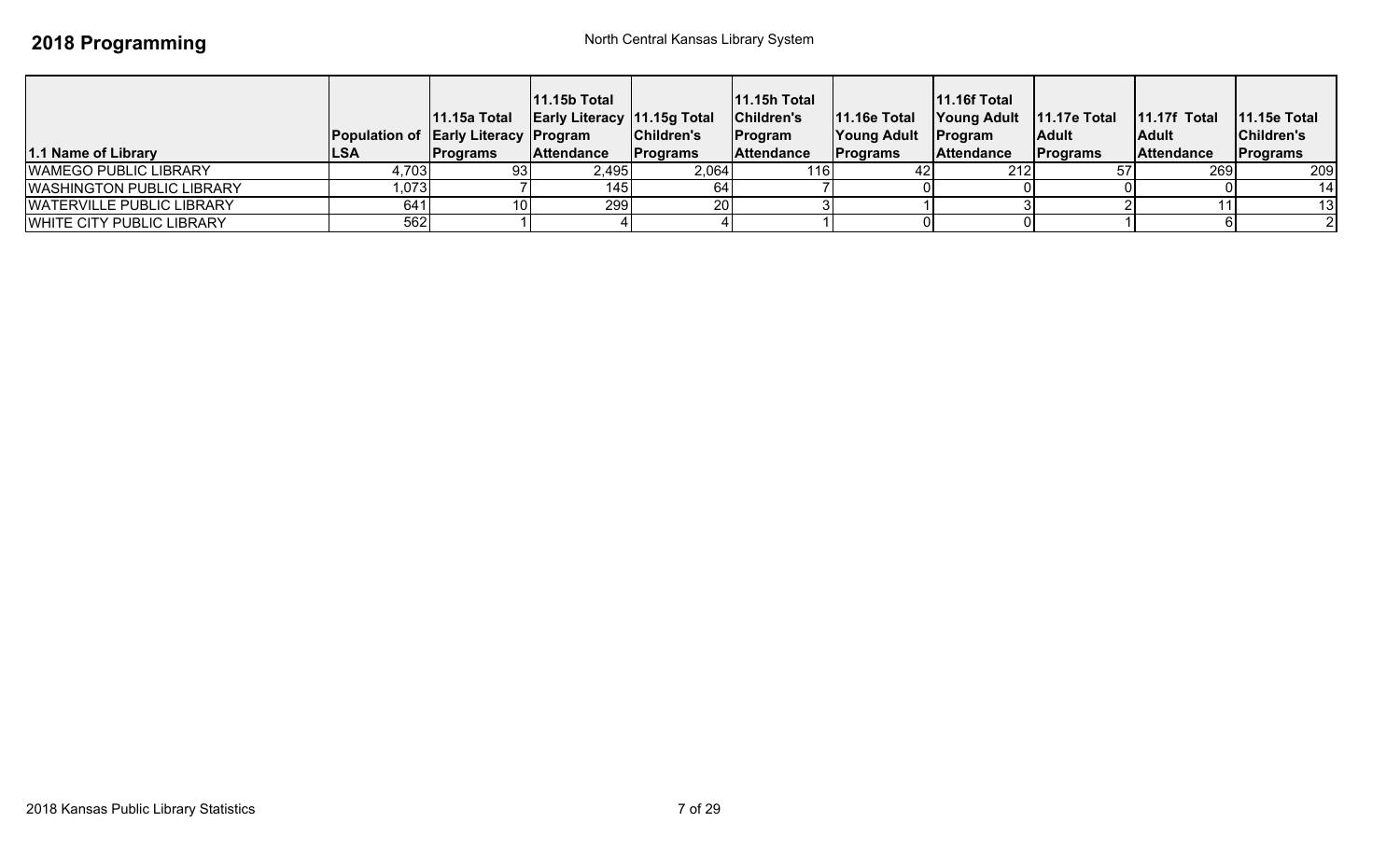| 1.1 Name of Library              | 11.15f<br><b>Children's</b><br>Program<br><b>Attendance</b> | <b>11.18 Total</b><br>Number of<br><b>Programs</b> | <b>11.19 Total</b><br>Program<br><b>Attendance</b> |
|----------------------------------|-------------------------------------------------------------|----------------------------------------------------|----------------------------------------------------|
| <b>WAMEGO PUBLIC LIBRARY</b>     | 4,559                                                       | 308                                                | 5,040                                              |
| <b>WASHINGTON PUBLIC LIBRARY</b> | 209                                                         | 14                                                 | 209                                                |
| <b>WATERVILLE PUBLIC LIBRARY</b> | 319                                                         | 16 <sub>1</sub>                                    | 333                                                |
| <b>WHITE CITY PUBLIC LIBRARY</b> |                                                             |                                                    | 14                                                 |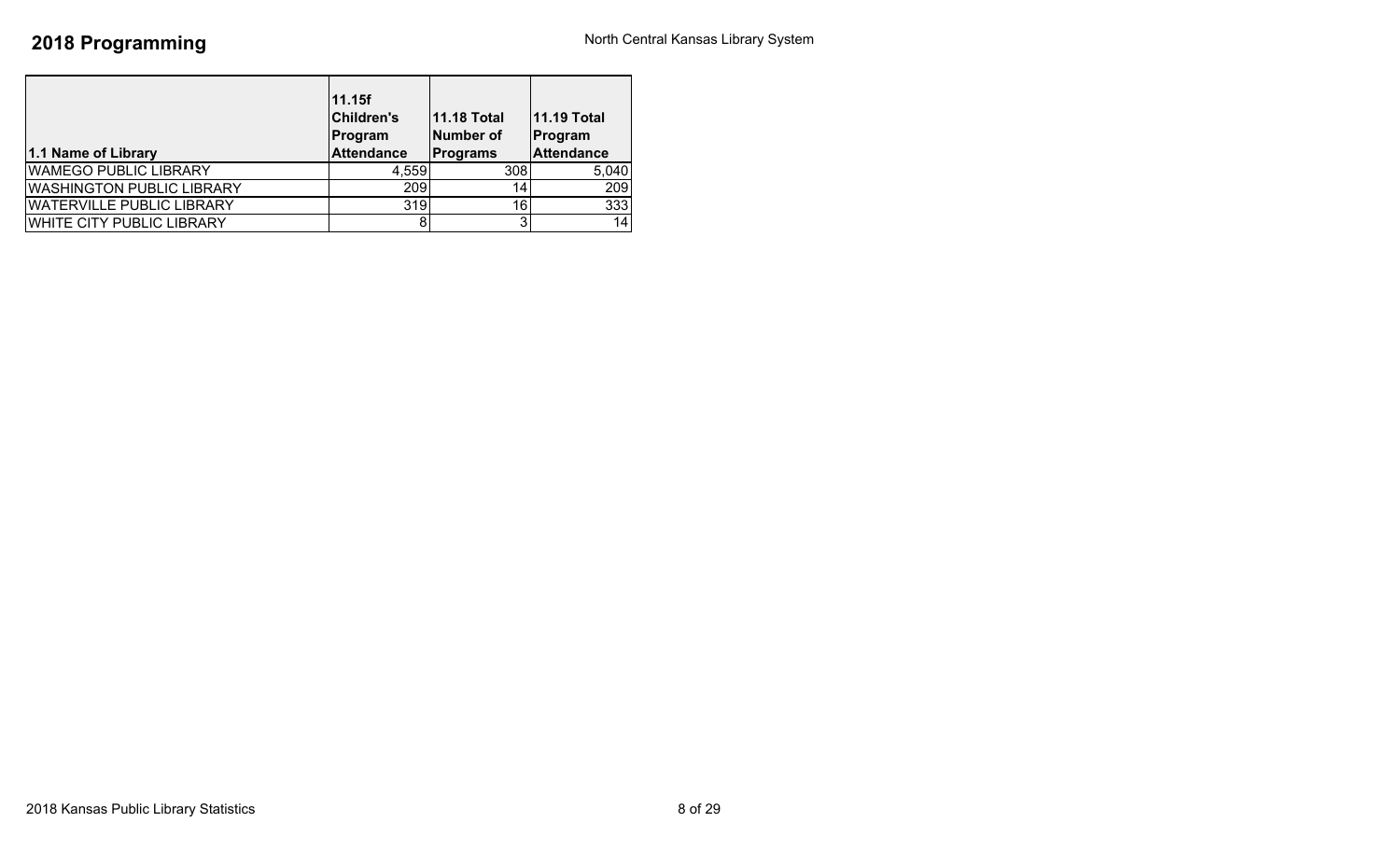| 1.1 Name of Library                    | Population of Early Literacy Program<br><b>LSA</b> | <b>11.15a Total</b><br>Programs | <b>11.15b Total</b><br><b>Early Literacy 11.15g Total</b><br><b>Attendance</b> | Children's<br>Programs | <b>11.15h Total</b><br><b>Children's</b><br>Program<br><b>Attendance</b> | 11.16e Total<br><b>Young Adult</b><br><b>Programs</b> | <b>11.16f Total</b><br><b>Young Adult</b><br>Program<br><b>Attendance</b> | 11.17e Total<br><b>Adult</b><br><b>Programs</b> | <b>11.17f Total</b><br><b>Adult</b><br><b>Attendance</b> | 11.15e Total<br><b>Children's</b><br>Programs |
|----------------------------------------|----------------------------------------------------|---------------------------------|--------------------------------------------------------------------------------|------------------------|--------------------------------------------------------------------------|-------------------------------------------------------|---------------------------------------------------------------------------|-------------------------------------------------|----------------------------------------------------------|-----------------------------------------------|
| <b>ATCHISON LIBRARY</b>                | 10,636                                             | 18                              | 528                                                                            | 1,684                  | 76                                                                       | 29                                                    | 370                                                                       | 100                                             | 566                                                      | 94                                            |
| <b>BALDWIN CITY LIBRARY</b>            | 4,644                                              | 110                             | 3,062                                                                          | 3,518                  | 48                                                                       | 25                                                    | 585                                                                       | $\overline{17}$                                 | 400                                                      | 158                                           |
| <b>BARNES READING ROOM</b>             | 493                                                | 10                              | 152                                                                            | 95                     | 9                                                                        | 9 <sub>l</sub>                                        | 59                                                                        |                                                 | 42                                                       | 19                                            |
| BASEHOR COMMUNITY LIBRARY, DIST #2, L' | 11,060                                             | 308                             | 6,031                                                                          | 11,000                 | 161                                                                      | 150                                                   | 6,542                                                                     | 251                                             | 4,386                                                    | 469                                           |
| <b>BECK-BOOKMAN LIBRARY</b>            | 3,266                                              | 89                              | 1,086                                                                          | 670                    | 50                                                                       | 15                                                    | 197                                                                       | 14                                              | 197                                                      | 139                                           |
| <b>BERN COMMUNITY LIBRARY</b>          | $\overline{373}$                                   | $\Omega$                        | $\Omega$                                                                       | 95                     | 3                                                                        | $\Omega$                                              | $\Omega$                                                                  | $\Omega$                                        | $\Omega$                                                 | 3                                             |
| <b>BONNER SPRINGS CITY LIBRARY</b>     | 7,784                                              | 269                             | 5,481                                                                          | 8,804                  | 120                                                                      | 52                                                    | 1,534                                                                     | 150                                             | 1,708                                                    | 389                                           |
| <b>BURLINGAME COMMUNITY LIBRARY</b>    | 883                                                | 18                              | 451                                                                            | 437                    | $\overline{17}$                                                          |                                                       | 34                                                                        |                                                 | 12                                                       | 35                                            |
| <b>CARBONDALE CITY LIBRARY</b>         | $\overline{.366}$                                  | $\overline{0}$                  | $\overline{0}$                                                                 | 634                    | $\overline{21}$                                                          | $\overline{0}$                                        | $\mathbf 0$                                                               |                                                 | $\overline{12}$                                          | 21                                            |
| <b>CENTRALIA COMMUNITY LIBRARY</b>     | $\overline{514}$                                   | οI                              | $\overline{0}$                                                                 | 325                    | $\overline{7}$                                                           | $\overline{0}$                                        | $\overline{0}$                                                            | 272                                             | 975                                                      | $\overline{7}$                                |
| <b>CORNING CITY LIBRARY</b>            | 163                                                | $\overline{5}$                  | 18                                                                             | 179                    | 5                                                                        | $\overline{0}$                                        | $\overline{\mathsf{o}}$                                                   | $\Omega$                                        | $\mathbf 0$                                              | 10                                            |
| <b>DELAWARE TOWNSHIP LIBRARY</b>       | 1,892                                              | $\overline{3}$                  | 52                                                                             | $\overline{78}$        | 9                                                                        | $\overline{2}$                                        | $\overline{12}$                                                           |                                                 | 15                                                       | 12                                            |
| <b>EFFINGHAM COMMUNITY LIBRARY</b>     | 519                                                | $\overline{7}$                  | 10                                                                             | 98                     | 8                                                                        | 8                                                     | $\overline{17}$                                                           | $\Omega$                                        | $\overline{0}$                                           | 15                                            |
| <b>EUDORA PUBLIC LIBRARY</b>           | 7,686                                              | $\overline{68}$                 | 1,464                                                                          | 2,477                  | 103                                                                      | 104                                                   | 2,354                                                                     | 48                                              | 1,502                                                    | 171                                           |
| HIAWATHA/MORRILL PUBLIC LIBRARY        | 3,147                                              | 153                             | 2,550                                                                          | 1,099                  | 47                                                                       | 9                                                     | 102                                                                       | 117                                             | 1,136                                                    | 200                                           |
| <b>HORTON PUBLIC LIBRARY</b>           | 1,696                                              | 40                              | 379                                                                            | 1,748                  | 136                                                                      | 15                                                    | $\overline{211}$                                                          | 46                                              | 271                                                      | 176                                           |
| JOHNSON COUNTY LIBRARY                 | 445,922                                            | 1,486                           | 47,448                                                                         | 29,211                 | 509                                                                      | 163                                                   | 6,838                                                                     | 535                                             | 14,569                                                   | 1,995                                         |
| KANSAS CITY, KANSAS PUBLIC LIBRARY     | 157,504                                            | 339                             | 5,976                                                                          | 37,209                 | 1,744                                                                    | 407                                                   | 6,930                                                                     | ,525                                            | 15,886                                                   | 2,083                                         |
| <b>LANSING COMMUNITY LIBRARY</b>       | 11,947                                             | 117                             | 1,278                                                                          | 1,368                  | 93                                                                       |                                                       | 64                                                                        | 29                                              | $\overline{316}$                                         | 210                                           |
| <b>LAWRENCE PUBLIC LIBRARY</b>         | 96,892                                             | 526                             | 19,523                                                                         | 17,535                 | 228                                                                      | 180                                                   | 6,995                                                                     | 337                                             | 12,563                                                   | 754                                           |
| <b>LEAVENWORTH PUBLIC LIBRARY</b>      | 36,210                                             | $\overline{277}$                | 8,343                                                                          | 3,204                  | 146                                                                      | 104                                                   | 530                                                                       | 141                                             | 1,499                                                    | 423                                           |
| LIBRARY DISTRICT #1, DONIPHAN COUNTY   | 7,182                                              | 90                              | 1,257                                                                          | 1,975                  | 66                                                                       | 6                                                     | 51                                                                        | 28                                              | 403                                                      | 156                                           |
| LIBRARY DISTRICT #1, MIAMI COUNTY      | 9,042                                              | $\overline{88}$                 | 1,916                                                                          | 4,076                  | 50                                                                       | 16                                                    | 1,432                                                                     | 92                                              | 1,398                                                    | 138                                           |
| LINWOOD COMMUNITY LIBRARY DISTRICT #   | 4,298                                              | 15                              | 202                                                                            | 190                    | $\infty$                                                                 |                                                       | 46                                                                        | $\Omega$                                        | $\overline{0}$                                           | 23                                            |
| <b>LYNDON CARNEGIE LIBRARY</b>         | 1,476                                              | 23                              | 271                                                                            | 654                    | 39                                                                       | 2 <sub>l</sub>                                        | 44                                                                        | $\overline{34}$                                 | 252                                                      | 62                                            |
| <b>MARY COTTON PUBLIC LIBRARY</b>      | 2,569                                              | 41                              | 1,061                                                                          | 393                    | 20                                                                       | 13                                                    | 95                                                                        |                                                 | 100                                                      | 61                                            |
| MCLOUTH PUBLIC LIBRARY                 | 848                                                | 70                              | 360                                                                            | 315                    | $\overline{23}$                                                          | 23                                                    | 190                                                                       | $\Omega$                                        | $\Omega$                                                 | 93                                            |
| MERIDEN-OZAWKIE PUBLIC LIBRARY         | 4,506                                              | 135                             | 3,260                                                                          | 2,107                  | 130                                                                      | $\overline{20}$                                       | 103                                                                       | 30                                              | 351                                                      | 265                                           |
| NORTONVILLE PUBLIC LIBRARY             | 909                                                | 46                              | 474                                                                            | 537                    | 54                                                                       | $\mathbf{Q}$                                          | 41                                                                        | $\Omega$                                        | $\Omega$                                                 | 100                                           |
| <b>OLATHE PUBLIC LIBRARY</b>           | 137,472                                            | 507                             | 12,301                                                                         | 4,717                  | 151                                                                      | 756                                                   | 8,388                                                                     | 391                                             | 6,444                                                    | 658                                           |
| <b>OSAGE CITY PUBLIC LIBRARY</b>       | 2,796                                              | 92                              | 904                                                                            | 1,598                  | 126                                                                      |                                                       | $\overline{217}$                                                          | 55                                              | 876                                                      | 218                                           |
| <b>OSAWATOMIE PUBLIC LIBRARY</b>       | 4,298                                              | 84                              | 678                                                                            | 2,041                  | 353                                                                      | 230                                                   | 1,334                                                                     | 55                                              | 416                                                      | 437                                           |
| <b>OSKALOOSA PUBLIC LIBRARY</b>        | 2,142                                              | 10                              | 425                                                                            | 1,809                  | $\overline{80}$                                                          | $\Omega$                                              | $\Omega$                                                                  | $\overline{10}$                                 | 84                                                       | 90                                            |
| <b>OTTAWA LIBRARY</b>                  | 12,342                                             | 344                             | 6,611                                                                          | 5,055                  | 301                                                                      | 51                                                    | 918                                                                       | 305                                             | 1,848                                                    | 645                                           |
| <b>OVERBROOK PUBLIC LIBRARY</b>        | 1,014                                              | 52                              | 681                                                                            | 779                    | 10                                                                       |                                                       | 12                                                                        |                                                 | 100                                                      | 62                                            |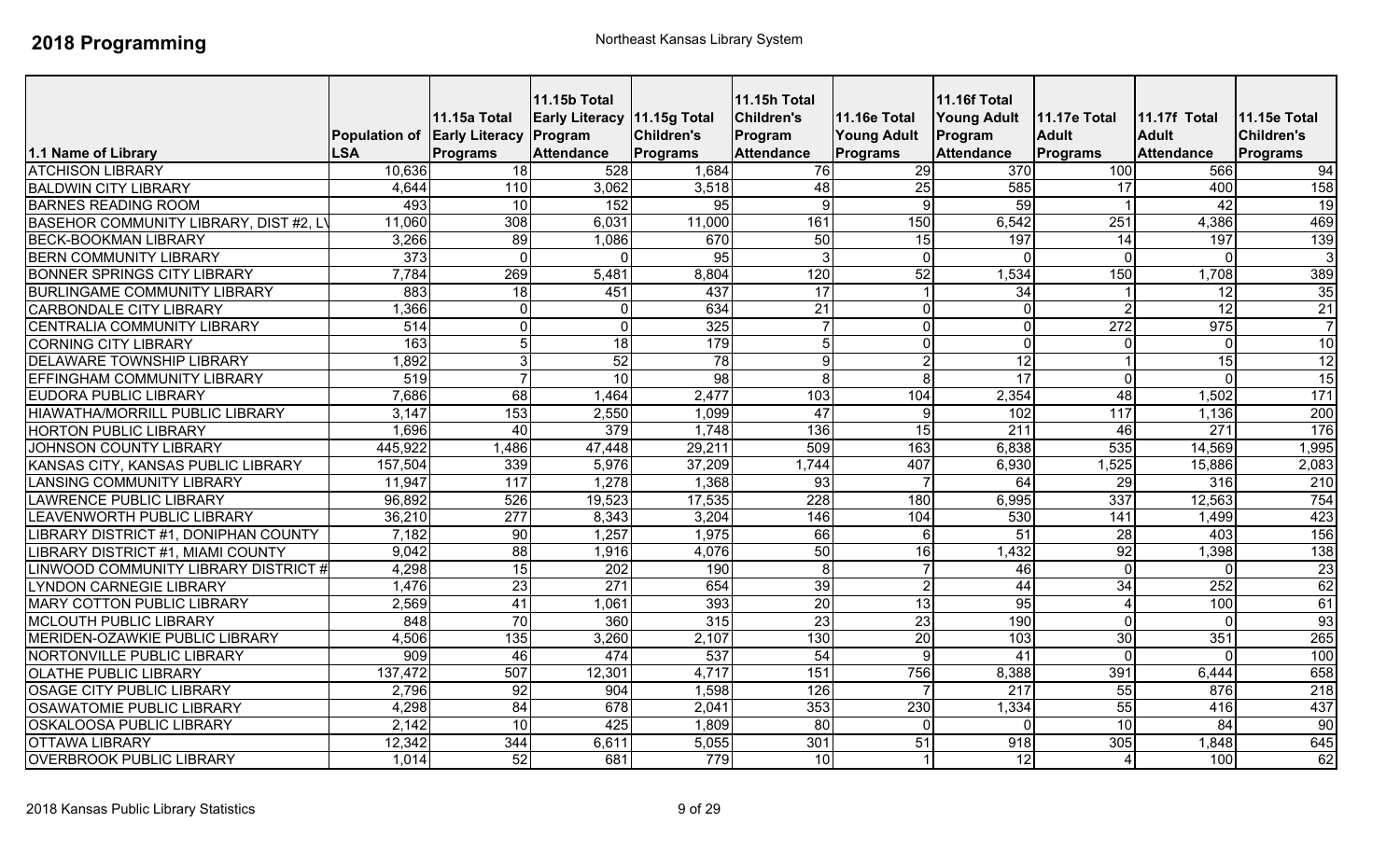|                                        | 11.15f            |                    |                    |
|----------------------------------------|-------------------|--------------------|--------------------|
|                                        | <b>Children's</b> | <b>11.18 Total</b> | <b>11.19 Total</b> |
|                                        | Program           | <b>Number of</b>   | Program            |
| 1.1 Name of Library                    | <b>Attendance</b> | <b>Programs</b>    | <b>Attendance</b>  |
| <b>ATCHISON LIBRARY</b>                | 2,212             | 223                | 3,148              |
| <b>BALDWIN CITY LIBRARY</b>            | 6,580             | 200                | 7,565              |
| <b>BARNES READING ROOM</b>             | 247               | 29                 | 348                |
| BASEHOR COMMUNITY LIBRARY, DIST #2, LY | 17,031            | 870                | 27,959             |
| <b>BECK-BOOKMAN LIBRARY</b>            | 1,756             | 168                | 2,150              |
| <b>BERN COMMUNITY LIBRARY</b>          | $\overline{95}$   | 3                  | $\overline{95}$    |
| <b>BONNER SPRINGS CITY LIBRARY</b>     | 14,285            | 591                | 17,527             |
| BURLINGAME COMMUNITY LIBRARY           | 888               | $\overline{37}$    | 934                |
| CARBONDALE CITY LIBRARY                | 634               | 23                 | 646                |
| CENTRALIA COMMUNITY LIBRARY            | 325               | $\overline{279}$   | 1,300              |
| <b>CORNING CITY LIBRARY</b>            | 197               | 10                 | 197                |
| DELAWARE TOWNSHIP LIBRARY              | 130               | $\overline{15}$    | 157                |
| EFFINGHAM COMMUNITY LIBRARY            | 108               | $\overline{23}$    | $\overline{125}$   |
| <b>EUDORA PUBLIC LIBRARY</b>           | 3,941             | 323                | 7,797              |
| HIAWATHA/MORRILL PUBLIC LIBRARY        | 3,649             | 326                | 4,887              |
| <b>HORTON PUBLIC LIBRARY</b>           | 2,127             | $\overline{237}$   | 2,609              |
| JOHNSON COUNTY LIBRARY                 | 76,659            | 2,693              | 98,066             |
| KANSAS CITY, KANSAS PUBLIC LIBRARY     | 43,185            | 4,015              | 66,001             |
| <b>LANSING COMMUNITY LIBRARY</b>       | 2,646             | 246                | 3,026              |
| LAWRENCE PUBLIC LIBRARY                | 37,058            | 1,271              | 56,616             |
| LEAVENWORTH PUBLIC LIBRARY             | 11,547            | 668                | 13,576             |
| LIBRARY DISTRICT #1, DONIPHAN COUNTY   | 3,232             | 190                | 3,686              |
| LIBRARY DISTRICT #1, MIAMI COUNTY      | 5,992             | $\overline{246}$   | 8,822              |
| LINWOOD COMMUNITY LIBRARY DISTRICT #   | 392               | 30                 | 438                |
| <b>LYNDON CARNEGIE LIBRARY</b>         | 925               | 98                 | 1,221              |
| <b>MARY COTTON PUBLIC LIBRARY</b>      | 1,454             | $\overline{78}$    | 1,649              |
| MCLOUTH PUBLIC LIBRARY                 | 675               | 116                | 865                |
| MERIDEN-OZAWKIE PUBLIC LIBRARY         | 5,367             | $\overline{315}$   | 5,821              |
| NORTONVILLE PUBLIC LIBRARY             | 1,011             | 109                | 1,052              |
| <b>OLATHE PUBLIC LIBRARY</b>           | 17,018            | 1,805              | 31,850             |
| OSAGE CITY PUBLIC LIBRARY              | 2,502             | 280                | 3,595              |
| <b>OSAWATOMIE PUBLIC LIBRARY</b>       | 2,719             | 722                | 4,469              |
| OSKALOOSA PUBLIC LIBRARY               | 2,234             | 100                | 2,318              |
| <b>OTTAWA LIBRARY</b>                  | 11,666            | 1,001              | 14,432             |
| <b>OVERBROOK PUBLIC LIBRARY</b>        | 1,460             | 67                 | 1,572              |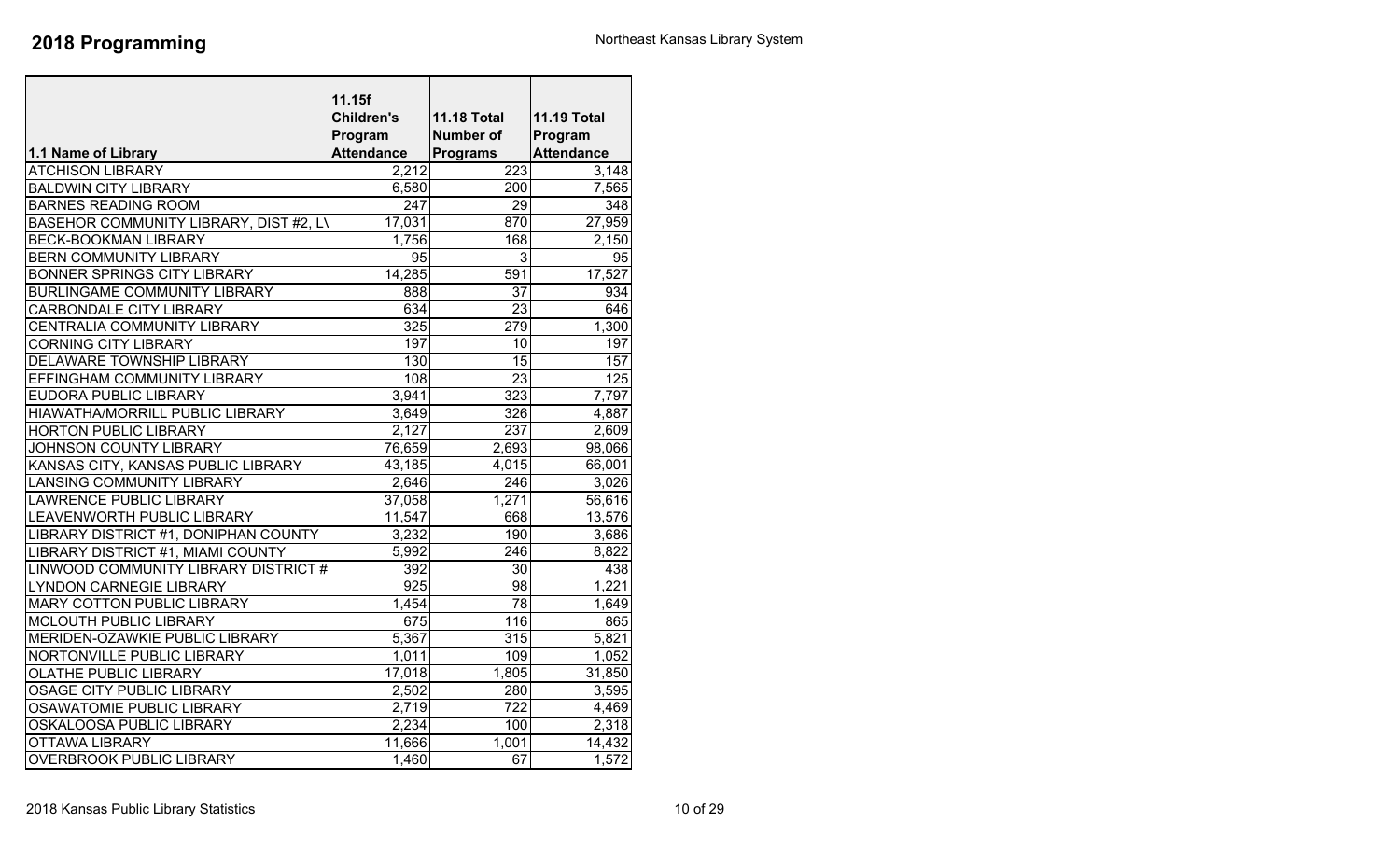| 1.1 Name of Library                         | <b>Population of Early Literacy Program</b><br> LSA | <b>11.15a Total</b><br><b>Programs</b> | $11.15b$ Total<br><b>Early Literacy 11.15g Total</b><br><b>Attendance</b> | Children's<br><b>Programs</b> | 11.15h Total<br>Children's<br>Program<br><b>Attendance</b> | <b>11.16e Total</b><br><b>Young Adult</b><br><b>Programs</b> | <b>11.16f Total</b><br><b>Young Adult</b><br><b>Program</b><br><b>Attendance</b> | <b>11.17e Total</b><br><b>IAdult</b><br><b>Programs</b> | 11.17f Total<br>lAdult<br><b>Attendance</b> | <b>11.15e Total</b><br>Children's<br><b>Programs</b> |
|---------------------------------------------|-----------------------------------------------------|----------------------------------------|---------------------------------------------------------------------------|-------------------------------|------------------------------------------------------------|--------------------------------------------------------------|----------------------------------------------------------------------------------|---------------------------------------------------------|---------------------------------------------|------------------------------------------------------|
| <b>PAOLA FREE LIBRARY</b>                   | 5,580                                               | 153                                    | 2,447                                                                     | 338                           | 20                                                         |                                                              | 135                                                                              | 9.                                                      | 492                                         | 173                                                  |
| <b>POMONA COMMUNITY LIBRARY</b>             | 827                                                 | 58 <sub>l</sub>                        | 105                                                                       | 2,729                         | 160                                                        |                                                              |                                                                                  |                                                         |                                             | 218                                                  |
| <b>RICHMOND PUBLIC LIBRARY</b>              | 461                                                 | 58                                     | 197                                                                       | 332                           | 39                                                         | 37                                                           | 104                                                                              | 80                                                      | 581                                         | 97                                                   |
| <b>ROSSVILLE COMMUNITY LIBRARY</b>          | .902                                                | 53                                     | 593                                                                       | 1,713                         | 65                                                         |                                                              | 29                                                                               | 55                                                      | 304                                         | 118                                                  |
| <b>SENECA FREE LIBRARY</b>                  | 2,039                                               | 13                                     | 436                                                                       | 145                           | 14 <sub>1</sub>                                            |                                                              |                                                                                  |                                                         | 39                                          | 27                                                   |
| <b>SILVER LAKE LIBRARY</b>                  | 2,025                                               | 38                                     | 1,167                                                                     | 562                           | 40                                                         |                                                              | 53                                                                               | 22                                                      | 157                                         | 78                                                   |
| <b>TONGANOXIE PUBLIC LIBRARY</b>            | 5,444                                               | 499                                    | 5,676                                                                     | 9,494                         | 387                                                        | 364                                                          | 6,157                                                                            | 76                                                      | 2,462                                       | 886                                                  |
| <b>TOPEKA AND SHAWNEE COUNTY PUBLIC LIE</b> | 174,260                                             | 1,352                                  | 36,036                                                                    | 19,716                        | 1,607                                                      | 81                                                           | 448                                                                              | 766                                                     | 21,965                                      | 2,959                                                |
| <b>WELLSVILLE CITY LIBRARY</b>              | 1,809                                               | 37                                     | 738                                                                       | 1,200                         |                                                            |                                                              | 145                                                                              |                                                         | 1,110                                       | 54                                                   |
| <b>WETMORE PUBLIC LIBRARY</b>               | 361                                                 |                                        | 149                                                                       | 166                           |                                                            |                                                              | 42                                                                               |                                                         | 77                                          | 13                                                   |
| <b>WILLIAMSBURG COMMUNITY LIBRARY</b>       | 395                                                 | 88                                     | 2,235                                                                     | 720                           | 72                                                         | 12                                                           | 180                                                                              | 12                                                      | 108                                         | 160                                                  |
| <b>WINCHESTER PUBLIC LIBRARY</b>            | ,145                                                | 43                                     | 215                                                                       | 245                           | 17                                                         |                                                              | 15 <sub>1</sub>                                                                  | 15                                                      | 180                                         | 60                                                   |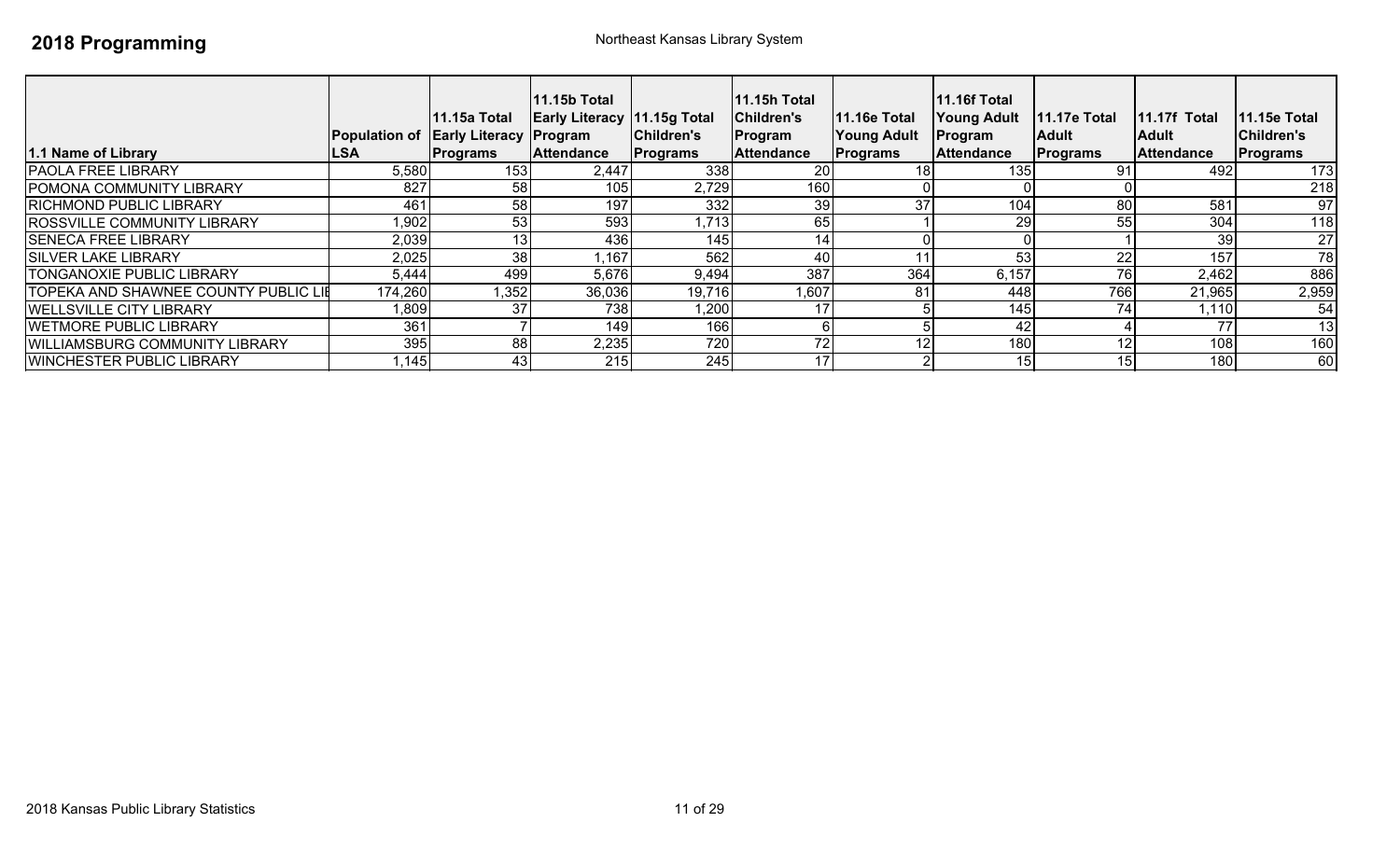|                                      | 11.15f            |                    |                    |
|--------------------------------------|-------------------|--------------------|--------------------|
|                                      | <b>Children's</b> | <b>11.18 Total</b> | <b>11.19 Total</b> |
|                                      | Program           | Number of          | Program            |
| 1.1 Name of Library                  | <b>Attendance</b> | <b>Programs</b>    | <b>Attendance</b>  |
| PAOLA FREE LIBRARY                   | 2,785             | 282                | 3,412              |
| POMONA COMMUNITY LIBRARY             | 2,834             | 218                | 2,834              |
| RICHMOND PUBLIC LIBRARY              | 529               | 214                | 1,214              |
| ROSSVILLE COMMUNITY LIBRARY          | 2,306             | 174                | 2,639              |
| <b>SENECA FREE LIBRARY</b>           | 581               | 28                 | 620                |
| <b>SILVER LAKE LIBRARY</b>           | 1,729             | 111                | 1,939              |
| TONGANOXIE PUBLIC LIBRARY            | 15,170            | 1,326              | 23,789             |
| TOPEKA AND SHAWNEE COUNTY PUBLIC LIE | 55,752            | 3,806              | 78,165             |
| <b>WELLSVILLE CITY LIBRARY</b>       | 1,938             | 133                | 3,193              |
| WETMORE PUBLIC LIBRARY               | 315               | 22                 | 434                |
| WILLIAMSBURG COMMUNITY LIBRARY       | 2,955             | 184                | 3,243              |
| WINCHESTER PUBLIC LIBRARY            | 460               | 77                 | 655                |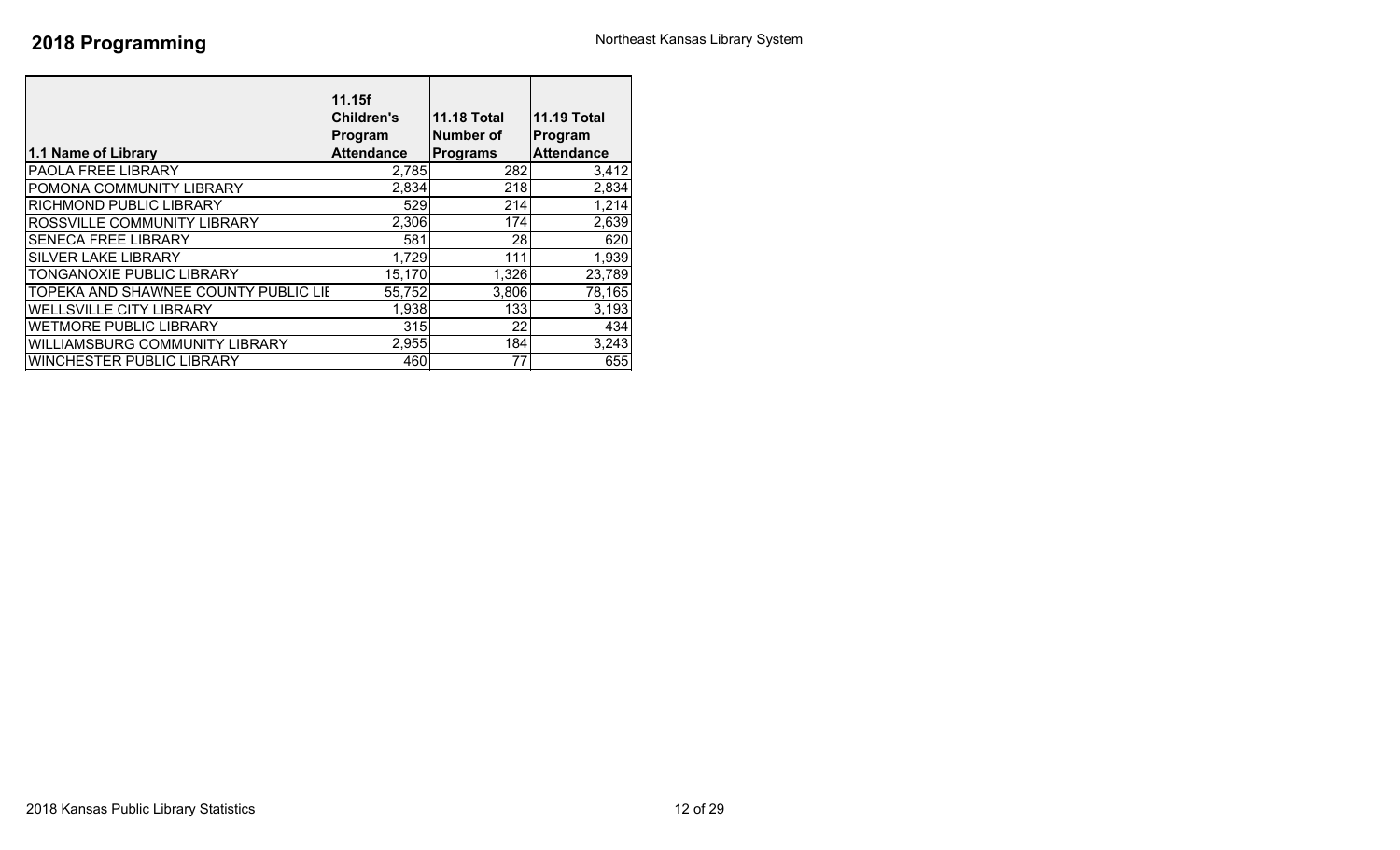| 1.1 Name of Library                   | <b>LSA</b> | 11.15a Total<br>Population of Early Literacy Program<br><b>Programs</b> | 11.15b Total<br><b>Early Literacy 11.15g Total</b><br><b>Attendance</b> | Children's<br>Programs | 11.15h Total<br><b>Children's</b><br>Program<br><b>Attendance</b> | <b>11.16e Total</b><br><b>Young Adult</b><br>Programs | <b>11.16f Total</b><br><b>Young Adult</b><br>Program<br><b>Attendance</b> | <b>11.17e Total</b><br><b>Adult</b><br><b>Programs</b> | 11.17f Total<br><b>Adult</b><br><b>Attendance</b> | <b>11.15e Total</b><br><b>Children's</b><br>Programs |
|---------------------------------------|------------|-------------------------------------------------------------------------|-------------------------------------------------------------------------|------------------------|-------------------------------------------------------------------|-------------------------------------------------------|---------------------------------------------------------------------------|--------------------------------------------------------|---------------------------------------------------|------------------------------------------------------|
| <b>ALMENA CITY LIBRARY</b>            | 386        | 40                                                                      | 160                                                                     | 323                    | 20                                                                |                                                       |                                                                           |                                                        |                                                   | 60                                                   |
| <b>ATWOOD PUBLIC LIBRARY</b>          | 2,497      | 41                                                                      | 572                                                                     | 571                    | 43                                                                | 43                                                    | 571                                                                       | 36                                                     | 328                                               | 84                                                   |
| <b>BIRD CITY PUBLIC LIBRARY</b>       | 439        | ΩI                                                                      |                                                                         | 117                    |                                                                   |                                                       |                                                                           |                                                        |                                                   |                                                      |
| <b>COLBY/PIONEER MEMORIAL LIBRARY</b> | 5,361      | 171                                                                     | 3,032                                                                   | 3,171                  | 363                                                               | 374                                                   | 2,882                                                                     | 369                                                    | 4,327                                             | 534                                                  |
| <b>GOODLAND PUBLIC LIBRARY</b>        | 4,411      | 308                                                                     | 3,940                                                                   | 3,420                  | 309                                                               | 267                                                   | 2,730                                                                     | 299                                                    | 1,986                                             | 617                                                  |
| <b>GOVE CITY LIBRARY</b>              | 72         |                                                                         | 80                                                                      | 71                     |                                                                   |                                                       |                                                                           |                                                        |                                                   | 10                                                   |
| <b>GRAINFIELD CITY LIBRARY</b>        | 253        | 9                                                                       | 40                                                                      | 26                     |                                                                   |                                                       |                                                                           |                                                        |                                                   | 13                                                   |
| <b>GRINNELL/MOORE FAMILY LIBRARY</b>  | 237        | $\Omega$                                                                |                                                                         | $\overline{28}$        |                                                                   | U                                                     |                                                                           |                                                        |                                                   | $\overline{2}$                                       |
| JAY JOHNSON PUBLIC LIBRARY            | 998        | 56                                                                      | 1,142                                                                   | 206                    | 14                                                                | 19                                                    | 1161                                                                      | 123                                                    | 408                                               | 70                                                   |
| <b>JENNINGS CITY LIBRARY</b>          | 93         | C                                                                       | 25                                                                      | 26                     |                                                                   |                                                       | 19                                                                        |                                                        | 193                                               | 5                                                    |
| <b>LENORA PUBLIC LIBRARY</b>          | 235        | 9                                                                       | 25                                                                      | 100                    | 10                                                                |                                                       |                                                                           | 10                                                     | 115                                               | 19                                                   |
| <b>NORCATUR PUBLIC LIBRARY</b>        | 147        |                                                                         | 50                                                                      | 13                     |                                                                   |                                                       |                                                                           |                                                        | 14                                                | $\overline{14}$                                      |
| <b>NORTON PUBLIC LIBRARY</b>          | 2,775      | 204                                                                     | 3,777                                                                   | 2,934                  | 281                                                               | 145                                                   | 2,215                                                                     | 155                                                    | 935                                               | 485                                                  |
| <b>OAKLEY PUBLIC LIBRARY</b>          | 2,096      | $\overline{203}$                                                        | 1,610                                                                   | 2,026                  | 360                                                               | 5                                                     | 150                                                                       | 33                                                     | ,925                                              | 563                                                  |
| <b>OBERLIN CITY LIBRARY</b>           | 1,736      | 60                                                                      | 644                                                                     | 329                    | 45                                                                | 13                                                    | 141                                                                       | 92                                                     | 512                                               | 105                                                  |
| <b>SELDEN PUBLIC LIBRARY</b>          | 212        |                                                                         | 47                                                                      | 25                     | 6                                                                 |                                                       | 19                                                                        | 14                                                     | 107                                               | 13                                                   |
| <b>SHARON SPRINGS PUBLIC LIBRARY</b>  | 764        | 29                                                                      | 329                                                                     | 308                    | 22                                                                |                                                       |                                                                           | 35                                                     | 144                                               | 51                                                   |
| <b>SHERIDAN COUNTY PUBLIC LIBRARY</b> | 2,315      | 41                                                                      | 795                                                                     | 79                     | 17                                                                | 0                                                     |                                                                           |                                                        | 262                                               | 58                                                   |
| <b>ST. FRANCIS PUBLIC LIBRARY</b>     | 1,304      | $\overline{27}$                                                         | 412                                                                     | 185                    | 14                                                                | 0                                                     |                                                                           | 20                                                     | 296                                               | $\overline{41}$                                      |
| <b>WAKEENEY PUBLIC LIBRARY</b>        | 1,792      | 5 <sub>l</sub>                                                          | 160                                                                     | 92                     | 5                                                                 |                                                       |                                                                           |                                                        |                                                   | 10                                                   |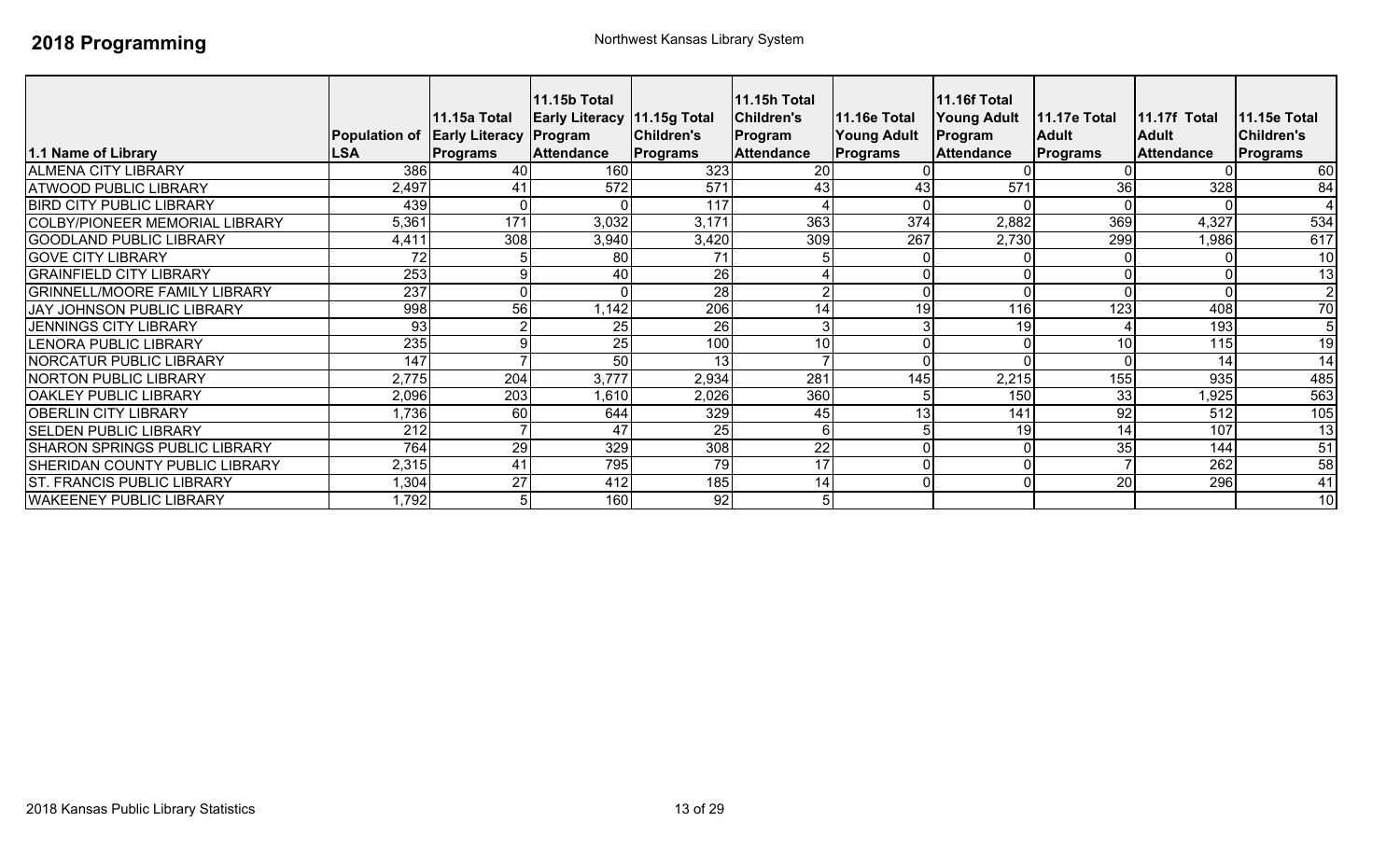| 1.1 Name of Library                  | 11.15f<br><b>Children's</b><br>Program<br><b>Attendance</b> | <b>11.18 Total</b><br><b>Number of</b><br><b>Programs</b> | <b>11.19 Total</b><br>Program<br><b>Attendance</b> |
|--------------------------------------|-------------------------------------------------------------|-----------------------------------------------------------|----------------------------------------------------|
| <b>ALMENA CITY LIBRARY</b>           | 483                                                         | 60                                                        | 483                                                |
| <b>ATWOOD PUBLIC LIBRARY</b>         | 1,143                                                       | 163                                                       | 2,042                                              |
| <b>BIRD CITY PUBLIC LIBRARY</b>      | 117                                                         | 4                                                         | 117                                                |
| COLBY/PIONEER MEMORIAL LIBRARY       | 6,203                                                       | 1,277                                                     | 13,412                                             |
| <b>GOODLAND PUBLIC LIBRARY</b>       | 7,360                                                       | 1,183                                                     | 12,076                                             |
| <b>GOVE CITY LIBRARY</b>             | 151                                                         | 10                                                        | 151                                                |
| <b>GRAINFIELD CITY LIBRARY</b>       | 66                                                          | 13                                                        | 66                                                 |
| <b>GRINNELL/MOORE FAMILY LIBRARY</b> | 28                                                          | 2                                                         | 28                                                 |
| JAY JOHNSON PUBLIC LIBRARY           | 1,348                                                       | 212                                                       | 1,872                                              |
| <b>JENNINGS CITY LIBRARY</b>         | 51                                                          | 12                                                        | 263                                                |
| LENORA PUBLIC LIBRARY                | 125                                                         | 29                                                        | 240                                                |
| NORCATUR PUBLIC LIBRARY              | 63                                                          | 14                                                        | 77                                                 |
| <b>NORTON PUBLIC LIBRARY</b>         | 6,711                                                       | 785                                                       | 9,861                                              |
| OAKLEY PUBLIC LIBRARY                | 3,636                                                       | 601                                                       | 5,711                                              |
| <b>OBERLIN CITY LIBRARY</b>          | 973                                                         | 210                                                       | 1,626                                              |
| <b>SELDEN PUBLIC LIBRARY</b>         | 72                                                          | 32                                                        | 198                                                |
| SHARON SPRINGS PUBLIC LIBRARY        | 637                                                         | 86                                                        | 781                                                |
| SHERIDAN COUNTY PUBLIC LIBRARY       | 874                                                         | 65                                                        | 1,136                                              |
| ST. FRANCIS PUBLIC LIBRARY           | 597                                                         | 61                                                        | 893                                                |
| <b>WAKEENEY PUBLIC LIBRARY</b>       | 252                                                         | 10                                                        | 252                                                |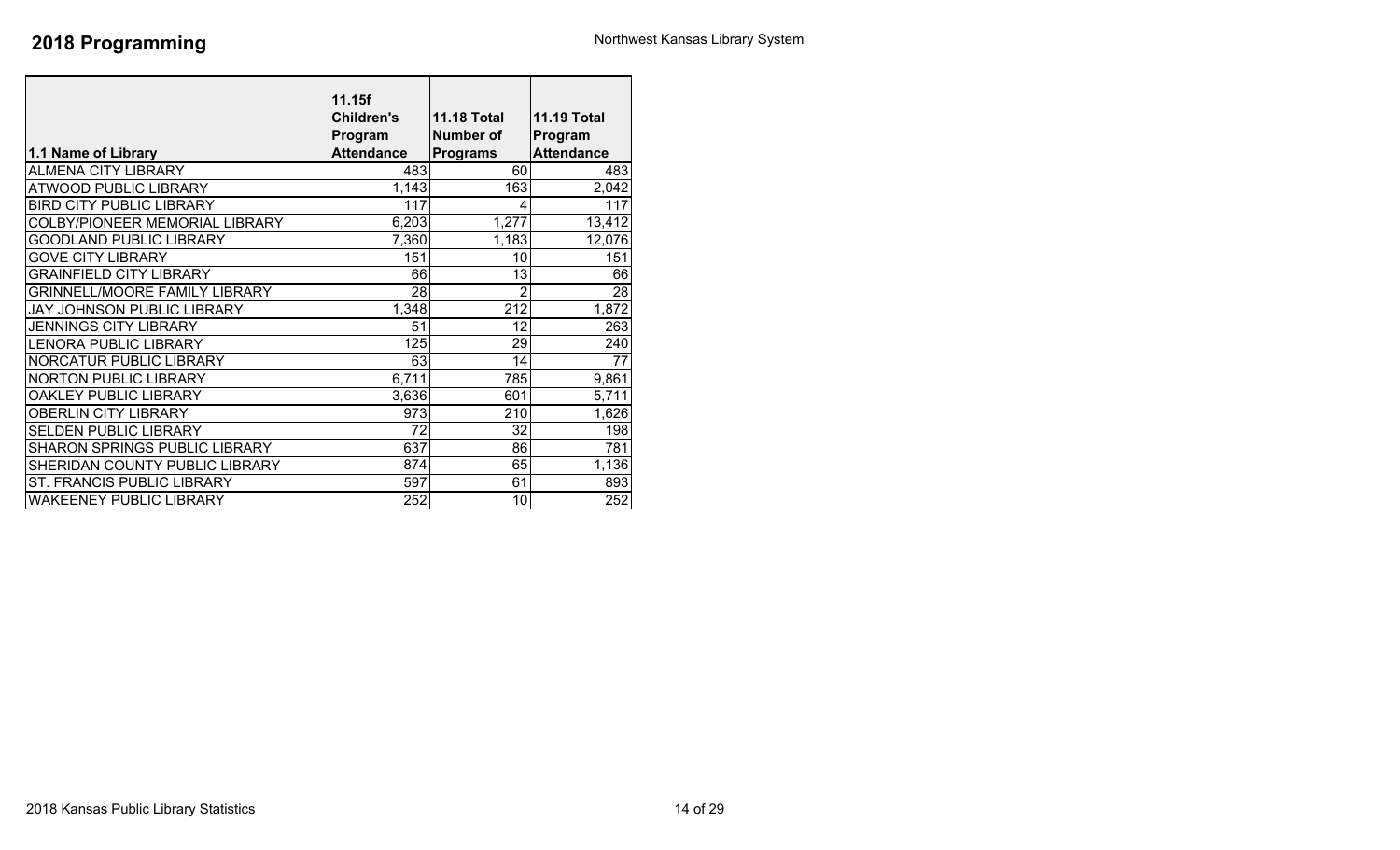| 1.1 Name of Library                      | Population of Early Literacy Program<br><b>LSA</b> | <b>11.15a Total</b><br><b>Programs</b> | <b>11.15b Total</b><br><b>Early Literacy 11.15g Total</b><br><b>Attendance</b> | Children's<br>Programs | <b>11.15h Total</b><br><b>Children's</b><br>Program<br><b>Attendance</b> | 11.16e Total<br><b>Young Adult</b><br><b>Programs</b> | <b>11.16f Total</b><br><b>Young Adult</b><br>Program<br><b>Attendance</b> | 11.17e Total<br><b>Adult</b><br>Programs | <b>11.17f Total</b><br><b>Adult</b><br><b>Attendance</b> | <b>11.15e Total</b><br><b>Children's</b><br>Programs |
|------------------------------------------|----------------------------------------------------|----------------------------------------|--------------------------------------------------------------------------------|------------------------|--------------------------------------------------------------------------|-------------------------------------------------------|---------------------------------------------------------------------------|------------------------------------------|----------------------------------------------------------|------------------------------------------------------|
| <b>ANDALE DISTRICT LIBRARY</b>           | 1,810                                              | 41                                     | 897                                                                            | 268                    | 17                                                                       | 18                                                    | 136                                                                       | 17                                       | 270                                                      | 58                                                   |
| ANDOVER PUBLIC LIBRARY                   | 13,111                                             | $\overline{283}$                       | 7,767                                                                          | 5,208                  | 49                                                                       | 11                                                    | 136                                                                       |                                          | 39                                                       | 332                                                  |
| <b>ANTHONY PUBLIC LIBRARY</b>            | 2,132                                              | 30                                     | 123                                                                            | 300                    | 8                                                                        | $\overline{0}$                                        | $\Omega$                                                                  |                                          | 10                                                       | 38                                                   |
| <b>ARKANSAS CITY PUBLIC LIBRARY</b>      | 11,866                                             | 8 <sup>1</sup>                         | 160                                                                            | 1,634                  | 43                                                                       |                                                       | 651                                                                       | $\overline{17}$                          | 111                                                      | 51                                                   |
| <b>ARLINGTON CITY LIBRARY</b>            | 453                                                | $\Omega$                               | $\Omega$                                                                       | $\overline{226}$       | 26                                                                       | $\overline{0}$                                        | $\overline{0}$                                                            | 40                                       | 458                                                      | 26                                                   |
| <b>ATTICA CITY LIBRARY</b>               | 570                                                | $\overline{9}$                         | 60                                                                             | 162                    | 9                                                                        | $\overline{9}$                                        | 49                                                                        | $\Omega$                                 | $\mathbf 0$                                              | 18                                                   |
| <b>AUGUSTA PUBLIC LIBRARY</b>            | 9,389                                              | 102                                    | 1,024                                                                          | 1,217                  | 50                                                                       | 13                                                    | 39                                                                        | $\overline{87}$                          | 1,742                                                    | 152                                                  |
| BELLE PLAINE PUBLIC LIBRARY              | 1,581                                              | 36                                     | 252                                                                            | 697                    | 37                                                                       | $6 \mid$                                              | $\overline{28}$                                                           | $\overline{31}$                          | $\overline{143}$                                         | 73                                                   |
| <b>BRADFORD MEMORIAL LIBRARY</b>         | 12,993                                             | 98                                     | 2,525                                                                          | 846                    | 73                                                                       | 26                                                    | 206                                                                       | 39                                       | 856                                                      | $\overline{171}$                                     |
| <b>BUHLER PUBLIC LIBRARY</b>             | 1,289                                              | 34                                     | 784                                                                            | 631                    | 25                                                                       | 3 <sub>l</sub>                                        | 39                                                                        | 23                                       | 317                                                      | 59                                                   |
| <b>CALDWELL PUBLIC LIBRARY</b>           | 1,009                                              | $\overline{5}$                         | 25                                                                             | 240                    | 9                                                                        | $\overline{2}$                                        | 25                                                                        | 50                                       | 400                                                      | 14                                                   |
| <b>CANTON TOWNSHIP</b>                   | 941                                                | 18                                     | 79                                                                             | 280                    | 29                                                                       | 9                                                     | 178                                                                       | 17                                       | 186                                                      | 47                                                   |
| <b>CHENEY PUBLIC LIBRARY</b>             | 2,760                                              | 16                                     | 890                                                                            | 272                    | $\overline{12}$                                                          | $\overline{2}$                                        | 6                                                                         | $\mathcal{P}$                            | 16                                                       | 28                                                   |
| <b>CLEARWATER PUBLIC LIBRARY</b>         | 2,524                                              | 16                                     | 290                                                                            | 1,464                  | 83                                                                       | 47                                                    | 1,290                                                                     | 12                                       | 637                                                      | 99                                                   |
| <b>COLWICH COMMUNITY LIBRARY</b>         | 2,370                                              | $\overline{0}$                         | $\Omega$                                                                       | 2,739                  | 91                                                                       | $\Omega$                                              | $\Omega$                                                                  | $\Omega$                                 | $\overline{0}$                                           | 91                                                   |
| <b>CONWAY SPRINGS CITY LIBRARY</b>       | 1,212                                              | $\overline{0}$                         | $\overline{0}$                                                                 | 469                    | $6\phantom{1}$                                                           | $\overline{0}$                                        | $\overline{0}$                                                            | $\Omega$                                 | $\overline{\mathsf{o}}$                                  | $\overline{6}$                                       |
| <b>CUNNINGHAM PUBLIC LIBRARY</b>         | 452                                                | $\overline{37}$                        | 710                                                                            | 277                    | 14                                                                       | $\overline{4}$                                        | 105                                                                       | $\overline{18}$                          | 240                                                      | 51                                                   |
| <b>DERBY PUBLIC LIBRARY</b>              | 23,673                                             | 173                                    | 4,328                                                                          | 8,594                  | 94                                                                       | 87                                                    | 1,345                                                                     | 99                                       | 3,110                                                    | 267                                                  |
| <b>DIXON TOWNSHIP LIBRARY</b>            | 624                                                | 10                                     |                                                                                | 109                    | $\overline{10}$                                                          | 10                                                    | 33                                                                        | $\overline{10}$                          | 8                                                        | 20                                                   |
| <b>DOUGLASS PUBLIC LIBRARY</b>           | 2,483                                              | 14                                     | 139                                                                            | 1,139                  | 44                                                                       | 14                                                    | 147                                                                       | 12                                       | 179                                                      | 58                                                   |
| <b>FARMER TOWNSHIP/CPMS LIBRARY</b>      | 366                                                | $\overline{0}$                         | $\Omega$                                                                       |                        | $\overline{0}$                                                           | $\Omega$                                              | $\Omega$                                                                  | $\Omega$                                 | $\Omega$                                                 | $\overline{0}$                                       |
| <b>GARDEN PLAIN COMMUNITY LIBRARY</b>    | 898                                                | 16                                     | 64                                                                             | $\overline{228}$       | $\overline{16}$                                                          | $\Delta$                                              | $\overline{58}$                                                           | 0                                        | $\overline{0}$                                           | 32                                                   |
| <b>GENESEO PUBLIC LIBRARY</b>            | 259                                                | 60                                     | 252                                                                            | 78                     | 12                                                                       | 8 <sup>1</sup>                                        | 10                                                                        | 8                                        | $\overline{\mathsf{o}}$                                  | 72                                                   |
| <b>GODDARD PUBLIC LIBRARY</b>            | 4,746                                              | 53                                     | 1,827                                                                          | 1,576                  | 78                                                                       | 23                                                    | 168                                                                       | $\overline{14}$                          | 133                                                      | 131                                                  |
| <b>HALSTEAD PUBLIC LIBRARY</b>           | 2,054                                              | 38                                     | 820                                                                            | 331                    | 12                                                                       | $\overline{0}$                                        | $\overline{0}$                                                            | $\mathfrak{p}$                           | 45                                                       | 50                                                   |
| <b>HARDTNER PUBLIC LIBRARY</b>           | 162                                                | $\overline{4}$                         | 64                                                                             | $\overline{83}$        | 9                                                                        | $\Delta$                                              | $\overline{16}$                                                           | $\overline{12}$                          | 75                                                       | 13                                                   |
| <b>HARPER PUBLIC LIBRARY</b>             | 1,355                                              | 37                                     | 206                                                                            | 555                    | 34                                                                       | 19                                                    | 65                                                                        | $\overline{13}$                          | 232                                                      | 71                                                   |
| <b>HAVEN PUBLIC LIBRARY</b>              | 1,199                                              | 52                                     | 522                                                                            | 510                    | $\overline{16}$                                                          | 14                                                    | 174                                                                       | $\overline{14}$                          | 227                                                      | 68                                                   |
| HAYSVILLE COMMUNITY LIBRARY              | 11,278                                             | 116                                    | 530                                                                            | 1,867                  | 92                                                                       | 16                                                    | 147                                                                       | $\overline{32}$                          | 745                                                      | $\overline{208}$                                     |
| <b>HESSTON PUBLIC LIBRARY</b>            | 3,782                                              | 106                                    | 2,346                                                                          | 868                    | 64                                                                       | $\overline{12}$                                       | $\overline{112}$                                                          | $\overline{18}$                          | 468                                                      | 170                                                  |
| HUTCHINSON PUBLIC LIBRARY                | 40,772                                             | 544                                    | 12,578                                                                         | 9,758                  | 307                                                                      | 12                                                    | 265                                                                       | 28                                       | 1,889                                                    | 851                                                  |
| <b>IDA LONG GOODMAN MEMORIAL LIBRARY</b> | 1,200                                              | 16                                     | 242                                                                            | 10,688                 | 702                                                                      | 236                                                   | 1,917                                                                     | 95                                       | 1,047                                                    | 718                                                  |
| <b>INMAN PUBLIC LIBRARY</b>              | 1,335                                              | 13                                     | 155                                                                            | 263                    | $\overline{11}$                                                          | $\Omega$                                              | $\Omega$                                                                  |                                          | 50                                                       | 24                                                   |
| KINGMAN CARNEGIE LIBRARY                 | 2,929                                              | 93                                     | 1,981                                                                          | 1,710                  | 104                                                                      | $\overline{30}$                                       | 681                                                                       |                                          | 108                                                      | 197                                                  |
| <b>KIOWA PUBLIC LIBRARY</b>              | 964                                                | 9 <sup>1</sup>                         | 88                                                                             | 76                     | 3                                                                        | $\overline{0}$                                        | $\overline{0}$                                                            | 0                                        | $\overline{0}$                                           | 12                                                   |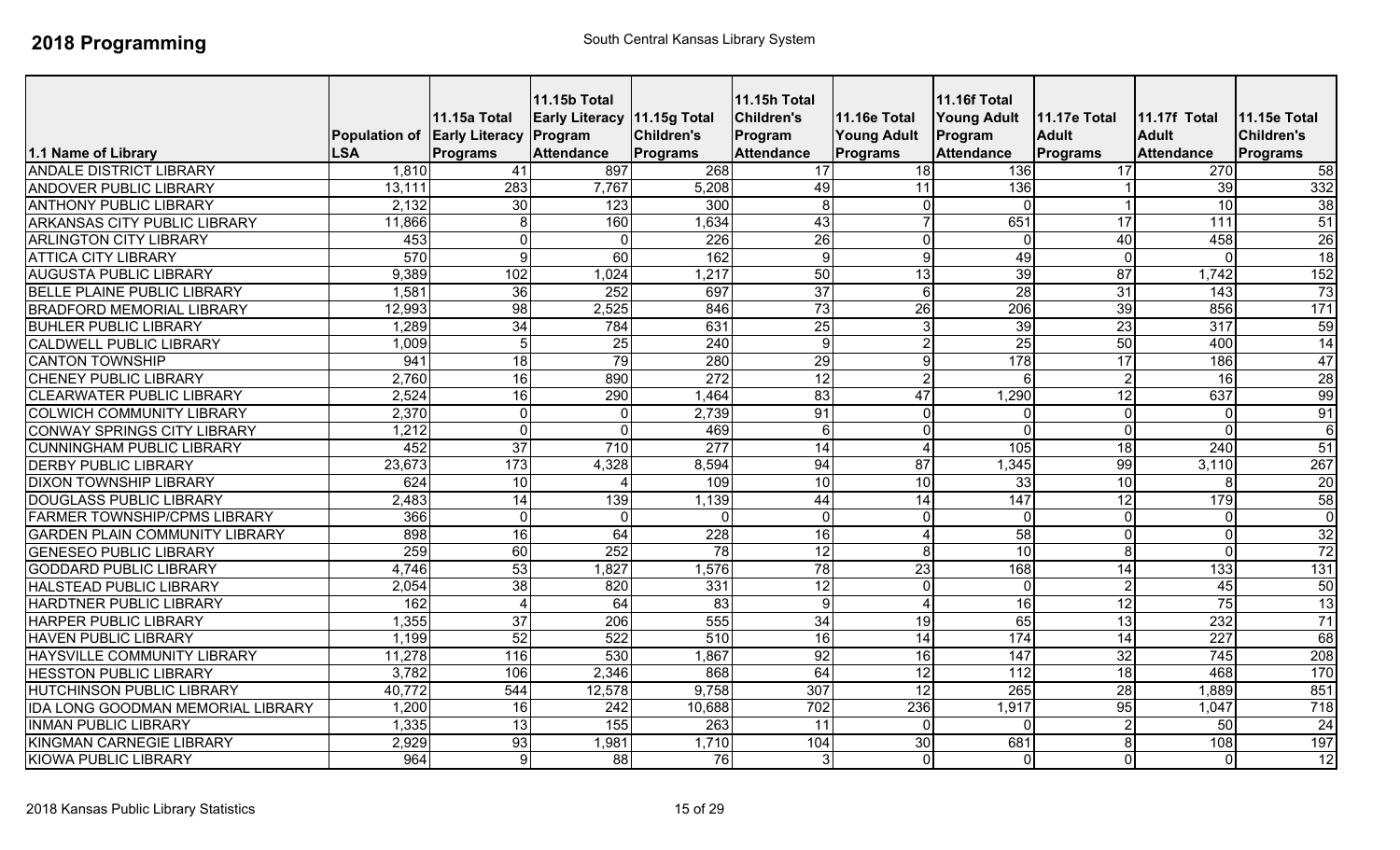|                                          | 11.15f<br><b>Children's</b><br>Program | <b>11.18 Total</b><br><b>Number of</b> | <b>11.19 Total</b><br>Program |
|------------------------------------------|----------------------------------------|----------------------------------------|-------------------------------|
| 1.1 Name of Library                      | <b>Attendance</b>                      | <b>Programs</b>                        | <b>Attendance</b>             |
| <b>ANDALE DISTRICT LIBRARY</b>           | 1,165                                  | 93                                     | 1,571                         |
| <b>ANDOVER PUBLIC LIBRARY</b>            | 12,975                                 | 344                                    | 13,150                        |
| <b>ANTHONY PUBLIC LIBRARY</b>            | 423                                    | 39                                     | 433                           |
| ARKANSAS CITY PUBLIC LIBRARY             | 1,794                                  | 75                                     | 2,556                         |
| <b>ARLINGTON CITY LIBRARY</b>            | 226                                    | 66                                     | 684                           |
| <b>ATTICA CITY LIBRARY</b>               | $\overline{222}$                       | 27                                     | $\overline{271}$              |
| <b>AUGUSTA PUBLIC LIBRARY</b>            | 2,241                                  | 252                                    | 4,022                         |
| <b>BELLE PLAINE PUBLIC LIBRARY</b>       | 949                                    | 110                                    | 1,120                         |
| <b>BRADFORD MEMORIAL LIBRARY</b>         | 3,371                                  | 236                                    | 4,433                         |
| <b>BUHLER PUBLIC LIBRARY</b>             | 1,415                                  | 85                                     | 1,771                         |
| CALDWELL PUBLIC LIBRARY                  | 265                                    | 66                                     | 690                           |
| <b>CANTON TOWNSHIP</b>                   | 359                                    | $\overline{73}$                        | 723                           |
| <b>CHENEY PUBLIC LIBRARY</b>             | 1,162                                  | $\overline{32}$                        | 1,184                         |
| <b>CLEARWATER PUBLIC LIBRARY</b>         | 1,754                                  | 158                                    | 3,681                         |
| <b>COLWICH COMMUNITY LIBRARY</b>         | 2,739                                  | 91                                     | 2,739                         |
| CONWAY SPRINGS CITY LIBRARY              | 469                                    | 6                                      | 469                           |
| <b>CUNNINGHAM PUBLIC LIBRARY</b>         | $\overline{987}$                       | $\overline{73}$                        | 1,332                         |
| <b>DERBY PUBLIC LIBRARY</b>              | 12,922                                 | 453                                    | 17,377                        |
| <b>DIXON TOWNSHIP LIBRARY</b>            | $\overline{113}$                       | 40                                     | 154                           |
| DOUGLASS PUBLIC LIBRARY                  | 1,278                                  | 84                                     | 1,604                         |
| FARMER TOWNSHIP/CPMS LIBRARY             | 0                                      | 0                                      | 0                             |
| <b>GARDEN PLAIN COMMUNITY LIBRARY</b>    | 292                                    | 36                                     | 350                           |
| <b>GENESEO PUBLIC LIBRARY</b>            | 330                                    | 88                                     | 340                           |
| <b>GODDARD PUBLIC LIBRARY</b>            | 3,403                                  | 168                                    | 3,704                         |
| <b>HALSTEAD PUBLIC LIBRARY</b>           | 1,151                                  | 52                                     | 1,196                         |
| HARDTNER PUBLIC LIBRARY                  | $\overline{147}$                       | $\overline{29}$                        | 238                           |
| HARPER PUBLIC LIBRARY                    | 761                                    | 103                                    | 1,058                         |
| <b>HAVEN PUBLIC LIBRARY</b>              | 1,032                                  | 96                                     | 1,433                         |
| HAYSVILLE COMMUNITY LIBRARY              | 2,397                                  | 256                                    | 3,289                         |
| <b>HESSTON PUBLIC LIBRARY</b>            | 3,214                                  | 200                                    | 3,794                         |
| <b>HUTCHINSON PUBLIC LIBRARY</b>         | $\overline{2}2,336$                    | 891                                    | 24,490                        |
| <b>IDA LONG GOODMAN MEMORIAL LIBRARY</b> | 10,930                                 | 1,049                                  | 13,894                        |
| <b>INMAN PUBLIC LIBRARY</b>              | 418                                    | 26                                     | 468                           |
| KINGMAN CARNEGIE LIBRARY                 | 3,691                                  | 235                                    | 4,480                         |
| <b>KIOWA PUBLIC LIBRARY</b>              | 164                                    | $\overline{12}$                        | 164                           |
|                                          |                                        |                                        |                               |

 $\mathbf I$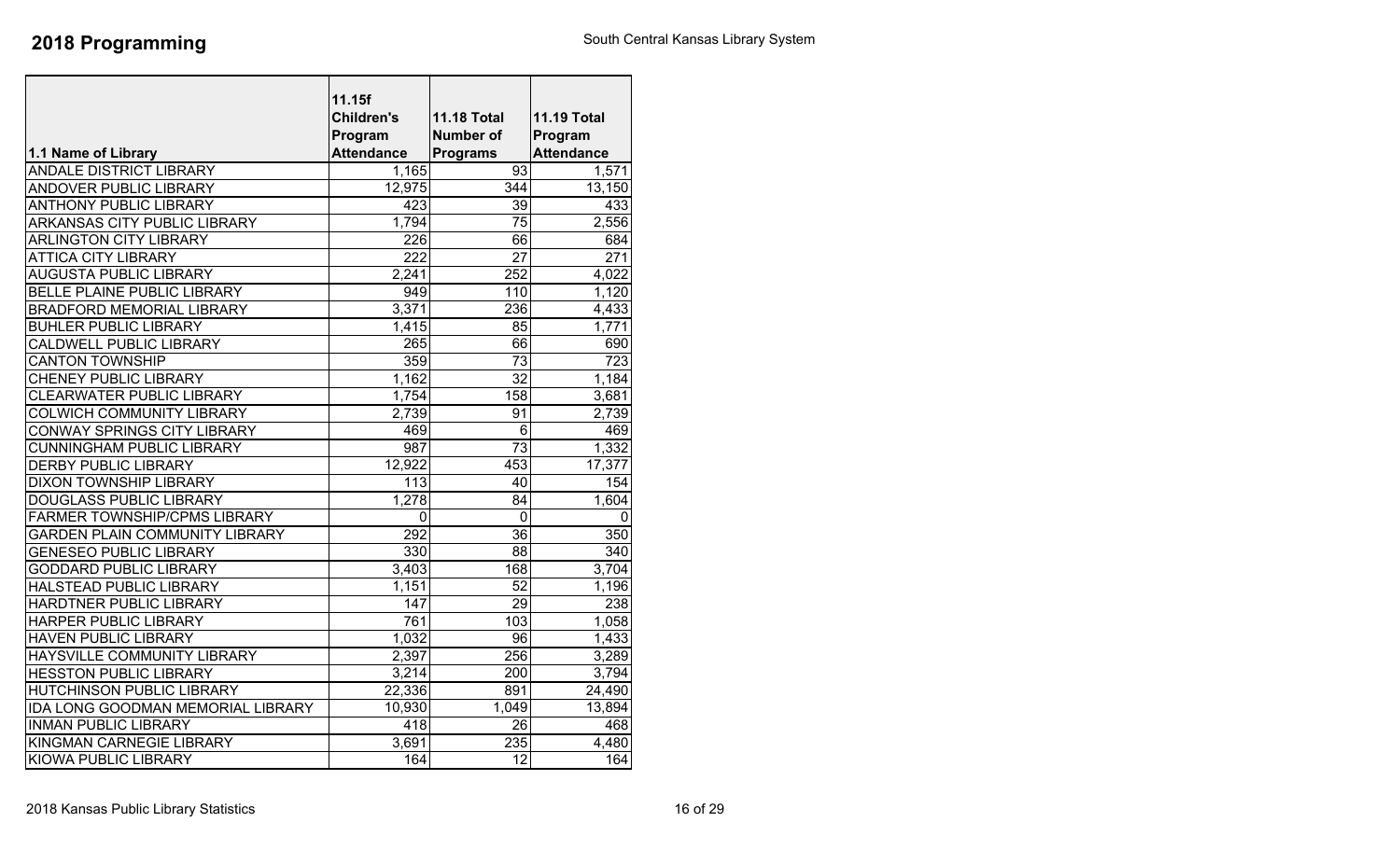| 1.1 Name of Library                 | <b>LSA</b>       | 11.15a Total<br>Population of Early Literacy Program<br>Programs | <b>11.15b Total</b><br>Early Literacy 11.15g Total<br><b>Attendance</b> | <b>Children's</b><br><b>Programs</b> | <b>11.15h Total</b><br><b>Children's</b><br>Program<br><b>Attendance</b> | <b>11.16e Total</b><br><b>Young Adult</b><br><b>Programs</b> | <b>11.16f Total</b><br><b>Young Adult</b><br>Program<br><b>Attendance</b> | 11.17e Total<br><b>Adult</b><br><b>Programs</b> | 11.17f Total<br><b>Adult</b><br><b>Attendance</b> | 11.15e Total<br><b>Children's</b><br>Programs |
|-------------------------------------|------------------|------------------------------------------------------------------|-------------------------------------------------------------------------|--------------------------------------|--------------------------------------------------------------------------|--------------------------------------------------------------|---------------------------------------------------------------------------|-------------------------------------------------|---------------------------------------------------|-----------------------------------------------|
| <b>LEON PUBLIC LIBRARY</b>          | 732              |                                                                  | 200                                                                     | 200                                  | 5                                                                        |                                                              | 200                                                                       |                                                 | 200                                               | 10                                            |
| <b>LINCOLN LIBRARY</b>              | 1,901            | $\overline{22}$                                                  | 1,328                                                                   | 2,646                                | 40                                                                       |                                                              | 186                                                                       | 33                                              | 187                                               | 62                                            |
| <b>LINDSBORG COMMUNITY LIBRARY</b>  | 3,268            | $\overline{72}$                                                  | $\overline{711}$                                                        | 648                                  | 47                                                                       |                                                              | 17                                                                        | $\overline{31}$                                 | 433                                               | 119                                           |
| LITTLE RIVER COMMUNITY LIBRARY      | $\overline{714}$ | 15                                                               | $\overline{74}$                                                         | 83                                   | 15                                                                       | $\mathbf{0}$                                                 | $\mathbf{0}$                                                              | $\mathbf{0}$                                    | $\Omega$                                          | 30                                            |
| <b>LYONS PUBLIC LIBRARY</b>         | 3,565            | $\overline{113}$                                                 | 2,291                                                                   | 453                                  | $\overline{10}$                                                          |                                                              | $\overline{16}$                                                           | 84                                              | 1,936                                             | 123                                           |
| <b>MACKSVILLE CITY LIBRARY</b>      | $\overline{533}$ | $\overline{13}$                                                  | 278                                                                     | 434                                  | 15                                                                       | 4                                                            | 170                                                                       |                                                 | 41                                                | $\overline{28}$                               |
| <b>MARQUETTE COMMUNITY LIBRARY</b>  | 763              | 10                                                               | $\overline{99}$                                                         | 153                                  | $\overline{10}$                                                          | $\Omega$                                                     | $\Omega$                                                                  | $\Omega$                                        | $\mathbf{0}$                                      | $\overline{20}$                               |
| <b>MCPHERSON PUBLIC LIBRARY</b>     | 13,201           | 234                                                              | 5,628                                                                   | 5,260                                | 163                                                                      | 64                                                           | 997                                                                       |                                                 | 26                                                | 397                                           |
| <b>MOUNDRIDGE PUBLIC LIBRARY</b>    | 1,874            | 34                                                               | 367                                                                     | 343                                  | $\overline{21}$                                                          | 3                                                            | $\overline{34}$                                                           | $\overline{30}$                                 | 186                                               | 55                                            |
| MT. HOPE PUBLIC LIBRARY             | 1,033            | 6                                                                | 85                                                                      | 125                                  | 46                                                                       | 6                                                            | 15                                                                        | $\Omega$                                        | $\Omega$                                          | 52                                            |
| <b>MULVANE PUBLIC LIBRARY</b>       | 6,359            | 206                                                              | 5,965                                                                   | 4,542                                | 118                                                                      | 57                                                           | 732                                                                       | $\overline{128}$                                | 1,372                                             | 324                                           |
| <b>NEWTON PUBLIC LIBRARY</b>        | 18,869           | 255                                                              | 8,833                                                                   | 247                                  | 13                                                                       | 148                                                          | 2,244                                                                     | 301                                             | 3,874                                             | 268                                           |
| <b>NICKERSON PUBLIC LIBRARY</b>     | 1,009            | $\overline{32}$                                                  | 236                                                                     | 133                                  | 32                                                                       | 6                                                            |                                                                           | 6                                               | 52                                                | 64                                            |
| NORA E. LARABEE MEMORIAL LIBRARY    | 968              | 14                                                               | 114                                                                     | 125                                  | 9                                                                        |                                                              | 56                                                                        | 20                                              | 526                                               | 23                                            |
| <b>NORWICH PUBLIC</b>               | 453              | $\overline{2}$                                                   | 49                                                                      | $\overline{275}$                     | $\boldsymbol{\Delta}$                                                    |                                                              | $\overline{115}$                                                          | 12                                              | 121                                               | 6                                             |
| <b>OXFORD PUBLIC LIBRARY</b>        | 1,012            | $\overline{10}$                                                  | 152                                                                     | 645                                  | $\overline{17}$                                                          | $\Omega$                                                     | $\mathbf{0}$                                                              | $\overline{15}$                                 | 160                                               | 27                                            |
| PARK CITY PUBLIC LIBRARY            | 7,729            | $\overline{9}$                                                   | 132                                                                     | 972                                  | $\boldsymbol{9}$                                                         | $\overline{9}$                                               | 55                                                                        | 9                                               | 42                                                | $\overline{18}$                               |
| PARTRIDGE PUBLIC LIBRARY            | $\overline{242}$ | 26                                                               | $\overline{201}$                                                        | 30                                   | 8                                                                        | 8                                                            | 30                                                                        | $\Omega$                                        | $\mathbf 0$                                       | 34                                            |
| POTWIN PUBLIC LIBRARY               | 644              | 4                                                                | $\overline{32}$                                                         | 334                                  | 5                                                                        |                                                              | 54                                                                        |                                                 | $\Omega$                                          | 9                                             |
| <b>PRATT PUBLIC LIBRARY</b>         | 9,547            | 27                                                               | 588                                                                     | 377                                  | $\overline{14}$                                                          | 9                                                            | 99                                                                        | 6                                               | 207                                               | 41                                            |
| PRETTY PRAIRIE PUBLIC LIBRARY       | 654              | 19                                                               | 180                                                                     | 682                                  | 11                                                                       | 11                                                           | 66                                                                        |                                                 | 88                                                | 30                                            |
| <b>ROSE HILL PUBLIC LIBRARY</b>     | 3,980            | $\overline{35}$                                                  | 653                                                                     | 2,570                                | 44                                                                       | $\overline{13}$                                              | 240                                                                       | 26                                              | 920                                               | 79                                            |
| <b>RUTH DOLE MEMORIAL LIBRARY</b>   | 874              | 78                                                               | 873                                                                     | 325                                  | $6\phantom{1}$                                                           | 52                                                           | 153                                                                       |                                                 | $\mathbf 0$                                       | 84                                            |
| <b>SEDGWICK/LILLIAN TEAR</b>        | 1,665            | $\overline{7}$                                                   | 61                                                                      | 182                                  | 9                                                                        | 8                                                            | $\overline{22}$                                                           | $\Omega$                                        | $\mathbf 0$                                       | 16                                            |
| <b>SOUTH HAVEN TOWNSHIP LIBRARY</b> | 481              | 40                                                               | 97                                                                      | 61                                   | $\boldsymbol{\varDelta}$                                                 | $\mathbf 0$                                                  | $\Omega$                                                                  |                                                 | 61                                                | 44                                            |
| <b>STERLING FREE PUBLIC LIBRARY</b> | 2,230            | 31                                                               | 789                                                                     | 945                                  | 20                                                                       | 10                                                           | 50                                                                        |                                                 | $\Omega$                                          | 51                                            |
| <b>SYLVIA PUBLIC LIBRARY</b>        | 207              | 4                                                                | 12                                                                      | 38                                   | $\boldsymbol{\Delta}$                                                    |                                                              | $\overline{23}$                                                           |                                                 | $\overline{24}$                                   | $\boldsymbol{8}$                              |
| <b>TOWANDA PUBLIC LIBRARY</b>       | ,470             | 13                                                               | 493                                                                     | 155                                  | 8                                                                        | 8                                                            | $\overline{72}$                                                           |                                                 | 38                                                | $\overline{21}$                               |
| <b>TURON COMMUNITY LIBRARY</b>      | $\overline{373}$ | 9                                                                | 78                                                                      | $\overline{72}$                      | 6                                                                        | 6                                                            | Δ                                                                         | 6                                               | $\boldsymbol{\Delta}$                             | 15                                            |
| <b>UDALL PUBLIC LIBRARY</b>         | 718              | 6                                                                | 45                                                                      |                                      | $\mathbf 0$                                                              | $\Omega$                                                     | $\Omega$                                                                  | g                                               | 45                                                | 6                                             |
| <b>VALLEY CENTER PUBLIC LIBRARY</b> | 7,300            | 106                                                              | 4,226                                                                   | 2,012                                | 36                                                                       | $\overline{9}$                                               | $\overline{171}$                                                          | 81                                              | 1,706                                             | 142                                           |
| <b>VIOLA TOWNSHIP</b>               | 489              | 20                                                               | $\overline{70}$                                                         | 53                                   | 8                                                                        | 8                                                            | 29                                                                        | 20                                              | 83                                                | $\overline{28}$                               |
| <b>WALTON COMMUNITY LIBRARY</b>     | 235              | 3                                                                | $\boldsymbol{\varLambda}$                                               | 41                                   | 3                                                                        | $\mathcal{D}$                                                | 6                                                                         |                                                 | 9                                                 | 6                                             |
| <b>WELLINGTON PUBLIC</b>            | 7,822            | 128                                                              | 3,211                                                                   | 2,862                                | 165                                                                      | 147                                                          | 942                                                                       | 83                                              | 496                                               | 293                                           |
| <b>WHITEWATER MEMORIAL LIBRARY</b>  | 731              | 26                                                               | 686                                                                     | 786                                  | 34                                                                       | 21                                                           | 418                                                                       | 18                                              | 821                                               | 60                                            |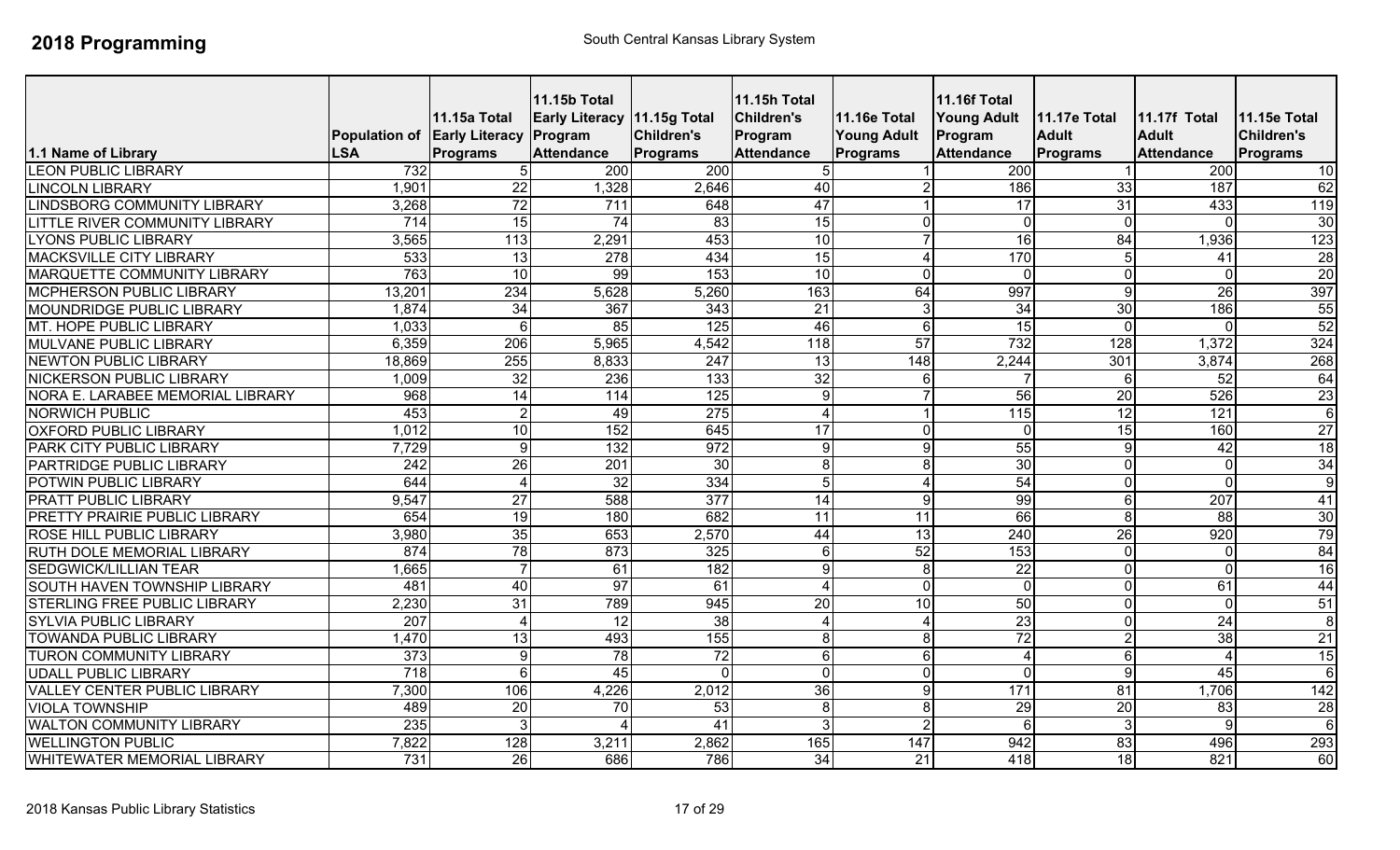|                                     | 11.15f             |                    |                    |
|-------------------------------------|--------------------|--------------------|--------------------|
|                                     | <b>Children's</b>  | <b>11.18 Total</b> | <b>11.19 Total</b> |
|                                     | Program            | <b>Number of</b>   | Program            |
| 1.1 Name of Library                 | <b>Attendance</b>  | <b>Programs</b>    | <b>Attendance</b>  |
| <b>LEON PUBLIC LIBRARY</b>          | 400                | 12                 | 800                |
| <b>LINCOLN LIBRARY</b>              | 3,974              | 97                 | 4,347              |
| LINDSBORG COMMUNITY LIBRARY         | 1,359              | 151                | 1,809              |
| LITTLE RIVER COMMUNITY LIBRARY      | 157                | $\overline{30}$    | 157                |
| <b>LYONS PUBLIC LIBRARY</b>         | 2.744              | 214                | 4,696              |
| <b>MACKSVILLE CITY LIBRARY</b>      | $\overline{712}$   | $\overline{37}$    | 923                |
| MARQUETTE COMMUNITY LIBRARY         | 252                | 20                 | 252                |
| MCPHERSON PUBLIC LIBRARY            | 10,888             | 470                | 11,911             |
| MOUNDRIDGE PUBLIC LIBRARY           | 710                | 88                 | 930                |
| MT. HOPE PUBLIC LIBRARY             | 210                | $\overline{58}$    | $\overline{225}$   |
| <b>MULVANE PUBLIC LIBRARY</b>       | 10,507             | 509                | 12,611             |
| <b>NEWTON PUBLIC LIBRARY</b>        | 9,080              | $\overline{717}$   | 15,198             |
| <b>NICKERSON PUBLIC LIBRARY</b>     | 369                | 76                 | 428                |
| NORA E. LARABEE MEMORIAL LIBRARY    | 239                | 50                 | 821                |
| <b>NORWICH PUBLIC</b>               | 324                | 19                 | 560                |
| <b>OXFORD PUBLIC LIBRARY</b>        | 797                | 42                 | 957                |
| PARK CITY PUBLIC LIBRARY            | $\overline{1,}104$ | $\overline{36}$    | 1,201              |
| PARTRIDGE PUBLIC LIBRARY            | $\overline{231}$   | $\overline{42}$    | 261                |
| POTWIN PUBLIC LIBRARY               | 366                | 13                 | 420                |
| PRATT PUBLIC LIBRARY                | 965                | 56                 | 1,271              |
| PRETTY PRAIRIE PUBLIC LIBRARY       | 862                | 49                 | 1,016              |
| ROSE HILL PUBLIC LIBRARY            | 3,223              | $\overline{118}$   | 4,383              |
| RUTH DOLE MEMORIAL LIBRARY          | 1,198              | 136                | 1,351              |
| <b>SEDGWICK/LILLIAN TEAR</b>        | $\overline{243}$   | 24                 | 265                |
| SOUTH HAVEN TOWNSHIP LIBRARY        | 158                | 44                 | $\overline{219}$   |
| <b>STERLING FREE PUBLIC LIBRARY</b> | 1,734              | 61                 | 1,784              |
| <b>SYLVIA PUBLIC LIBRARY</b>        | 50                 | 12                 | 97                 |
| <b>TOWANDA PUBLIC LIBRARY</b>       | 648                | 31                 | 758                |
| <b>TURON COMMUNITY LIBRARY</b>      | 150                | 27                 | 158                |
| <b>UDALL PUBLIC LIBRARY</b>         | $\overline{45}$    | $\overline{15}$    | 90                 |
| <b>VALLEY CENTER PUBLIC LIBRARY</b> | 6,238              | $\overline{232}$   | 8,115              |
| <b>VIOLA TOWNSHIP</b>               | 123                | 56                 | 235                |
| <b>WALTON COMMUNITY LIBRARY</b>     | 45                 | 11                 | 60                 |
| <b>WELLINGTON PUBLIC</b>            | 6,073              | 523                | 7,511              |
| WHITEWATER MEMORIAL LIBRARY         | 1,472              | 99                 | 2,711              |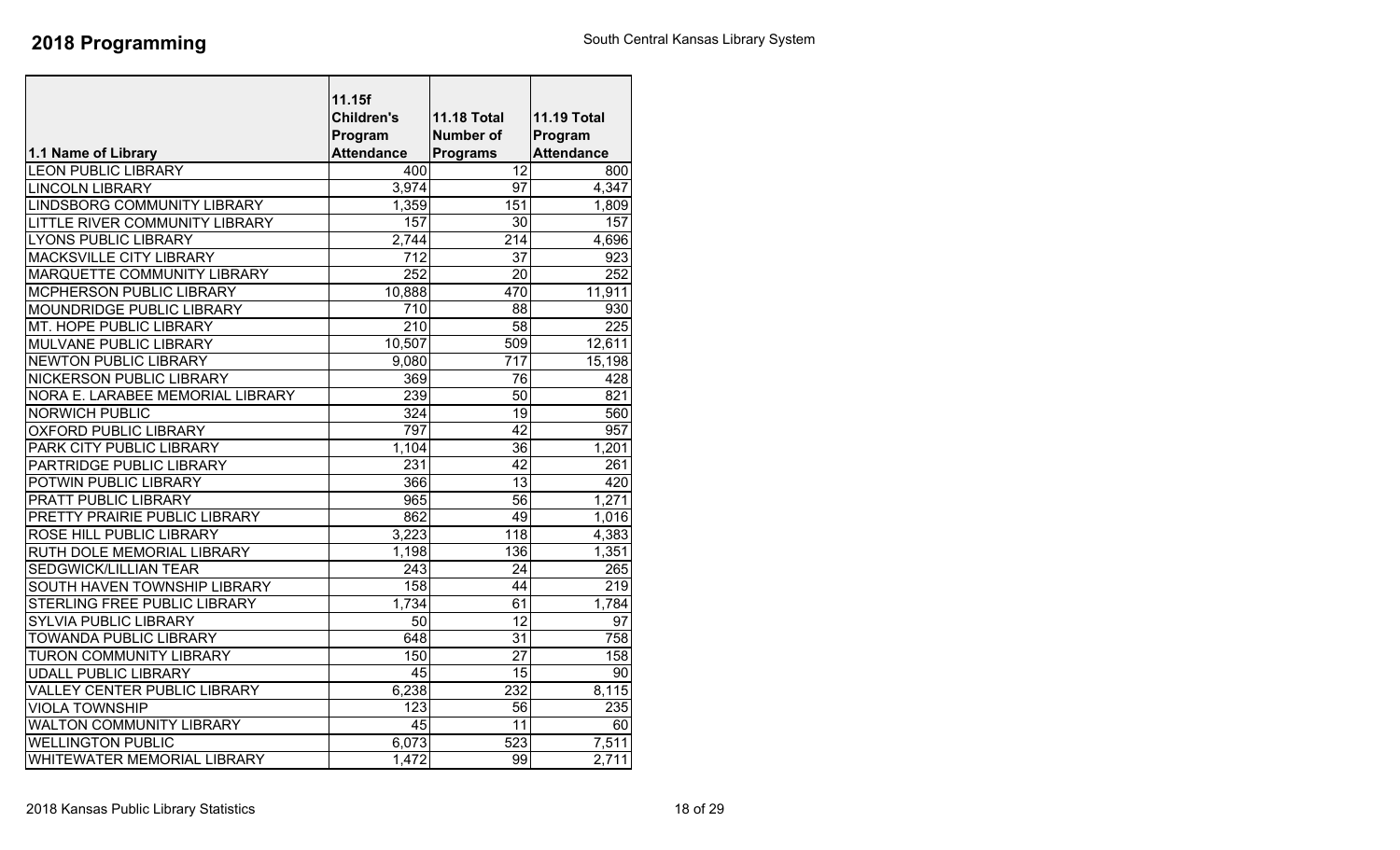| 1.1 Name of Library            | <b>Population of Early Literacy Program</b><br><b>ILSA</b> | 11.15a Total<br><b>Programs</b> | <b>11.15b Total</b><br>Early Literacy   11.15g Total   Children's<br>Attendance | Children's<br><b>IPrograms</b> | 11.15h Total<br>Program<br><b>Attendance</b> | 11.16e Total   Young Adult   11.17e Total   11.17f Total<br>Young Adult   Program<br><b>Programs</b> | <b>11.16f Total</b><br>Attendance | <b>Adult</b><br><b>Programs</b> | <b>Adult</b><br><b>Attendance</b> | $11.15e$ Total<br>Children's<br><b>Programs</b> |
|--------------------------------|------------------------------------------------------------|---------------------------------|---------------------------------------------------------------------------------|--------------------------------|----------------------------------------------|------------------------------------------------------------------------------------------------------|-----------------------------------|---------------------------------|-----------------------------------|-------------------------------------------------|
| <b>WICHITA PUBLIC LIBRARY</b>  | 390,591                                                    | ,189                            | 31,295                                                                          | 19,649                         | 405                                          | 115 <sub>1</sub>                                                                                     | 4,188                             | 602                             | 15,899                            | 1,594                                           |
| <b>WINFIELD PUBLIC LIBRARY</b> | 12,104                                                     | 110l                            | 2,815                                                                           | 2,606                          | 48                                           |                                                                                                      | 651                               |                                 | 857                               | 158                                             |
| <b>ZENDA PUBLIC LIBRARY</b>    | 152                                                        |                                 |                                                                                 | 57                             |                                              |                                                                                                      |                                   |                                 |                                   | 27                                              |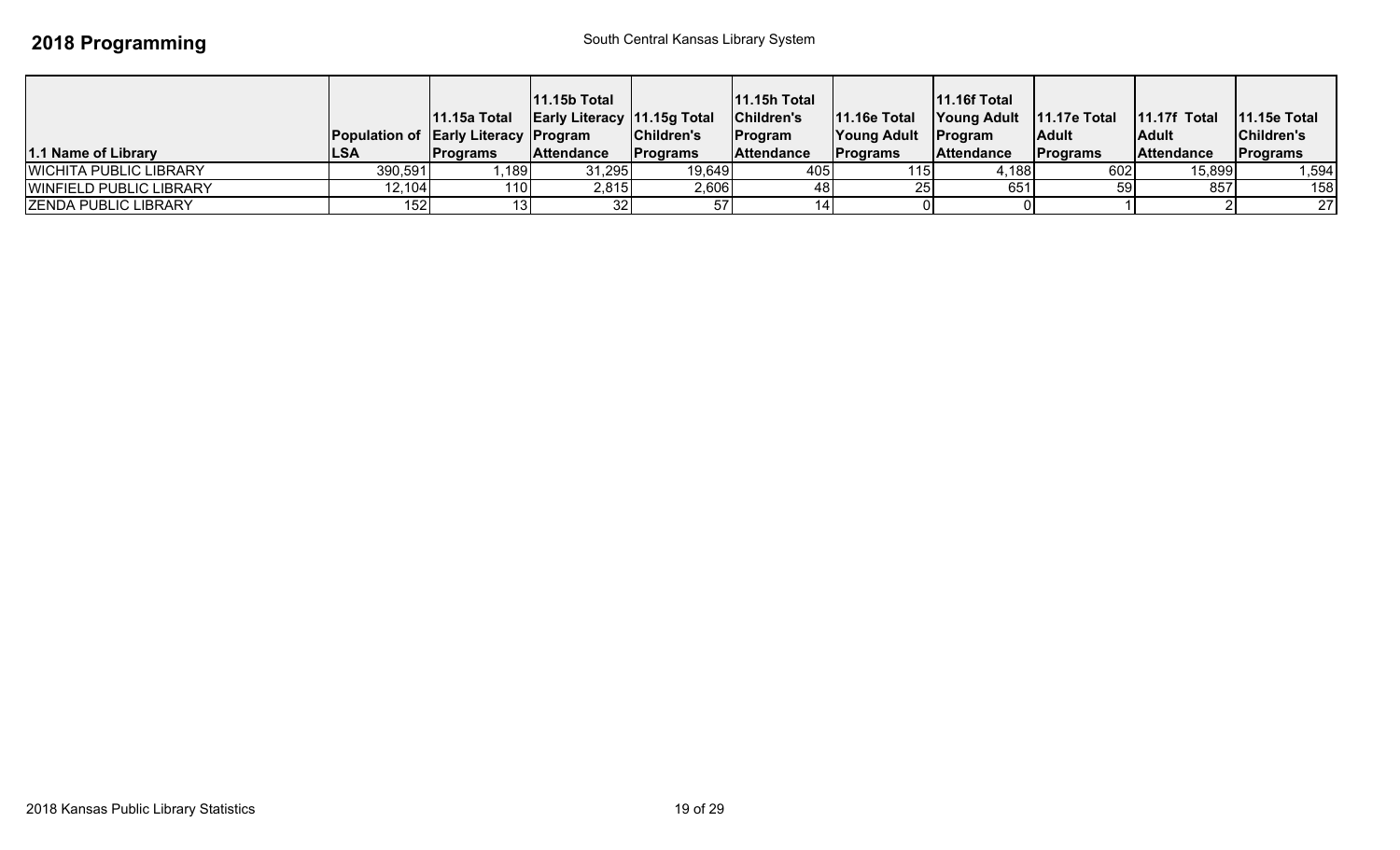| 1.1 Name of Library            | 11.15f<br><b>Children's</b><br>Program<br><b>Attendance</b> | <b>11.18 Total</b><br>Number of<br><b>Programs</b> | <b>11.19 Total</b><br>Program<br><b>Attendance</b> |
|--------------------------------|-------------------------------------------------------------|----------------------------------------------------|----------------------------------------------------|
| <b>WICHITA PUBLIC LIBRARY</b>  | 50,944                                                      | 2,311                                              | 71,031                                             |
| <b>WINFIELD PUBLIC LIBRARY</b> | 5,421                                                       | 242                                                | 6,929                                              |
| <b>ZENDA PUBLIC LIBRARY</b>    | 89                                                          | 28                                                 | 91                                                 |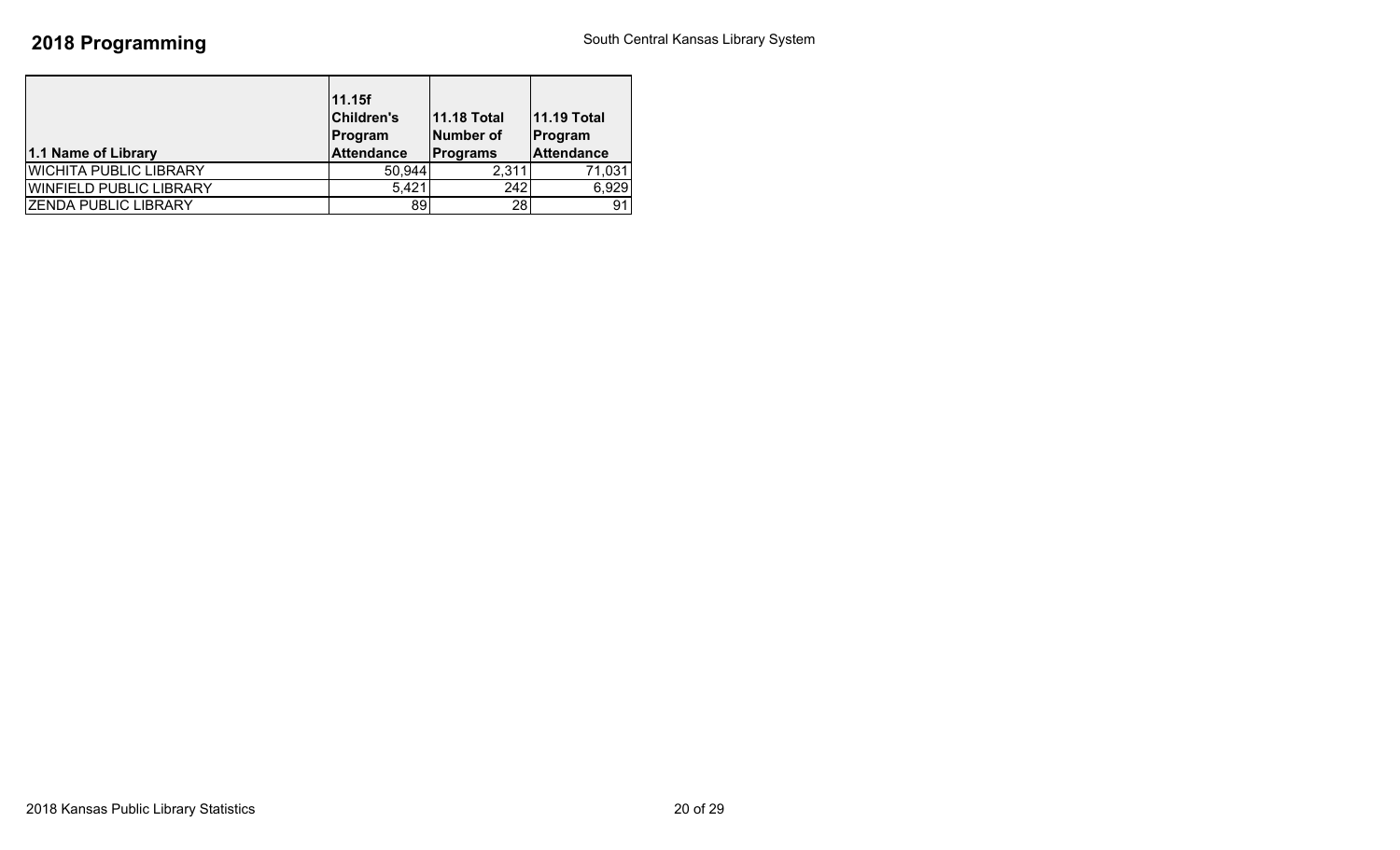| 1.1 Name of Library                   | Population of Early Literacy Program<br><b>LSA</b> | 11.15a Total<br>Programs | <b>11.15b Total</b><br>Early Literacy 11.15g Total<br><b>Attendance</b> | <b>Children's</b><br><b>Programs</b> | <b>11.15h Total</b><br><b>Children's</b><br>Program<br><b>Attendance</b> | <b>11.16e Total</b><br><b>Young Adult</b><br><b>Programs</b> | <b>11.16f Total</b><br><b>Young Adult</b><br>Program<br><b>Attendance</b> | 11.17e Total<br><b>Adult</b><br><b>Programs</b> | 11.17f Total<br><b>Adult</b><br><b>Attendance</b> | 11.15e Total<br><b>Children's</b><br><b>Programs</b> |
|---------------------------------------|----------------------------------------------------|--------------------------|-------------------------------------------------------------------------|--------------------------------------|--------------------------------------------------------------------------|--------------------------------------------------------------|---------------------------------------------------------------------------|-------------------------------------------------|---------------------------------------------------|------------------------------------------------------|
| <b>ALTAMONT PUBLIC LIBRARY</b>        | 1,025                                              | 19                       | 152                                                                     | $\overline{26}$                      | 8                                                                        |                                                              |                                                                           |                                                 | $\overline{21}$                                   | 27                                                   |
| <b>ALTOONA PUBLIC LIBRARY</b>         | 380                                                | $\Omega$                 | $\Omega$                                                                | 154                                  | $6\phantom{1}$                                                           |                                                              |                                                                           |                                                 | $\Omega$                                          | $6\phantom{1}$                                       |
| <b>ARMA CITY LIBRARY</b>              | 1,439                                              |                          | 30                                                                      | 183                                  | $\overline{9}$                                                           | $\overline{4}$                                               | $\sqrt{5}$                                                                | $\Omega$                                        | $\mathbf 0$                                       | $\overline{10}$                                      |
| <b>BRONSON PUBLIC LIBRARY</b>         | $\overline{311}$                                   | $\overline{22}$          | 108                                                                     | 106                                  | 25                                                                       | $\overline{34}$                                              | 139                                                                       | $\overline{11}$                                 | $\overline{39}$                                   | 47                                                   |
| <b>CANEY CITY LIBRARY</b>             | 2,026                                              | $\overline{22}$          | 298                                                                     | 840                                  | 38                                                                       | $\overline{29}$                                              | 204                                                                       | 60                                              | 767                                               | 60                                                   |
| <b>CEDAR VALE MEMORIAL LIBRARY</b>    | 526                                                | 47                       | $\overline{208}$                                                        | 40                                   | 46                                                                       | 9                                                            | 20                                                                        | 8                                               | 42                                                | 93                                                   |
| <b>CHANUTE PUBLIC LIBRARY</b>         | 9,054                                              | 136                      | 2,824                                                                   | 879                                  | 55                                                                       | 13                                                           | 41                                                                        | 24                                              | 471                                               | 191                                                  |
| CHERRYVALE PUBLIC LIBRARY             | 2,180                                              | 35                       | 854                                                                     | 1,694                                | 61                                                                       | 74                                                           | 1,898                                                                     | 94                                              | 1,056                                             | 96                                                   |
| <b>CHETOPA CITY LIBRARY</b>           | 1,050                                              | $\Delta$                 | 12                                                                      | 84                                   | 15                                                                       | 12                                                           | 36                                                                        |                                                 | 23                                                | 19                                                   |
| <b>COFFEY COUNTY LIBRARY</b>          | 8,224                                              | 555                      | 7,536                                                                   | 14,201                               | 1,181                                                                    | 458                                                          | 3,709                                                                     | 961                                             | 9,847                                             | 1,736                                                |
| <b>COFFEYVILLE PUBLIC LIBRARY</b>     | 9,481                                              | 90                       | 1,161                                                                   | 431                                  | 25                                                                       | 329                                                          | 380                                                                       | $\overline{206}$                                | 1,911                                             | $\overline{115}$                                     |
| <b>COLONY CITY LIBRARY</b>            | 409                                                | 10                       | 110                                                                     | 86                                   | 8                                                                        | 8                                                            | $\overline{24}$                                                           |                                                 | 18                                                | $\overline{18}$                                      |
| <b>COLUMBUS PUBLIC LIBRARY</b>        | 3,096                                              | 32                       | 429                                                                     | 580                                  | $\overline{21}$                                                          | $\Omega$                                                     | $\mathbf 0$                                                               | 13                                              | 429                                               | 53                                                   |
| <b>EDNA PUBLIC LIBRARY</b>            | 413                                                | 34                       | 152                                                                     | 25                                   | 6                                                                        | 6                                                            | 18                                                                        | $\Omega$                                        | $\Omega$                                          | 40                                                   |
| ERIE CITY PUBLIC LIBRARY              | 1,087                                              | 11                       | 103                                                                     | 235                                  | 31                                                                       | $\Omega$                                                     | $\Omega$                                                                  | 26                                              | 110                                               | 42                                                   |
| <b>EUREKA PUBLIC LIBRARY</b>          | 2,401                                              | $\overline{15}$          | 414                                                                     | 272                                  | $\overline{18}$                                                          |                                                              | 63                                                                        |                                                 | 51                                                | $\overline{33}$                                      |
| <b>FALL RIVER PUBLIC LIBRARY</b>      | 148                                                | 8                        | 8                                                                       | 40                                   | $\overline{8}$                                                           | 8                                                            | 10                                                                        |                                                 | 20                                                | 16                                                   |
| FORT SCOTT PUBLIC LIBRARY             | 7,813                                              | 145                      | 2,515                                                                   | ,739                                 | 51                                                                       | $\overline{55}$                                              | 461                                                                       | $\overline{55}$                                 | 454                                               | 196                                                  |
| <b>FREDONIA PUBLIC LIBRARY</b>        | 2,270                                              | ∩                        | ∩                                                                       | 660                                  | $\overline{25}$                                                          |                                                              |                                                                           |                                                 |                                                   | 25                                                   |
| <b>GALENA PUBLIC LIBRARY</b>          | 2,900                                              | 12                       | 182                                                                     | 458                                  | 13                                                                       | 8                                                            | 69                                                                        |                                                 | 62                                                | 25                                                   |
| <b>GARNETT PUBLIC LIBRARY</b>         | 3,253                                              | 72                       | 1,106                                                                   | 994                                  | 16                                                                       | 18                                                           | 223                                                                       | 35                                              | 448                                               | $\overline{88}$                                      |
| <b>GIRARD PUBLIC LIBRARY</b>          | 2,706                                              | 75                       | 695                                                                     | 2,137                                | 127                                                                      | 82                                                           | 626                                                                       | 54                                              | 665                                               | 202                                                  |
| <b>GRAVES MEMORIAL PUBLIC LIBRARY</b> | 886                                                |                          | 40                                                                      | 107                                  | 6                                                                        | 6                                                            | $\overline{11}$                                                           | 6                                               | 90                                                | 13                                                   |
| <b>GRENOLA PUBLIC LIBRARY</b>         | 186                                                | $\overline{5}$           | 15                                                                      |                                      | $\overline{4}$                                                           | $\mathbf 0$                                                  | $\mathbf 0$                                                               | 20                                              | 42                                                | ۱o                                                   |
| <b>HAMILTON CITY LIBRARY</b>          | $\overline{246}$                                   | $\overline{21}$          | 185                                                                     | $\overline{27}$                      | $\overline{8}$                                                           | 3                                                            | 16                                                                        | 18                                              | 128                                               | 29                                                   |
| <b>HEPLER CITY LIBRARY</b>            | 131                                                | 15                       | $\overline{29}$                                                         | 50                                   | 13                                                                       | $\overline{14}$                                              | 41                                                                        | $\overline{14}$                                 | 95                                                | $\overline{28}$                                      |
| <b>HOWARD CITY LIBRARY</b>            | 601                                                | $\overline{24}$          | 193                                                                     | 289                                  | 25                                                                       | 13                                                           | $\overline{78}$                                                           | 15                                              | 148                                               | 49                                                   |
| <b>HUMBOLDT PUBLIC LIBRARY</b>        | 1,802                                              | $\overline{22}$          | 508                                                                     | 115                                  | $\boldsymbol{\varDelta}$                                                 |                                                              | 29                                                                        | 10                                              | 63                                                | 26                                                   |
| INDEPENDENCE PUBLIC LIBRARY           | 12,526                                             | 234                      | 4,856                                                                   | 8,375                                | 199                                                                      | $\overline{213}$                                             | 3,268                                                                     | 184                                             | 3,326                                             | 433                                                  |
| <b>IOLA PUBLIC LIBRARY</b>            | 5,354                                              | 47                       | 624                                                                     | 1,046                                | $\overline{21}$                                                          | 25                                                           | 176                                                                       | 66                                              | 1,016                                             | 68                                                   |
| <b>JOHNSTON PUBLIC LIBRARY</b>        | 3,958                                              | 49                       | 233                                                                     | $\overline{718}$                     | 69                                                                       | 20                                                           | 94                                                                        | $\overline{26}$                                 | $\overline{221}$                                  | 118                                                  |
| <b>KINCAID COMMUNITY LIBRARY</b>      | 386                                                | $\overline{18}$          | 64                                                                      | $\overline{88}$                      | $\overline{17}$                                                          | 18                                                           | 99                                                                        | 9                                               | 68                                                | 35                                                   |
| LIBRARY DISTRICT #2, LINN COUNTY      | 2,554                                              | 54                       | 741                                                                     | 3,711                                | 161                                                                      | 20                                                           | 648                                                                       | 74                                              | 1,674                                             | 215                                                  |
| LINN COUNTY LIBRARY DIST #3           | 486                                                | $\overline{4}$           | 14                                                                      | 16                                   | $\boldsymbol{\Delta}$                                                    | $\mathbf 0$                                                  | $\mathbf{0}$                                                              | $\Omega$                                        | $\Omega$                                          | 8                                                    |
| LINN COUNTY LIBRARY DISTRICT #1       | 2,130                                              | $\overline{7}$           | 53                                                                      | 160                                  | 28                                                                       | 28                                                           | $\overline{54}$                                                           | 8                                               | 110                                               | 35                                                   |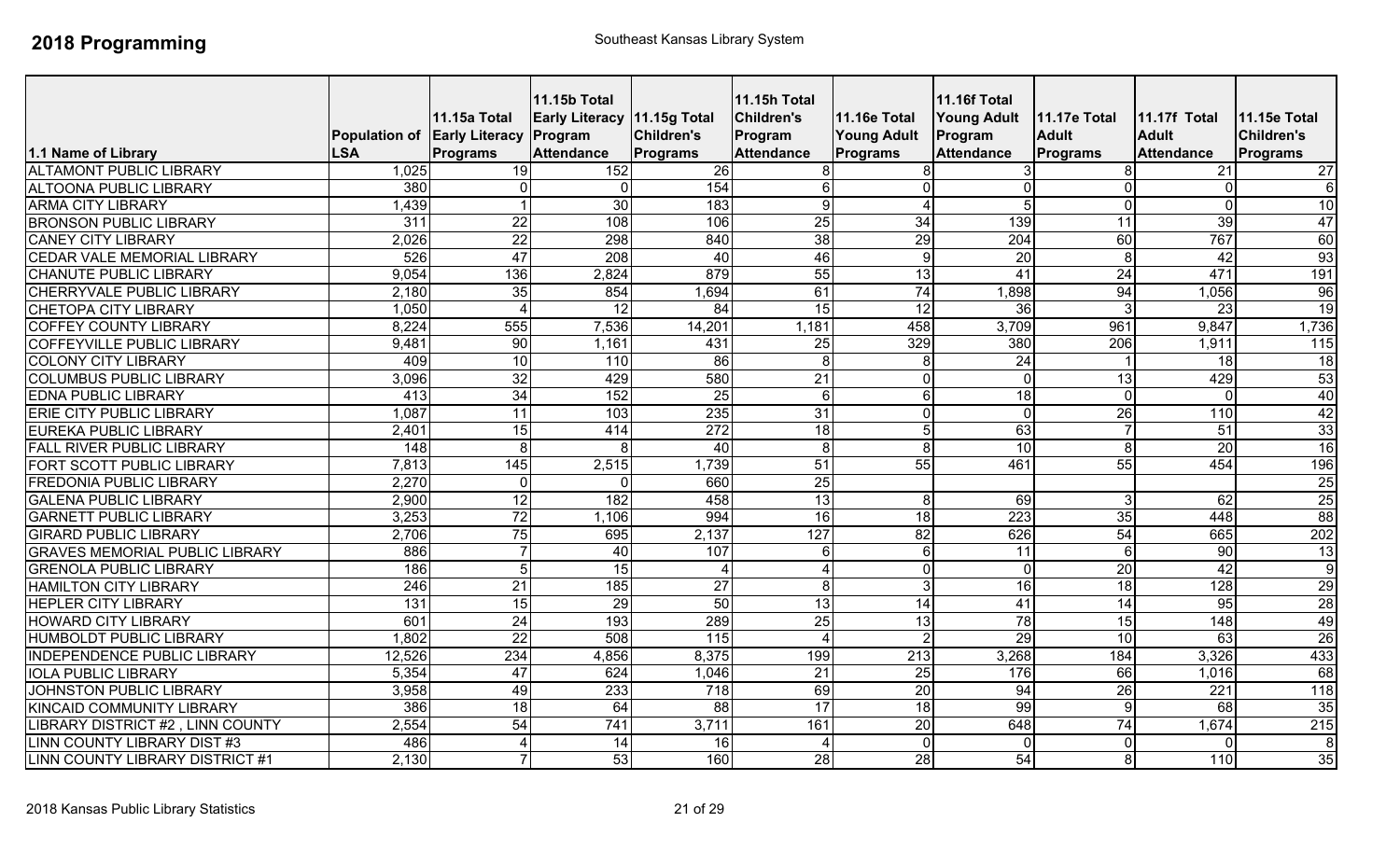| <b>Children's</b><br><b>11.18 Total</b><br><b>11.19 Total</b><br>Program<br><b>Number of</b><br>Program<br><b>Attendance</b><br><b>Attendance</b><br>1.1 Name of Library<br><b>Programs</b><br>43<br><b>ALTAMONT PUBLIC LIBRARY</b><br>178<br>202<br><b>ALTOONA PUBLIC LIBRARY</b><br>154<br>6<br>154<br><b>ARMA CITY LIBRARY</b><br>213<br>14<br>218<br>$\overline{214}$<br>$\overline{92}$<br>392<br><b>BRONSON PUBLIC LIBRARY</b><br>1,138<br><b>CANEY CITY LIBRARY</b><br>149<br>2,109<br>CEDAR VALE MEMORIAL LIBRARY<br>248<br>110<br>310<br>3,703<br>$\overline{228}$<br>4,215<br>CHANUTE PUBLIC LIBRARY<br>CHERRYVALE PUBLIC LIBRARY<br>2,548<br>264<br>5,502<br>34<br>96<br>155<br><b>COFFEY COUNTY LIBRARY</b><br>21,737<br>3,155<br>35,293<br>1,592<br>650<br>3,883<br>196<br>27<br>238<br>1,009<br>66<br>1,438<br>177<br>46<br>195<br>338<br>68<br>448<br>686<br>45<br>800<br>$\overline{32}$<br>$\overline{48}$<br>$\overline{78}$<br>4,254<br>306<br>5.169<br>25<br>660<br>660<br>640<br>36<br>771<br>2,100<br>141<br>2,771<br>338<br>2,832<br>4,123<br>147<br>25<br>248<br>29<br>19<br>61<br>$\overline{212}$<br>356<br>50<br>79<br>56<br>215<br>482<br>77<br>708<br>623<br>38<br>715<br>13,231<br>830<br>19,825<br>159<br>1,670<br>2,862<br>951<br>164<br>1,266<br>152<br>62<br>319<br>4,452<br>309<br>6,774<br>30<br>8<br>30<br>$\overline{213}$<br>$\overline{71}$<br>$\overline{377}$ |                                        |        |  |
|---------------------------------------------------------------------------------------------------------------------------------------------------------------------------------------------------------------------------------------------------------------------------------------------------------------------------------------------------------------------------------------------------------------------------------------------------------------------------------------------------------------------------------------------------------------------------------------------------------------------------------------------------------------------------------------------------------------------------------------------------------------------------------------------------------------------------------------------------------------------------------------------------------------------------------------------------------------------------------------------------------------------------------------------------------------------------------------------------------------------------------------------------------------------------------------------------------------------------------------------------------------------------------------------------------------------------------------------------------------------------------------------------------|----------------------------------------|--------|--|
|                                                                                                                                                                                                                                                                                                                                                                                                                                                                                                                                                                                                                                                                                                                                                                                                                                                                                                                                                                                                                                                                                                                                                                                                                                                                                                                                                                                                         |                                        | 11.15f |  |
|                                                                                                                                                                                                                                                                                                                                                                                                                                                                                                                                                                                                                                                                                                                                                                                                                                                                                                                                                                                                                                                                                                                                                                                                                                                                                                                                                                                                         |                                        |        |  |
|                                                                                                                                                                                                                                                                                                                                                                                                                                                                                                                                                                                                                                                                                                                                                                                                                                                                                                                                                                                                                                                                                                                                                                                                                                                                                                                                                                                                         |                                        |        |  |
|                                                                                                                                                                                                                                                                                                                                                                                                                                                                                                                                                                                                                                                                                                                                                                                                                                                                                                                                                                                                                                                                                                                                                                                                                                                                                                                                                                                                         |                                        |        |  |
|                                                                                                                                                                                                                                                                                                                                                                                                                                                                                                                                                                                                                                                                                                                                                                                                                                                                                                                                                                                                                                                                                                                                                                                                                                                                                                                                                                                                         |                                        |        |  |
|                                                                                                                                                                                                                                                                                                                                                                                                                                                                                                                                                                                                                                                                                                                                                                                                                                                                                                                                                                                                                                                                                                                                                                                                                                                                                                                                                                                                         |                                        |        |  |
|                                                                                                                                                                                                                                                                                                                                                                                                                                                                                                                                                                                                                                                                                                                                                                                                                                                                                                                                                                                                                                                                                                                                                                                                                                                                                                                                                                                                         |                                        |        |  |
|                                                                                                                                                                                                                                                                                                                                                                                                                                                                                                                                                                                                                                                                                                                                                                                                                                                                                                                                                                                                                                                                                                                                                                                                                                                                                                                                                                                                         |                                        |        |  |
|                                                                                                                                                                                                                                                                                                                                                                                                                                                                                                                                                                                                                                                                                                                                                                                                                                                                                                                                                                                                                                                                                                                                                                                                                                                                                                                                                                                                         |                                        |        |  |
|                                                                                                                                                                                                                                                                                                                                                                                                                                                                                                                                                                                                                                                                                                                                                                                                                                                                                                                                                                                                                                                                                                                                                                                                                                                                                                                                                                                                         |                                        |        |  |
|                                                                                                                                                                                                                                                                                                                                                                                                                                                                                                                                                                                                                                                                                                                                                                                                                                                                                                                                                                                                                                                                                                                                                                                                                                                                                                                                                                                                         |                                        |        |  |
|                                                                                                                                                                                                                                                                                                                                                                                                                                                                                                                                                                                                                                                                                                                                                                                                                                                                                                                                                                                                                                                                                                                                                                                                                                                                                                                                                                                                         |                                        |        |  |
|                                                                                                                                                                                                                                                                                                                                                                                                                                                                                                                                                                                                                                                                                                                                                                                                                                                                                                                                                                                                                                                                                                                                                                                                                                                                                                                                                                                                         | <b>CHETOPA CITY LIBRARY</b>            |        |  |
|                                                                                                                                                                                                                                                                                                                                                                                                                                                                                                                                                                                                                                                                                                                                                                                                                                                                                                                                                                                                                                                                                                                                                                                                                                                                                                                                                                                                         |                                        |        |  |
|                                                                                                                                                                                                                                                                                                                                                                                                                                                                                                                                                                                                                                                                                                                                                                                                                                                                                                                                                                                                                                                                                                                                                                                                                                                                                                                                                                                                         | COFFEYVILLE PUBLIC LIBRARY             |        |  |
|                                                                                                                                                                                                                                                                                                                                                                                                                                                                                                                                                                                                                                                                                                                                                                                                                                                                                                                                                                                                                                                                                                                                                                                                                                                                                                                                                                                                         | <b>COLONY CITY LIBRARY</b>             |        |  |
|                                                                                                                                                                                                                                                                                                                                                                                                                                                                                                                                                                                                                                                                                                                                                                                                                                                                                                                                                                                                                                                                                                                                                                                                                                                                                                                                                                                                         | <b>COLUMBUS PUBLIC LIBRARY</b>         |        |  |
|                                                                                                                                                                                                                                                                                                                                                                                                                                                                                                                                                                                                                                                                                                                                                                                                                                                                                                                                                                                                                                                                                                                                                                                                                                                                                                                                                                                                         | <b>EDNA PUBLIC LIBRARY</b>             |        |  |
|                                                                                                                                                                                                                                                                                                                                                                                                                                                                                                                                                                                                                                                                                                                                                                                                                                                                                                                                                                                                                                                                                                                                                                                                                                                                                                                                                                                                         | ERIE CITY PUBLIC LIBRARY               |        |  |
|                                                                                                                                                                                                                                                                                                                                                                                                                                                                                                                                                                                                                                                                                                                                                                                                                                                                                                                                                                                                                                                                                                                                                                                                                                                                                                                                                                                                         | <b>EUREKA PUBLIC LIBRARY</b>           |        |  |
|                                                                                                                                                                                                                                                                                                                                                                                                                                                                                                                                                                                                                                                                                                                                                                                                                                                                                                                                                                                                                                                                                                                                                                                                                                                                                                                                                                                                         | <b>FALL RIVER PUBLIC LIBRARY</b>       |        |  |
|                                                                                                                                                                                                                                                                                                                                                                                                                                                                                                                                                                                                                                                                                                                                                                                                                                                                                                                                                                                                                                                                                                                                                                                                                                                                                                                                                                                                         | <b>FORT SCOTT PUBLIC LIBRARY</b>       |        |  |
|                                                                                                                                                                                                                                                                                                                                                                                                                                                                                                                                                                                                                                                                                                                                                                                                                                                                                                                                                                                                                                                                                                                                                                                                                                                                                                                                                                                                         | <b>FREDONIA PUBLIC LIBRARY</b>         |        |  |
|                                                                                                                                                                                                                                                                                                                                                                                                                                                                                                                                                                                                                                                                                                                                                                                                                                                                                                                                                                                                                                                                                                                                                                                                                                                                                                                                                                                                         | <b>GALENA PUBLIC LIBRARY</b>           |        |  |
|                                                                                                                                                                                                                                                                                                                                                                                                                                                                                                                                                                                                                                                                                                                                                                                                                                                                                                                                                                                                                                                                                                                                                                                                                                                                                                                                                                                                         | <b>GARNETT PUBLIC LIBRARY</b>          |        |  |
|                                                                                                                                                                                                                                                                                                                                                                                                                                                                                                                                                                                                                                                                                                                                                                                                                                                                                                                                                                                                                                                                                                                                                                                                                                                                                                                                                                                                         | <b>GIRARD PUBLIC LIBRARY</b>           |        |  |
|                                                                                                                                                                                                                                                                                                                                                                                                                                                                                                                                                                                                                                                                                                                                                                                                                                                                                                                                                                                                                                                                                                                                                                                                                                                                                                                                                                                                         | <b>GRAVES MEMORIAL PUBLIC LIBRARY</b>  |        |  |
|                                                                                                                                                                                                                                                                                                                                                                                                                                                                                                                                                                                                                                                                                                                                                                                                                                                                                                                                                                                                                                                                                                                                                                                                                                                                                                                                                                                                         | <b>GRENOLA PUBLIC LIBRARY</b>          |        |  |
|                                                                                                                                                                                                                                                                                                                                                                                                                                                                                                                                                                                                                                                                                                                                                                                                                                                                                                                                                                                                                                                                                                                                                                                                                                                                                                                                                                                                         | <b>HAMILTON CITY LIBRARY</b>           |        |  |
|                                                                                                                                                                                                                                                                                                                                                                                                                                                                                                                                                                                                                                                                                                                                                                                                                                                                                                                                                                                                                                                                                                                                                                                                                                                                                                                                                                                                         | <b>HEPLER CITY LIBRARY</b>             |        |  |
|                                                                                                                                                                                                                                                                                                                                                                                                                                                                                                                                                                                                                                                                                                                                                                                                                                                                                                                                                                                                                                                                                                                                                                                                                                                                                                                                                                                                         | <b>HOWARD CITY LIBRARY</b>             |        |  |
|                                                                                                                                                                                                                                                                                                                                                                                                                                                                                                                                                                                                                                                                                                                                                                                                                                                                                                                                                                                                                                                                                                                                                                                                                                                                                                                                                                                                         | <b>HUMBOLDT PUBLIC LIBRARY</b>         |        |  |
|                                                                                                                                                                                                                                                                                                                                                                                                                                                                                                                                                                                                                                                                                                                                                                                                                                                                                                                                                                                                                                                                                                                                                                                                                                                                                                                                                                                                         | <b>INDEPENDENCE PUBLIC LIBRARY</b>     |        |  |
|                                                                                                                                                                                                                                                                                                                                                                                                                                                                                                                                                                                                                                                                                                                                                                                                                                                                                                                                                                                                                                                                                                                                                                                                                                                                                                                                                                                                         | <b>IOLA PUBLIC LIBRARY</b>             |        |  |
|                                                                                                                                                                                                                                                                                                                                                                                                                                                                                                                                                                                                                                                                                                                                                                                                                                                                                                                                                                                                                                                                                                                                                                                                                                                                                                                                                                                                         | JOHNSTON PUBLIC LIBRARY                |        |  |
|                                                                                                                                                                                                                                                                                                                                                                                                                                                                                                                                                                                                                                                                                                                                                                                                                                                                                                                                                                                                                                                                                                                                                                                                                                                                                                                                                                                                         | KINCAID COMMUNITY LIBRARY              |        |  |
|                                                                                                                                                                                                                                                                                                                                                                                                                                                                                                                                                                                                                                                                                                                                                                                                                                                                                                                                                                                                                                                                                                                                                                                                                                                                                                                                                                                                         | LIBRARY DISTRICT #2, LINN COUNTY       |        |  |
|                                                                                                                                                                                                                                                                                                                                                                                                                                                                                                                                                                                                                                                                                                                                                                                                                                                                                                                                                                                                                                                                                                                                                                                                                                                                                                                                                                                                         | LINN COUNTY LIBRARY DIST #3            |        |  |
|                                                                                                                                                                                                                                                                                                                                                                                                                                                                                                                                                                                                                                                                                                                                                                                                                                                                                                                                                                                                                                                                                                                                                                                                                                                                                                                                                                                                         | <b>LINN COUNTY LIBRARY DISTRICT #1</b> |        |  |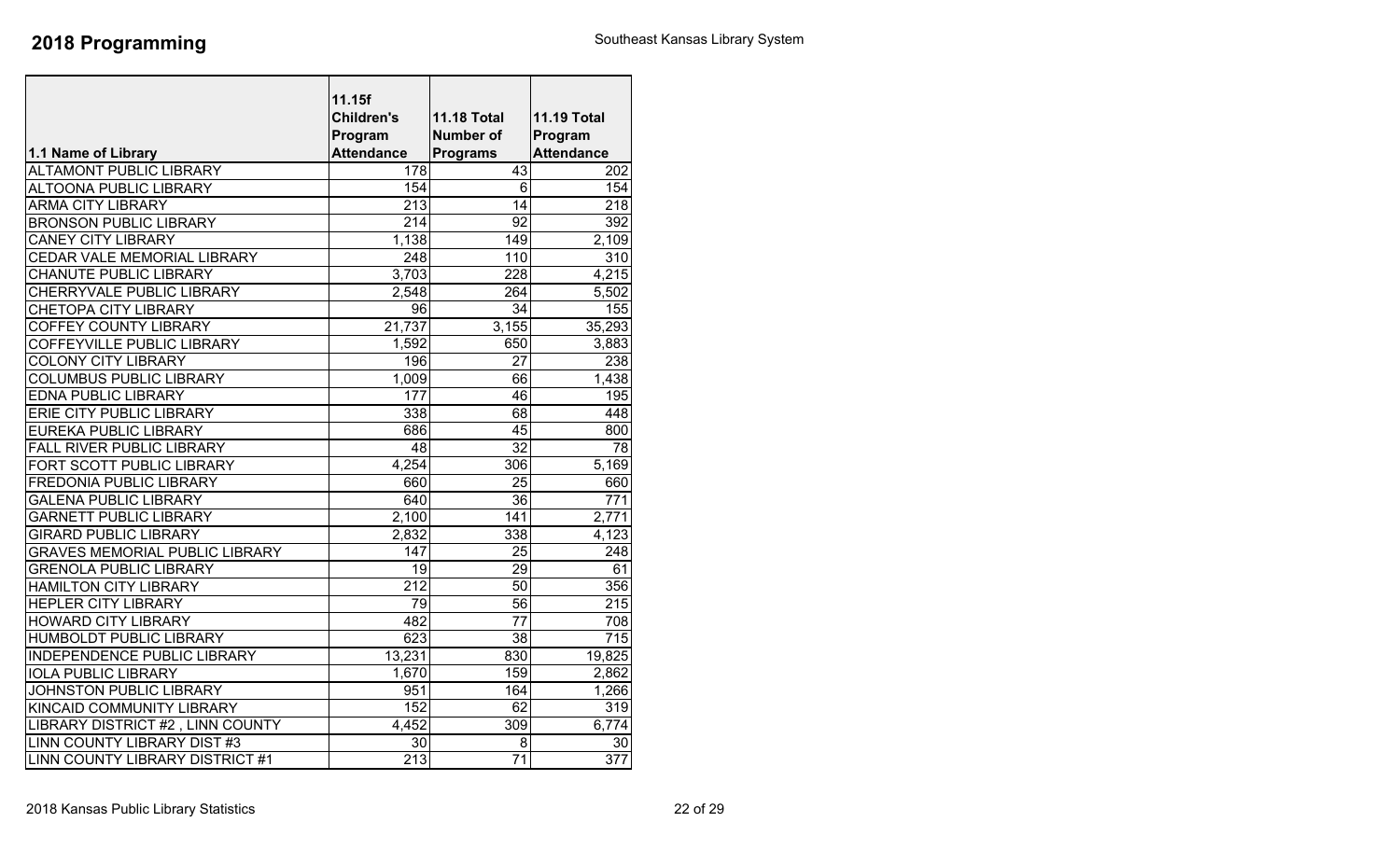| 1.1 Name of Library                   | <b>Population of Early Literacy</b><br><b>LSA</b> | 11.15a Total<br><b>Programs</b> | 11.15b Total<br><b>Early Literacy 11.15g Total</b><br>Program<br><b>Attendance</b> | Children's<br>Programs | 11.15h Total<br><b>Children's</b><br>Program<br><b>Attendance</b> | <b>11.16e Total</b><br><b>Young Adult</b><br><b>Programs</b> | <b>11.16f Total</b><br><b>Young Adult</b><br>Program<br><b>Attendance</b> | <b>11.17e Total</b><br><b>Adult</b><br>Programs | 11.17f Total<br><b>Adult</b><br><b>Attendance</b> | <b>11.15e Total</b><br><b>Children's</b><br>Programs |
|---------------------------------------|---------------------------------------------------|---------------------------------|------------------------------------------------------------------------------------|------------------------|-------------------------------------------------------------------|--------------------------------------------------------------|---------------------------------------------------------------------------|-------------------------------------------------|---------------------------------------------------|------------------------------------------------------|
| LINN COUNTY LIBRARY DISTRICT #5       | ,823                                              | 19                              | 208                                                                                | 85                     |                                                                   |                                                              |                                                                           |                                                 | 32                                                | 25                                                   |
| <b>LONGTON PUBLIC LIBRARY</b>         | 301                                               |                                 |                                                                                    | 30                     |                                                                   |                                                              | 30                                                                        |                                                 |                                                   |                                                      |
| <b>MADISON PUBLIC LIBRARY</b>         | 636                                               | 32                              | 326                                                                                | 86                     |                                                                   |                                                              |                                                                           | 40                                              | 280                                               | $\overline{38}$                                      |
| MCCUNE OSAGE TOWNSHIP LIBRARY         | 688                                               | 28                              | 141                                                                                | 256                    | 12                                                                | 12                                                           | 48                                                                        |                                                 |                                                   | 40                                                   |
| <b>MOLINE PUBLIC LIBRARY</b>          | 321                                               | 8                               | 126                                                                                | 79                     |                                                                   |                                                              | 30                                                                        |                                                 | 84                                                | 15                                                   |
| <b>MORAN PUBLIC LIBRARY</b>           | 517                                               | 33                              | 84                                                                                 | 67                     |                                                                   |                                                              |                                                                           |                                                 |                                                   | 39                                                   |
| MOUND CITY/LINN COUNTY DIST. #4       | 2,048                                             | 96                              | 220                                                                                | 193                    | 13                                                                | 14                                                           | 78                                                                        | 181                                             | 4,042                                             | 109                                                  |
| MOUND VALLEY LIBRARY                  | 378                                               | 20                              | 1,031                                                                              | 508                    | 20                                                                | 20                                                           | 301                                                                       |                                                 | 19                                                | 40                                                   |
| NEODESHA/W.A. RANKIN MEMORIAL         | 2,315                                             | 28                              | 359                                                                                | 1,912                  | 159                                                               | 11                                                           | 312                                                                       | 124                                             | 958                                               | 187                                                  |
| <b>OSWEGO PUBLIC</b>                  | 1,719                                             |                                 | 23                                                                                 | 140                    |                                                                   |                                                              | 10                                                                        | 13                                              | 96                                                | 13                                                   |
| <b>PARSONS PUBLIC LIBRARY</b>         | 9,761                                             | 24                              | 476                                                                                | 2,715                  | 210                                                               | 73                                                           | 725                                                                       | 153                                             | 2,279                                             | 234                                                  |
| <b>PITTSBURG PUBLIC LIBRARY</b>       | 20,216                                            | 165                             | 10,288                                                                             | 8,710                  | 77                                                                | 96                                                           | 3,171                                                                     | 232                                             | 4,650                                             | 242                                                  |
| <b>PRESCOTT CITY LIBRARY</b>          | 269                                               | $\Omega$                        |                                                                                    |                        |                                                                   |                                                              |                                                                           |                                                 |                                                   | 5                                                    |
| <b>SAVONBURG PUBLIC LIBRARY</b>       | 102                                               | 13                              | 234                                                                                | 358                    | 14                                                                |                                                              | 195                                                                       | 18                                              | 300                                               | $\overline{27}$                                      |
| <b>SEDAN PUBLIC LIBRARY</b>           | .034                                              | 12                              | 360                                                                                | 360                    | 12                                                                |                                                              |                                                                           |                                                 |                                                   | $\overline{24}$                                      |
| THAYER FRIDAY READING CLUB CITY LIBRA | 465                                               | $\overline{2}$                  | 59                                                                                 |                        |                                                                   |                                                              |                                                                           | 19                                              | 316                                               | $\overline{2}$                                       |
| <b>TORONTO PUBLIC LIBRARY</b>         | 264                                               | 53                              | 19                                                                                 | 375                    | 53                                                                | 53                                                           | 106                                                                       |                                                 | 21                                                | 106                                                  |
| <b>WALNUT PUBLIC LIBRARY</b>          | 226                                               |                                 |                                                                                    | 10                     |                                                                   |                                                              | 8                                                                         |                                                 |                                                   | $\overline{2}$                                       |
| <b>WEIR PUBLIC LIBRARY</b>            | 642                                               | 21                              | 99                                                                                 | 75                     | 20                                                                | $\overline{25}$                                              | 120                                                                       |                                                 | 39                                                | $\overline{41}$                                      |
| YATES CENTER PUBLIC LIBRARY           | .335                                              | 15                              | 184                                                                                | 365                    | 13                                                                |                                                              | 12                                                                        |                                                 | 72                                                | 28                                                   |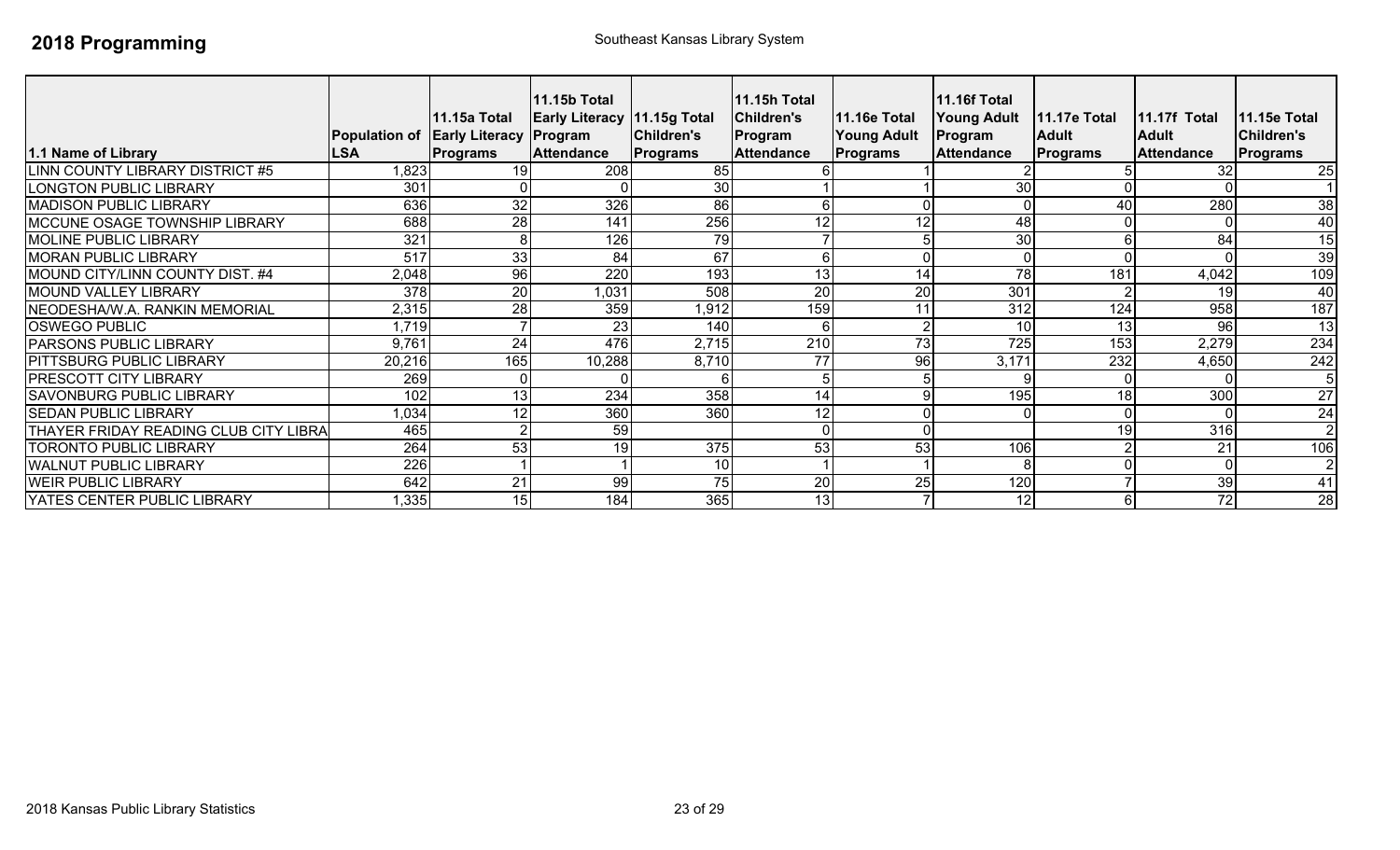| 1.1 Name of Library                   | 11.15f<br><b>Children's</b><br>Program<br><b>Attendance</b> | <b>11.18 Total</b><br><b>Number of</b><br><b>Programs</b> | <b>11.19 Total</b><br>Program<br><b>Attendance</b> |
|---------------------------------------|-------------------------------------------------------------|-----------------------------------------------------------|----------------------------------------------------|
| LINN COUNTY LIBRARY DISTRICT #5       | 293                                                         | 31                                                        | 327                                                |
| <b>LONGTON PUBLIC LIBRARY</b>         | 30                                                          | 2                                                         | 60                                                 |
| <b>MADISON PUBLIC LIBRARY</b>         | 412                                                         | 78                                                        | 692                                                |
| MCCUNE OSAGE TOWNSHIP LIBRARY         | 397                                                         | 52                                                        | 445                                                |
| <b>MOLINE PUBLIC LIBRARY</b>          | $\overline{205}$                                            | 26                                                        | 319                                                |
| <b>MORAN PUBLIC LIBRARY</b>           | 151                                                         | 39                                                        | 151                                                |
| MOUND CITY/LINN COUNTY DIST. #4       | 413                                                         | 304                                                       | 4,533                                              |
| <b>MOUND VALLEY LIBRARY</b>           | 1,539                                                       | 62                                                        | 1,859                                              |
| NEODESHA/W.A. RANKIN MEMORIAL         | 2,271                                                       | 322                                                       | 3,541                                              |
| <b>OSWEGO PUBLIC</b>                  | 163                                                         | 28                                                        | 269                                                |
| PARSONS PUBLIC LIBRARY                | 3,191                                                       | 460                                                       | 6,195                                              |
| PITTSBURG PUBLIC LIBRARY              | 18,998                                                      | 570                                                       | 26,819                                             |
| PRESCOTT CITY LIBRARY                 | 6                                                           | 10                                                        | 15                                                 |
| SAVONBURG PUBLIC LIBRARY              | 592                                                         | 54                                                        | 1,087                                              |
| <b>SEDAN PUBLIC LIBRARY</b>           | 720                                                         | 24                                                        | 720                                                |
| THAYER FRIDAY READING CLUB CITY LIBRA | 59                                                          | 21                                                        | 375                                                |
| <b>TORONTO PUBLIC LIBRARY</b>         | 394                                                         | 161                                                       | 521                                                |
| <b>WALNUT PUBLIC LIBRARY</b>          | 11                                                          | 3                                                         | 19                                                 |
| <b>WEIR PUBLIC LIBRARY</b>            | 174                                                         | 73                                                        | 333                                                |
| YATES CENTER PUBLIC LIBRARY           | 549                                                         | 41                                                        | 633                                                |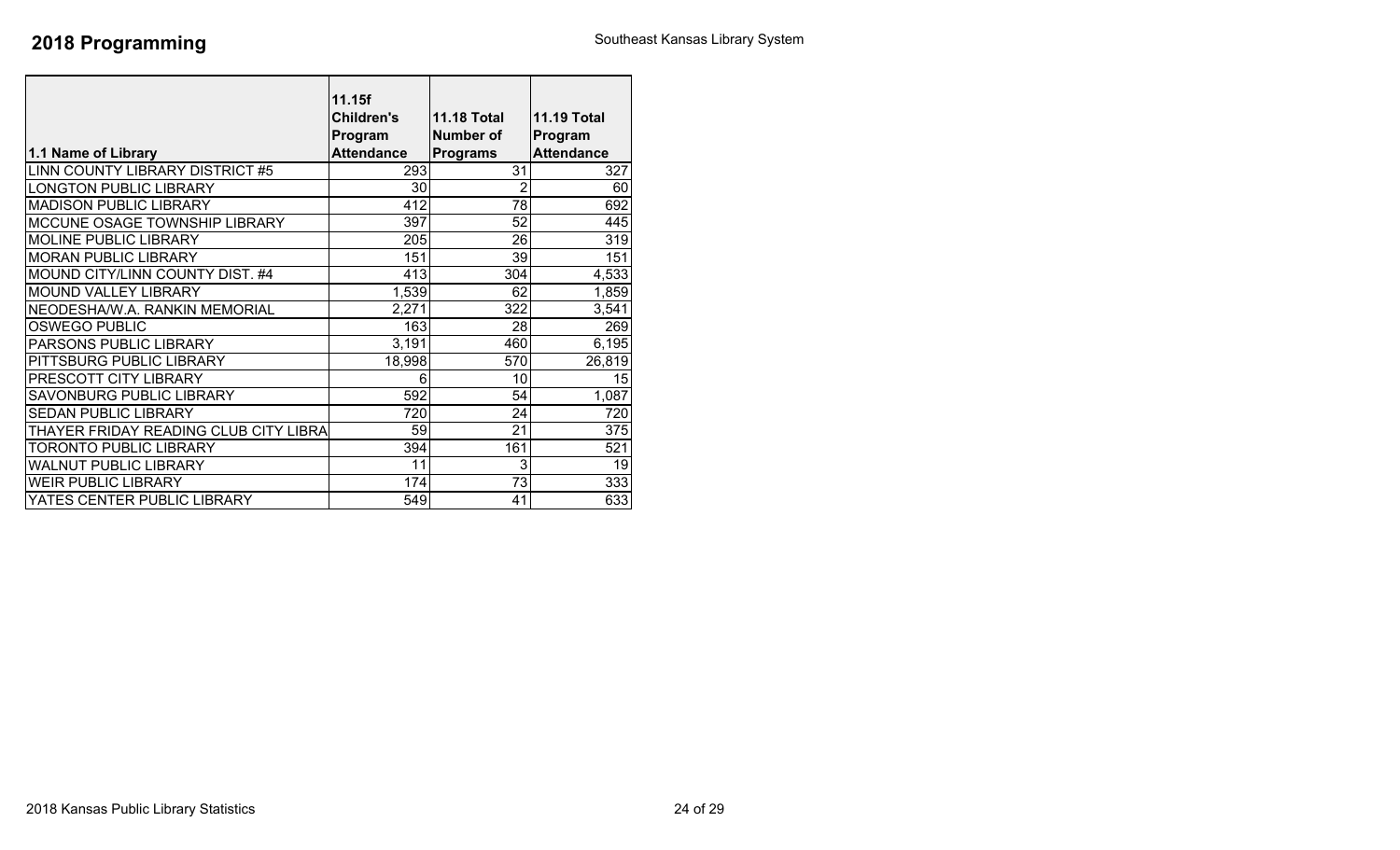|                                       | Population of Early Literacy Program | <b>11.15a Total</b> | <b>11.15b Total</b><br><b>Early Literacy 11.15g Total</b> | Children's       | <b>11.15h Total</b><br><b>Children's</b><br>Program | <b>11.16e Total</b><br><b>Young Adult</b> | 11.16f Total<br><b>Young Adult</b><br>Program | <b>11.17e Total</b><br><b>Adult</b> | <b>11.17f Total</b><br><b>Adult</b> | 11.15e Total<br><b>Children's</b> |
|---------------------------------------|--------------------------------------|---------------------|-----------------------------------------------------------|------------------|-----------------------------------------------------|-------------------------------------------|-----------------------------------------------|-------------------------------------|-------------------------------------|-----------------------------------|
| 1.1 Name of Library                   | <b>LSA</b>                           | <b>Programs</b>     | <b>Attendance</b>                                         | Programs         | <b>Attendance</b>                                   | <b>Programs</b>                           | <b>Attendance</b>                             | Programs                            | <b>Attendance</b>                   | <b>Programs</b>                   |
| <b>ASHLAND LIBRARY</b>                | 779                                  | 32                  | 330                                                       | 422              | $\overline{22}$                                     |                                           | 23                                            |                                     | 126                                 | 54                                |
| <b>BUCKLIN PUBLIC LIBRARY</b>         | 794                                  | 56                  | 510                                                       | 873              | $\overline{51}$                                     | $\Omega$                                  | $\overline{0}$                                | 0                                   | $\Omega$                            | 107                               |
| <b>CIMARRON CITY LIBRARY</b>          | 2,190                                | 110                 | 10,150                                                    | ,450             | 100                                                 | 11                                        | 100                                           | 20                                  | 2,000                               | 210                               |
| COLDWATER-WILMORE REGIONAL LIBRARY    | 1,149                                |                     | 3                                                         | 60               | 5                                                   | $\Omega$                                  | $\overline{0}$                                | $\Omega$                            | $\Omega$                            | 6 <sup>1</sup>                    |
| <b>COPELAND PUBLIC LIBRARY</b>        | 294                                  | $\overline{4}$      | 56                                                        | 56               | 9                                                   | 5                                         |                                               | $\Omega$                            | $\Omega$                            | 13                                |
| <b>DIGHTON/LANE COUNTY LIBRARY</b>    | 1,559                                | 53                  | 565                                                       | 2,730            | 59                                                  | 17                                        | 124                                           | 21                                  | 168                                 | 112                               |
| <b>DODGE CITY PUBLIC LIBRARY</b>      | 27,720                               | $\overline{0}$      | 393                                                       | 4,482            | 96                                                  | 30                                        | 163                                           | 104                                 | 2,446                               | 96                                |
| <b>DUDLEY TOWNSHIP LIBRARY</b>        | 1,621                                | 34                  | 290                                                       | 1,320            | 87                                                  |                                           | 15                                            | 42                                  | 403                                 | 121                               |
| ELKHART/MORTON COUNTY LIBRARY         | 2,740                                | 49                  | $\overline{512}$                                          | 474              | $\overline{26}$                                     | $\overline{24}$                           | 44                                            | $\overline{24}$                     | 424                                 | 75                                |
| <b>FOWLER PUBLIC LIBRARY</b>          | 554                                  | 13                  | $\overline{37}$                                           | 319              | 26                                                  | $\overline{0}$                            | $\Omega$                                      | 15                                  | 124                                 | 39                                |
| <b>GRANT COUNTY LIBRARY</b>           | 7,526                                | 198                 | 3,898                                                     | 1,689            | 93                                                  | 23                                        | 427                                           | $\overline{37}$                     | 291                                 | 291                               |
| <b>GREELEY COUNTY PUBLIC LIBRARY</b>  | 1,249                                | 44                  | 565                                                       | $\overline{82}$  | 25                                                  | 21                                        | 685                                           | $\boldsymbol{\varLambda}$           | 132                                 | 69                                |
| <b>HAMILTON COUNTY PUBLIC LIBRARY</b> | 2,640                                | $\overline{88}$     | 717                                                       | 4,808            | 225                                                 | 100                                       | 1,328                                         | 56                                  | 568                                 | $\overline{313}$                  |
| <b>HANSTON CITY LIBRARY</b>           | 199                                  | $\overline{11}$     | $\overline{132}$                                          | 85               | $\overline{10}$                                     | 10                                        | 40                                            | 3                                   | 49                                  | 21                                |
| HASKELL TOWNSHIP LIBRARY              | 1,977                                | 53                  | 1,043                                                     | 387              | 25                                                  | 19                                        | 103                                           | 14                                  | 175                                 | 78                                |
| <b>JETMORE PUBLIC LIBRARY</b>         | 831                                  | $\overline{3}$      | 35                                                        | $\overline{22}$  |                                                     | $\overline{0}$                            | $\overline{0}$                                | $\Omega$                            | $\overline{0}$                      | $\overline{4}$                    |
| <b>KEARNY COUNTY LIBRARY</b>          | 3,960                                | 31                  | 1,030                                                     | 811              | $\overline{20}$                                     | $\overline{12}$                           | 38                                            | 15                                  | 196                                 | 51                                |
| <b>KINSLEY</b>                        | 1,392                                | 41                  | 456                                                       | 1,198            | 81                                                  | 52                                        | 433                                           | 34                                  | 1,123                               | 122                               |
| <b>KISMET PUBLIC LIBRARY</b>          | 2,174                                | $\overline{4}$      | $\overline{60}$                                           | 384              | 9                                                   | $\overline{0}$                            | $\Omega$                                      | $\Lambda$                           | 180                                 | 13                                |
| LIBERAL MEMORIAL LIBRARY              | 19,826                               | 97                  | 2,333                                                     | 1,737            | 82                                                  | $\overline{25}$                           | 262                                           | 81                                  | 1,083                               | 179                               |
| <b>MEADE PUBLIC LIBRARY</b>           | 1,624                                | 47                  | 461                                                       | 269              | 9                                                   |                                           | 53                                            | $\overline{20}$                     | 139                                 | 56                                |
| <b>MEADOWLARK LIBRARY/LEWIS</b>       | 532                                  | $\overline{4}$      | $\overline{12}$                                           | 54               | $\overline{\mathcal{A}}$                            | $\overline{0}$                            | $\overline{0}$                                | $\Omega$                            | $\overline{0}$                      | $\infty$                          |
| <b>MINNEOLA CITY LIBRARY</b>          | 682                                  | 34                  | 332                                                       | 117              | $\overline{7}$                                      | $\overline{0}$                            | $\mathbf 0$                                   | 0                                   | $\Omega$                            | 41                                |
| MONTEZUMA TOWNSHIP LIBRARY            | 1,519                                | 40                  | 1,583                                                     | 1,424            | 69                                                  | $\overline{0}$                            | $\mathbf 0$                                   | 21                                  | 338                                 | 109                               |
| <b>NESS CITY PUBLIC LIBRARY</b>       | 1,348                                | 26                  | 308                                                       | 1,002            | 19                                                  | $\Omega$                                  | $\Omega$                                      |                                     | 34                                  | 45                                |
| PLAINS COMMUNITY LIBRARY              | 1,501                                | $\overline{22}$     | 389                                                       | 383              | 13                                                  | 10                                        | 314                                           |                                     | 284                                 | 35                                |
| PROTECTION TOWNSHIP LIBRARY           | 641                                  | 8 <sup>1</sup>      | 49                                                        | 15               | $\boldsymbol{\Delta}$                               |                                           | 8                                             |                                     | 5                                   | 12                                |
| <b>RANSOM PUBLIC LIBRARY</b>          | 271                                  | 48                  | 473                                                       | 396              | 36                                                  | 24                                        | $\overline{96}$                               |                                     | $\overline{40}$                     | 84                                |
| <b>SCOTT COUNTY LIBRARY</b>           | 4,961                                | 82                  | 2,357                                                     | 614              | 89                                                  | $\overline{27}$                           | 103                                           | 22                                  | 354                                 | 171                               |
| SPEARVILLE TOWNSHIP LIBRARY           | 1,144                                | 30                  | 251                                                       | 159              | 6                                                   | $\Delta$                                  | $\overline{14}$                               |                                     | $\overline{77}$                     | 36                                |
| <b>STANTON COUNTY PUBLIC LIBRARY</b>  | 2,060                                | 49                  | 1,733                                                     | 1,618            | 60                                                  | $\Omega$                                  | $\mathbf 0$                                   | 16                                  | 282                                 | 109                               |
| <b>STEVENS COUNTY LIBRARY</b>         | 5,612                                | 10                  | 230                                                       | 5,011            | 109                                                 | $\Omega$                                  | $\mathbf 0$                                   | 47                                  | 1,841                               | 119                               |
| <b>WICHITA COUNTY LIBRARY</b>         | 2,125                                |                     | 16                                                        | $\overline{125}$ | 9                                                   | $\overline{0}$                            | $\overline{0}$                                | 9                                   | 68                                  | 10                                |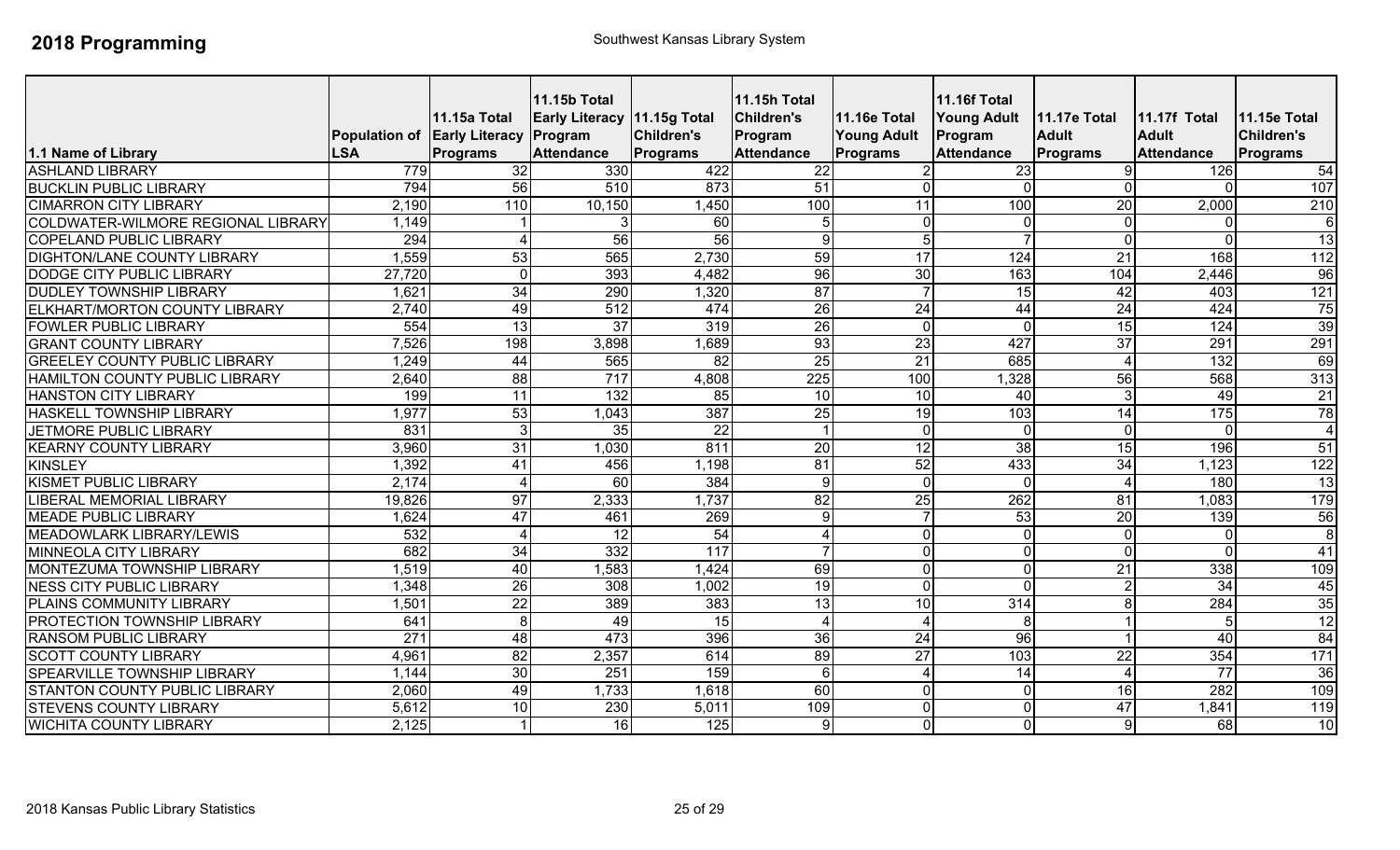|                                      | 11.15f<br><b>Children's</b><br>Program | <b>11.18 Total</b><br><b>Number of</b> | <b>11.19 Total</b><br>Program |
|--------------------------------------|----------------------------------------|----------------------------------------|-------------------------------|
| 1.1 Name of Library                  | <b>Attendance</b>                      | <b>Programs</b>                        | <b>Attendance</b>             |
| <b>ASHLAND LIBRARY</b>               | 752                                    | 65                                     | 901                           |
| <b>BUCKLIN PUBLIC LIBRARY</b>        | 1,383                                  | 107                                    | 1,383                         |
| <b>CIMARRON CITY LIBRARY</b>         | 11,600                                 | 241                                    | 13,700                        |
| COLDWATER-WILMORE REGIONAL LIBRARY   | 63                                     | $\overline{6}$                         | 63                            |
| COPELAND PUBLIC LIBRARY              | $\overline{112}$                       | 18                                     | 119                           |
| <b>DIGHTON/LANE COUNTY LIBRARY</b>   | 3,295                                  | 150                                    | 3,587                         |
| <b>DODGE CITY PUBLIC LIBRARY</b>     | 4,875                                  | 230                                    | 7,484                         |
| <b>DUDLEY TOWNSHIP LIBRARY</b>       | 1,610                                  | 170                                    | 2,028                         |
| ELKHART/MORTON COUNTY LIBRARY        | 986                                    | 123                                    | 1,454                         |
| <b>FOWLER PUBLIC LIBRARY</b>         | 356                                    | 54                                     | 480                           |
| <b>GRANT COUNTY LIBRARY</b>          | 5,587                                  | 351                                    | 6,305                         |
| <b>GREELEY COUNTY PUBLIC LIBRARY</b> | 647                                    | 94                                     | 1,464                         |
| HAMILTON COUNTY PUBLIC LIBRARY       | 5,525                                  | 469                                    | 7,421                         |
| <b>HANSTON CITY LIBRARY</b>          | 217                                    | 34                                     | 306                           |
| HASKELL TOWNSHIP LIBRARY             | 1,430                                  | 111                                    | 1,708                         |
| <b>JETMORE PUBLIC LIBRARY</b>        | $\overline{57}$                        | 4                                      | $\overline{57}$               |
| <b>KEARNY COUNTY LIBRARY</b>         | 1,841                                  | $\overline{78}$                        | 2,075                         |
| <b>KINSLEY</b>                       | 1,654                                  | 208                                    | 3,210                         |
| KISMET PUBLIC LIBRARY                | 444                                    | 17                                     | 624                           |
| <b>LIBERAL MEMORIAL LIBRARY</b>      | 4,070                                  | 285                                    | 5,415                         |
| <b>MEADE PUBLIC LIBRARY</b>          | 730                                    | 83                                     | 922                           |
| <b>MEADOWLARK LIBRARY/LEWIS</b>      | 66                                     | $\overline{8}$                         | 66                            |
| <b>MINNEOLA CITY LIBRARY</b>         | 449                                    | 41                                     | 449                           |
| MONTEZUMA TOWNSHIP LIBRARY           | 3,007                                  | 130                                    | 3,345                         |
| <b>NESS CITY PUBLIC LIBRARY</b>      | 1,310                                  | 47                                     | 1,344                         |
| PLAINS COMMUNITY LIBRARY             | $\overline{772}$                       | $\overline{53}$                        | 1,370                         |
| PROTECTION TOWNSHIP LIBRARY          | 64                                     | 17                                     | 77                            |
| <b>RANSOM PUBLIC LIBRARY</b>         | 869                                    | 109                                    | 1,005                         |
| <b>SCOTT COUNTY LIBRARY</b>          | $\overline{2,}971$                     | 220                                    | 3,428                         |
| SPEARVILLE TOWNSHIP LIBRARY          | 410                                    | 44                                     | 501                           |
| <b>STANTON COUNTY PUBLIC LIBRARY</b> | 3,351                                  | $\overline{125}$                       | 3,633                         |
| <b>STEVENS COUNTY LIBRARY</b>        | 5,241                                  | 166                                    | 7,082                         |
| <b>WICHITA COUNTY LIBRARY</b>        | 141                                    | $\overline{19}$                        | 209                           |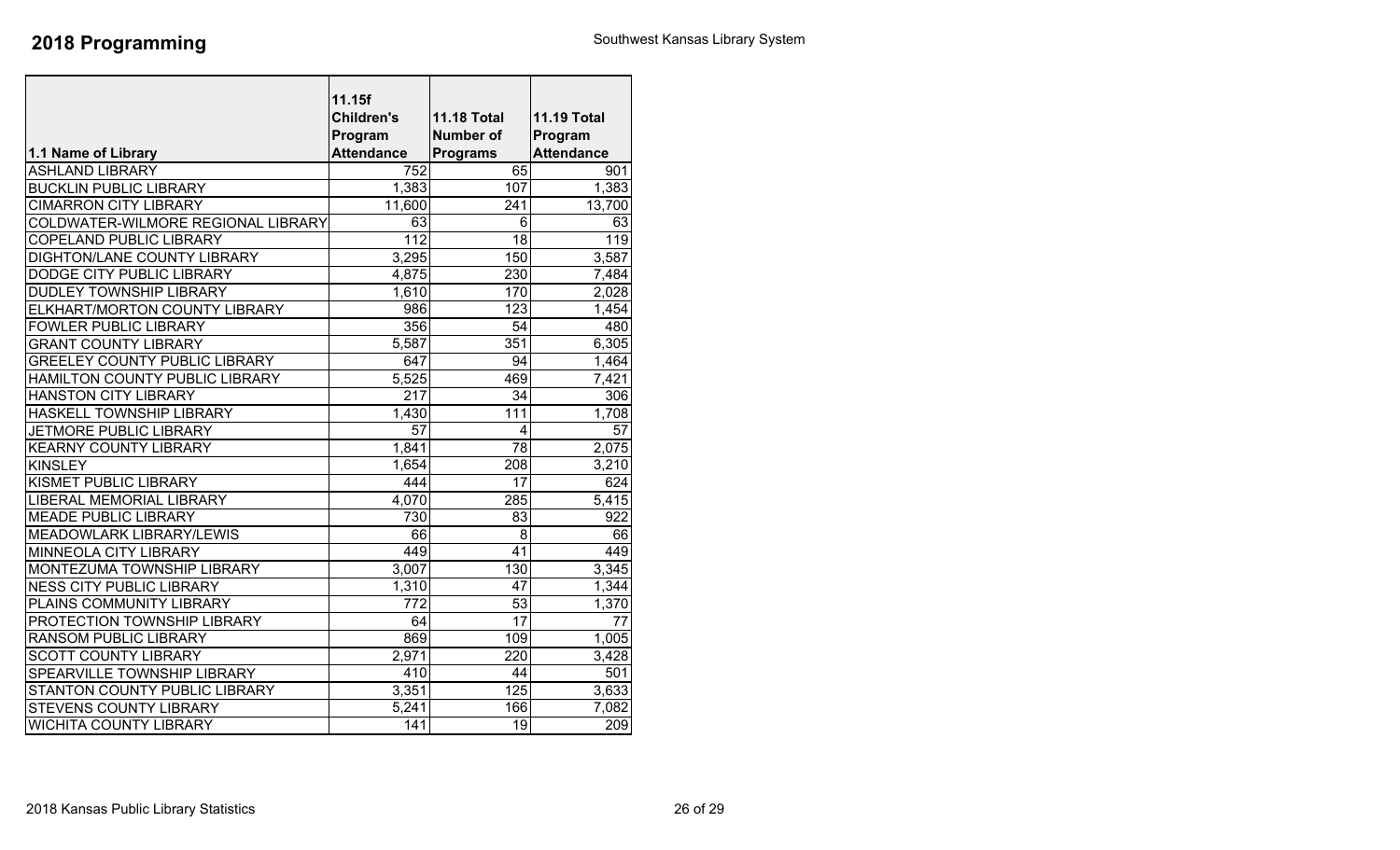| 1.1 Name of Library                 | <b>Population of Early Literacy Program</b><br><b>ILSA</b> | 11.15a Total<br><b>IPrograms</b> | <b>11.15b Total</b><br><b>Early Literacy 11.15g Total</b><br>Attendance | Children's<br><b>IPrograms</b> | $ 11.15h$ Total<br>Children's<br>Program<br><b>Attendance</b> | <b>11.16e Total</b><br><b>Young Adult</b><br><b>IPrograms</b> | <b>11.16f Total</b><br>Young Adult   11.17e Total<br><b>Program</b><br><b>Attendance</b> | l Adult<br><b>IPrograms</b> | $11.17f$ Total<br>lAdult<br><b>Attendance</b> | $11.15e$ Total<br>Children's<br><b>Programs</b> |
|-------------------------------------|------------------------------------------------------------|----------------------------------|-------------------------------------------------------------------------|--------------------------------|---------------------------------------------------------------|---------------------------------------------------------------|------------------------------------------------------------------------------------------|-----------------------------|-----------------------------------------------|-------------------------------------------------|
| <b>FINNEY COUNTY PUBLIC LIBRARY</b> | 37,084                                                     | 1981                             | 15,115                                                                  | 23,515                         | 255                                                           | 274                                                           | 11,809                                                                                   | 212                         | 12,865                                        | 453                                             |
| <b>GRAHAM COUNTY PUBLIC LIBRARY</b> | 2,495                                                      |                                  | 449                                                                     | 364                            |                                                               |                                                               |                                                                                          |                             | 444                                           | 42                                              |
| KIOWA COUNTY LIBRARY                | 2,485                                                      | 95                               | 1,061                                                                   | 302                            |                                                               |                                                               |                                                                                          |                             |                                               | 102                                             |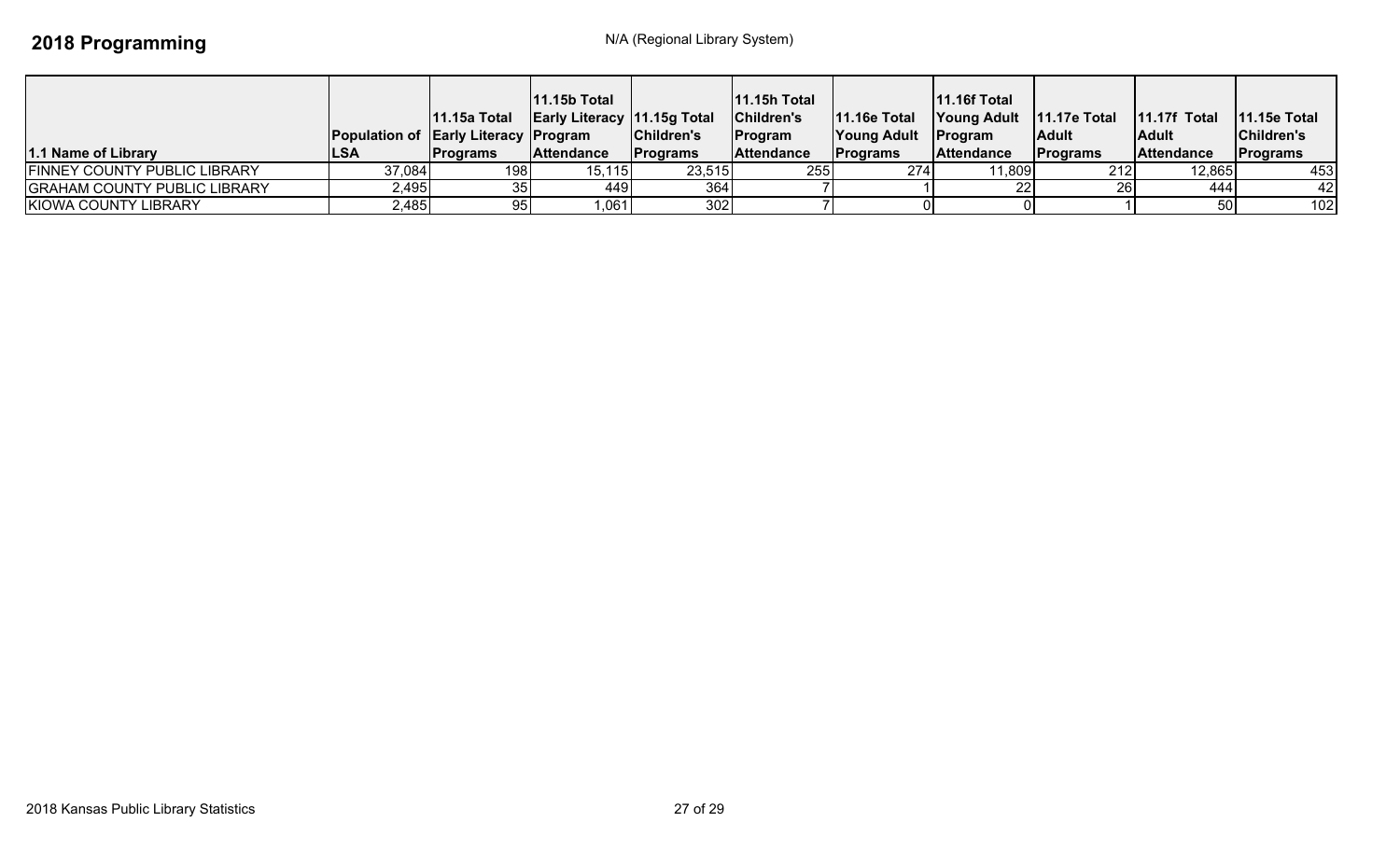| 1.1 Name of Library                 | 11.15f<br><b>Children's</b><br>Program<br><b>Attendance</b> | <b>11.18 Total</b><br><b>Number of</b><br><b>Programs</b> | <b>11.19 Total</b><br>Program<br><b>Attendance</b> |
|-------------------------------------|-------------------------------------------------------------|-----------------------------------------------------------|----------------------------------------------------|
| <b>FINNEY COUNTY PUBLIC LIBRARY</b> | 38,630                                                      | 939                                                       | 63,304                                             |
| <b>GRAHAM COUNTY PUBLIC LIBRARY</b> | 813                                                         | 69                                                        | 1,279                                              |
| KIOWA COUNTY LIBRARY                | 1,363                                                       | 103                                                       | 1,413                                              |